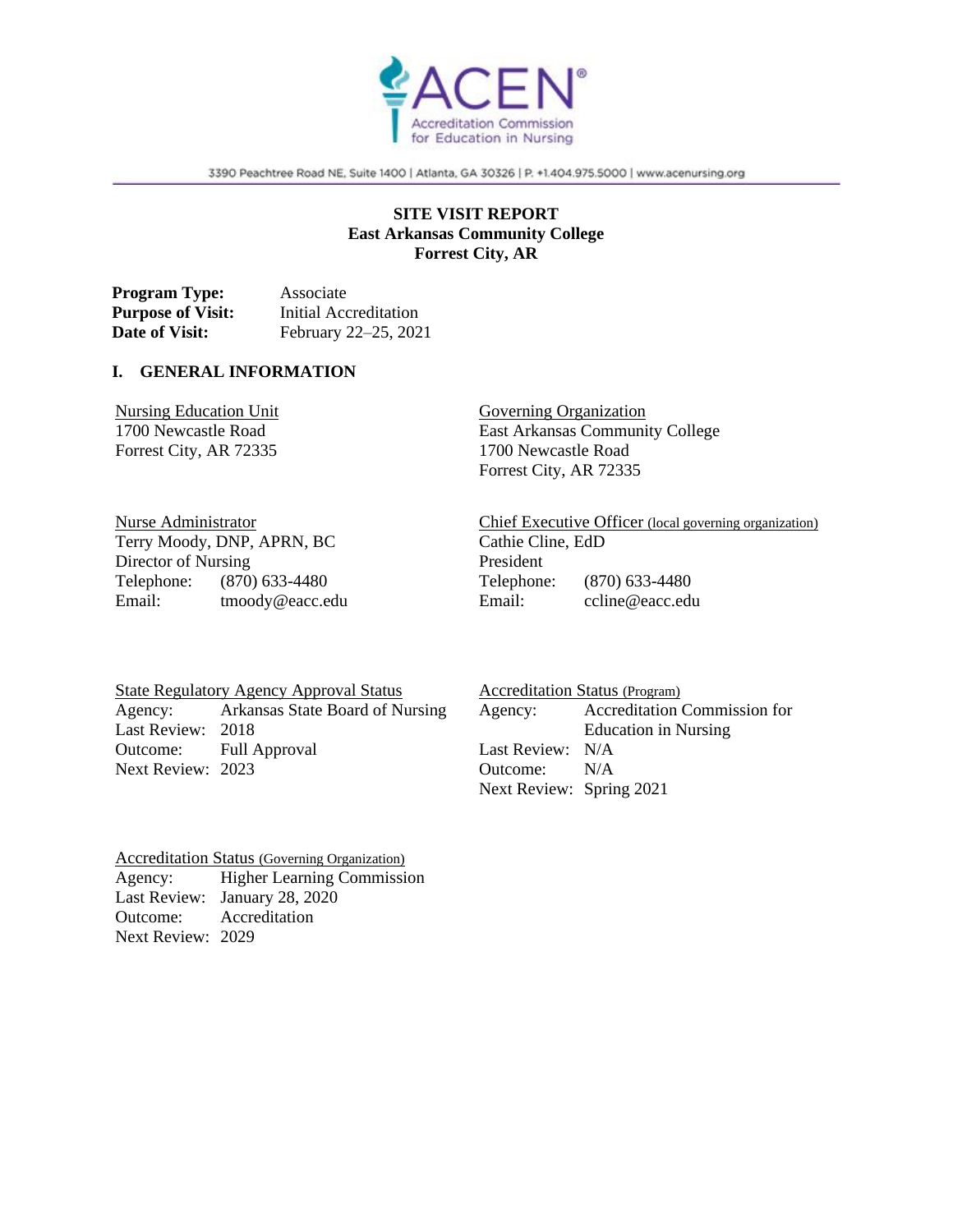## **II. SITE VISIT INFORMATION**

## **Site Visit Team:**

| Chairperson                                                                                 | Member                                    |  |  |
|---------------------------------------------------------------------------------------------|-------------------------------------------|--|--|
| Sue Dolinar, PhD, RN                                                                        | Shelley Price, MSN, MEd, RN, CNL          |  |  |
| <b>Adjunct Faculty</b>                                                                      | <b>Associate Dean, Nursing Department</b> |  |  |
| Greenville Technical College Nursing Department                                             | <b>Skagit Valley College</b>              |  |  |
| Email:<br>susan.dolinar@gmail.com                                                           | shelley.price@skagit.edu<br>Email:        |  |  |
|                                                                                             |                                           |  |  |
| Member                                                                                      |                                           |  |  |
|                                                                                             |                                           |  |  |
|                                                                                             |                                           |  |  |
| Sharon Williams, MSN, RN, NE-BC<br>D/C Planner, Case Management<br>Vidant Beaufort Hospital |                                           |  |  |
| sharon.b.williams@vidanthealth.com<br>Email:                                                |                                           |  |  |

ACEN Standards and Criteria Used: **2017**

## **Program Demographics:**

Year Nursing Program Established: **1976** Year of Initial ACEN Accreditation: **N/A**

Title IV:

The ACEN **does not** serve as the Title IV gatekeeper for the governing organization.

Students:

| Total nursing student enrollment: |  |
|-----------------------------------|--|
| Traditional                       |  |
| LPN/LPTN-to-AASN                  |  |

Program Options:

| Name of Program Option:                                                  | Associate of Applied Science Traditional Track |  |  |  |
|--------------------------------------------------------------------------|------------------------------------------------|--|--|--|
| Does any nursing course use distance education? No. (see Criterion 1.11) |                                                |  |  |  |
| Official Published Program of Study: Full-time                           |                                                |  |  |  |
| Academic Term Type:                                                      | Semesters                                      |  |  |  |
| Length of Academic Term (weeks):                                         | 116                                            |  |  |  |

| Name of Program Option:                             | LPN/LPTN-to-AASN Program Accelerated Track |
|-----------------------------------------------------|--------------------------------------------|
| Does any nursing course use distance education? No. |                                            |
| Official Published Program of Study: Full-time      |                                            |
| Academic Term Type:                                 | Semesters                                  |
| Length of Academic Term (weeks):                    | 16                                         |

#### Additional Locations:

The nursing program is not offered at any additional locations.

## **Interviews:**

Individual Conferences Terri Moody, DNP, APRN, BC, Director of Nursing (Nurse Administrator) Paige Laws, MLS, Librarian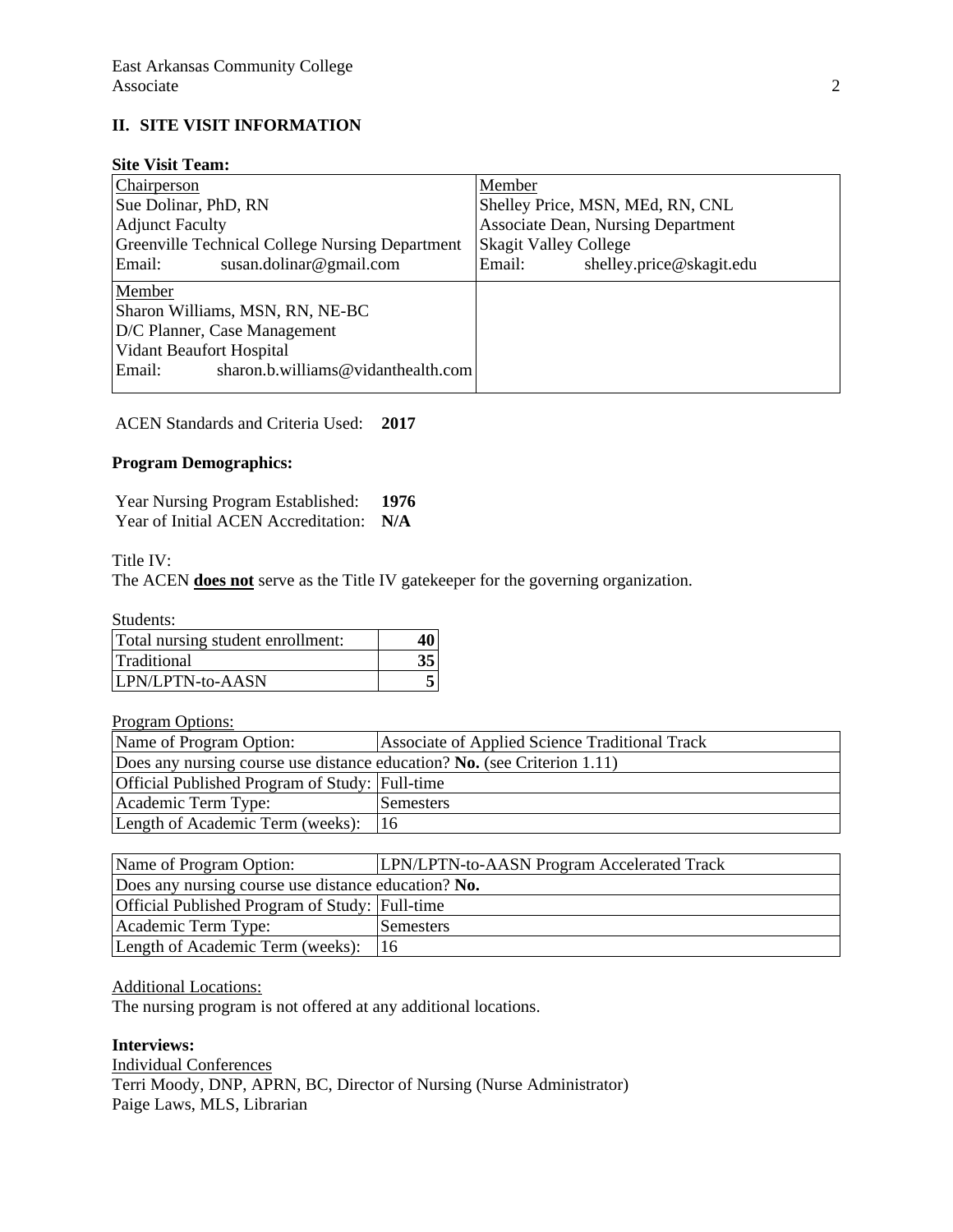East Arkansas Community College Associate 3

Group Conferences College Administration Cathie Cline, EdD, President (Chief Executive Officer) Robert Summers, MS, Vice President Vocational, Occupational, and Technical Education Michelle Wilson, MA, Vice President for Transfer Education and Student Success Tanner McKnight, MBA, Associate Vice President of Finance/CFO

Nursing Faculty Lynn Grommet, MNS, MNN-RNC, Nursing Faculty Donna Lynn Smith, MHSA. BSN, RN, Nursing Faculty

Support Personnel Kevin Jumper, BS, Financial Aid Director Edith Mitchell, BSBA, MA, Director of Student Support Service Alvin Coleman, BS, Registrar Errin James, MPA, Admissions Officer Tik Ward, BS, MPA, Director of Career Pathways Initiative Lori Hutcherson, AAS, Administrative Assistant Allied Health and Nursing Ike Sanders (no degree)Associated Vice President for Human Resources and Campus Service

Nursing Students Total students, n=29 First-year students, n=11 Second-year students, n=15 Transition students, n=3

#### **Third-Party Comments:**

The nursing education unit had a reasonable process for soliciting third-party comments.

Methods used to announce the accreditation visit to the program's communities of interest: The public meeting information was placed on the college website and the on the college social media as well as emailed to the Advisory Board and Clinical agencies.

There were four attendees at the public meeting.

The public meeting was attended by the Mayor of Forest City, the Chairman of the Board of Trustees of the college, the CEO of Forest City Hospital, and the Superintendent of Schools. All the attendees commented on the community service that the nursing students along with the faculty provide to the community. The Mayor and the Superintendent of Schools both commented on the vaccination drive the city had hosted the prior weekend. The city received a large supply of the vaccine but did not have enough people to vaccinate and asked the nursing students to help. Both the Mayor and Superintendent stated that a large number of students came, and 856 people were vaccinated in below-freezing weather by the students. All attendees felt the students were active in the community and cited examples of student activity in the community. The hospital CEO commented on the need for nurses at the local hospital and stated that the nursing program serves the community in providing nurses for the many vacancies that exist in the city. The hospital is trying to help all LPNs in the hospital obtain the education needed to become registered nurses. To accomplish this goal, the hospital is paying the tuition for their LPNs in the LPN-to-AAS track.

Written third-party comments were not received by the ACEN.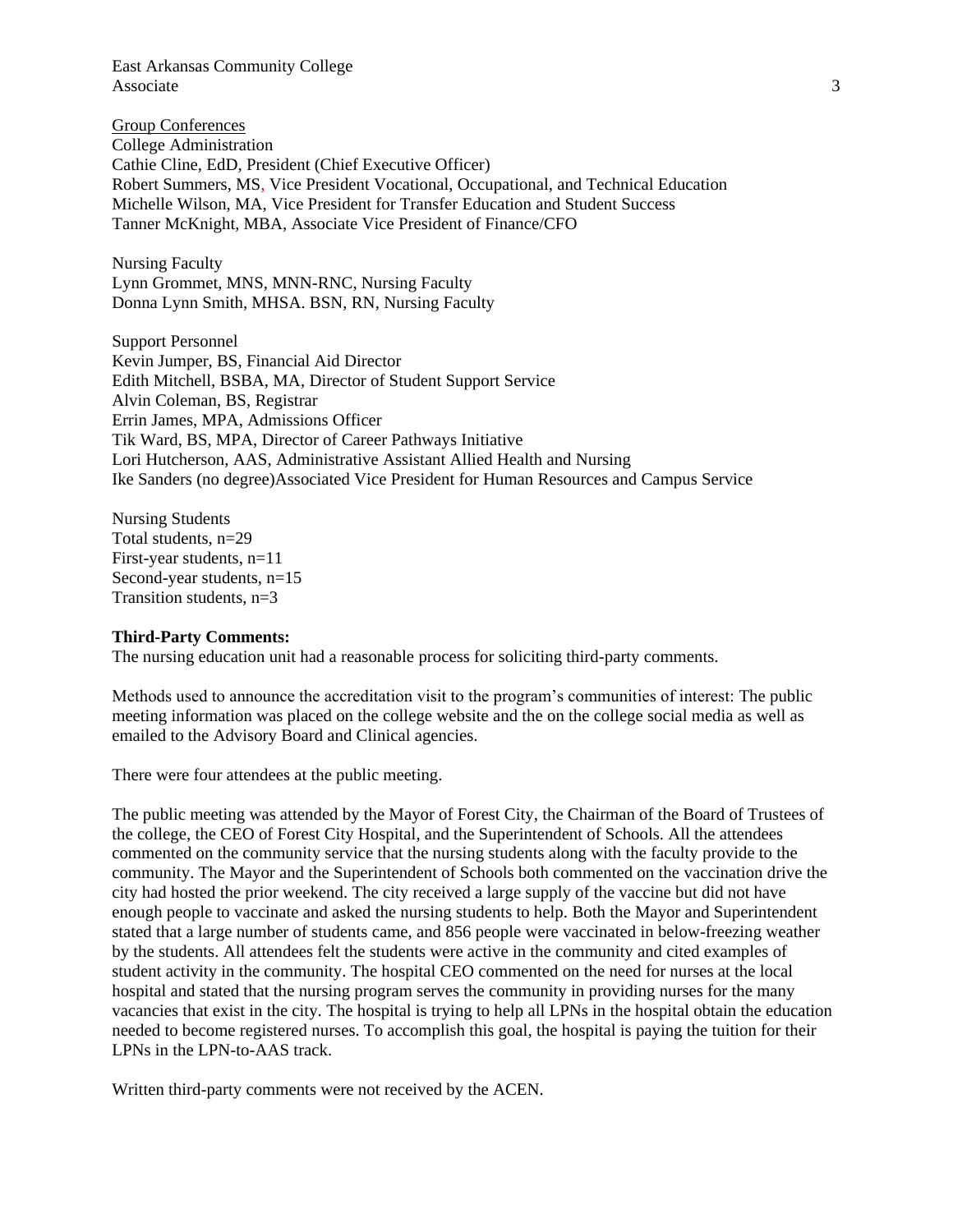## **III. CLASSROOM AND CLINICAL OBSERVATIONS**

| Crassi comp Eason atory Observation #1 |                                            |  |  |  |
|----------------------------------------|--------------------------------------------|--|--|--|
| Course Prefix, Number, and Title:      | NUR 2263 Nursing Leadership and Management |  |  |  |
| Method of Course Delivery:             | Hybrid (See Criterion 1.11)                |  |  |  |
| Faculty Name and Credentials:          | Donna Lynn Smith, MHSA, BSN, RN            |  |  |  |
|                                        | Lynn Grommet, MNS, MNN-RNC                 |  |  |  |
| Number of Students in Attendance:      | 20                                         |  |  |  |

#### **Classroom/Laboratory Observation #1**

The class was taught on Zoom with two teachers co-teaching subjects. PowerPoint was used, and during discussion, each instructor asked questions. Students were quick to respond to the questions. One instructor discussed differences in a manager and a leader. She stated the manager is appointed and has training; the leader is an informal position and being a leader is the responsibility of all nurses.

Among the topics discussed were scientific management theories such as Taylor, Human Resourced based, and Servant Leadership Theory. The instructors stated that qualities of a manager include foresightedness, authority, accountability, and readiness, and that a manager should plan for the future, provide information, and set boundaries. They stated a manager is a good leader. The class also covered delegation and prioritization. The definition of delegation was given. One instructor stated delegation is the transferring of authority. She reminded students that delegation involves critical thinking, the nursing process, and the five Rs. The instructor stated when you delegate a task, you are still responsible for the outcome. She discussed the need for delegation, barriers, and criteria such as abilities, appropriateness, and efficiency for delegation. The Arkansas Board of Nursing rules of delegation were discussed.

The definition of prioritization was given. She reminded students to coordinate the assignments and look at the model of care delivery, such as team nursing and functional nursing. The Scope of Practice Decision Making Model was shown and explained.

| Course Prefix, Number, and Title:    | NUR 2044 Mental Health Nursing |
|--------------------------------------|--------------------------------|
| Method of Course Delivery:           | Hybrid                         |
| <b>Faculty Name and Credentials:</b> | Lynn Grommet, MNS, MNN-RNC     |
| Number of Students in Attendance:    | Unknown                        |

### **Classroom/Laboratory Observation #2**

Class was conducted face-to-face in one classroom, through a video link in a second classroom, and at least one student was viewing the video link in a living room. The class topic was Mental Health Nursing and started out with a discussion of ego defense mechanisms and then continued to cover multiple topics. Instructor used a PowerPoint to guide the class. The PowerPoint used color, pictures, and graphics. The PowerPoint had bullet points and the instructor asked the students in the class to respond by filling in the empty bullet points. Multiple students responded to the instructor's questions. Students also asked questions of the instructor and discussions on the topics were held. It was not possible to know the number of students because the screen showed either the PowerPoint and instructor or whichever student responded to questions. A count of eight different students responding to questions was noted.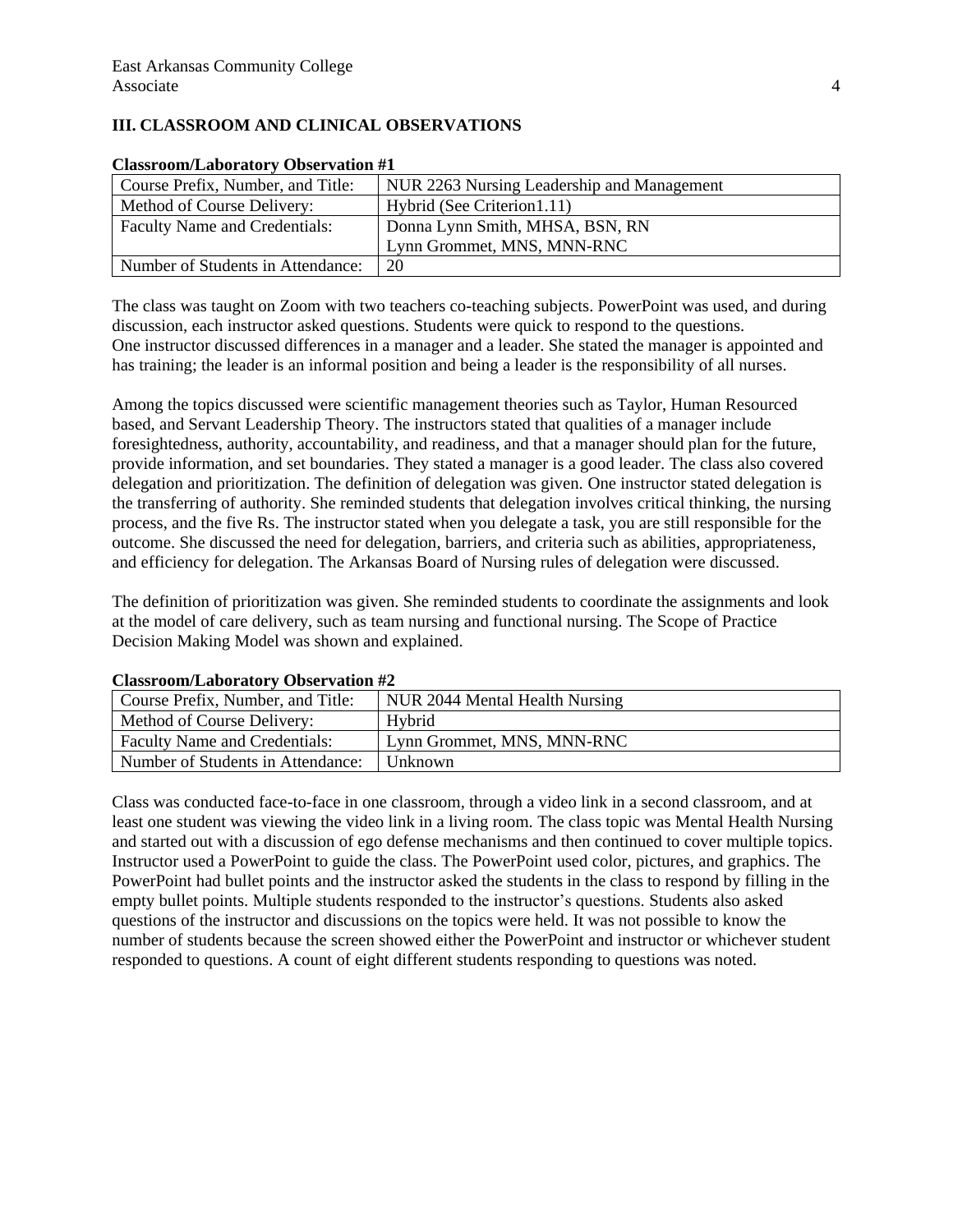### **IV. EVALUATION OF THE STANDARDS AND CRITERIA**

#### **STANDARD 1**

## **Mission and Administrative Capacity**

**The mission of the nursing education unit reflects the governing organization's core values and is congruent with its mission/goals. The governing organization and program have administrative capacity resulting in effective delivery of the nursing program and achievement of identified program outcomes.**

### **1.1 The mission and philosophy of the nursing education unit are congruent with the core values, mission, and goals of the governing organization.**

- $\boxtimes$  The peer evaluators verified evidence to support compliance with this Criterion.
- $\Box$  The peer evaluators verified evidence to support compliance with this Criterion with areas needing development.
- ☐ The peer evaluators could not verify evidence to support compliance with this Criterion.

East Arkansas Community College (EACC) has a mission of providing affordable, accessible learning opportunities to promote student access and strengthen the community. The Nursing Unit at EACC has a mission statement indicating a goal of providing "opportunities through nursing education and nursing practice that promotes student success and enable graduates to provide safe care to the community" (SSR, p. 18). Both the governing organization and department have indicated a value on opportunity and student success positively impacting the community. Thus, as verified by the peer evaluators, congruency is noted between the college and department, as both are focused on providing students with a career in the professional and technical arena.

- **1.2 The governing organization and nursing education unit ensure representation of the nurse administrator and nursing faculty in governance activities; opportunities exist for student representation in governance activities.**
- $\boxtimes$  The peer evaluators verified evidence to support compliance with this Criterion.
- ☐ The peer evaluators verified evidence to support compliance with this Criterion with areas needing development.
- ☐ The peer evaluators could not verify evidence to support compliance with this Criterion.

The Director of Nursing and Health Occupations, and other Nursing Faculty, participate appropriately in college governance activities. A detailed list in the SSR (p. 20) was reviewed. The list of opportunities was verified by the peer evaluators through review of documents and faculty interviews. As verified during the student interviews and as evidenced in the SSR (p. 21), students enrolled in the nursing program at EACC have opportunities to participate in Student Representation, but none currently choose to participate.

## **1.3 The assessment of end-of-program student learning outcomes and program outcomes is shared with communities of interest, and the communities of interest have input into program processes and decision-making.**

- $\boxtimes$  The peer evaluators verified evidence to support compliance with this Criterion.
- $\Box$  The peer evaluators verified evidence to support compliance with this Criterion with areas needing development.
- $\Box$  The peer evaluators could not verify evidence to support compliance with this Criterion.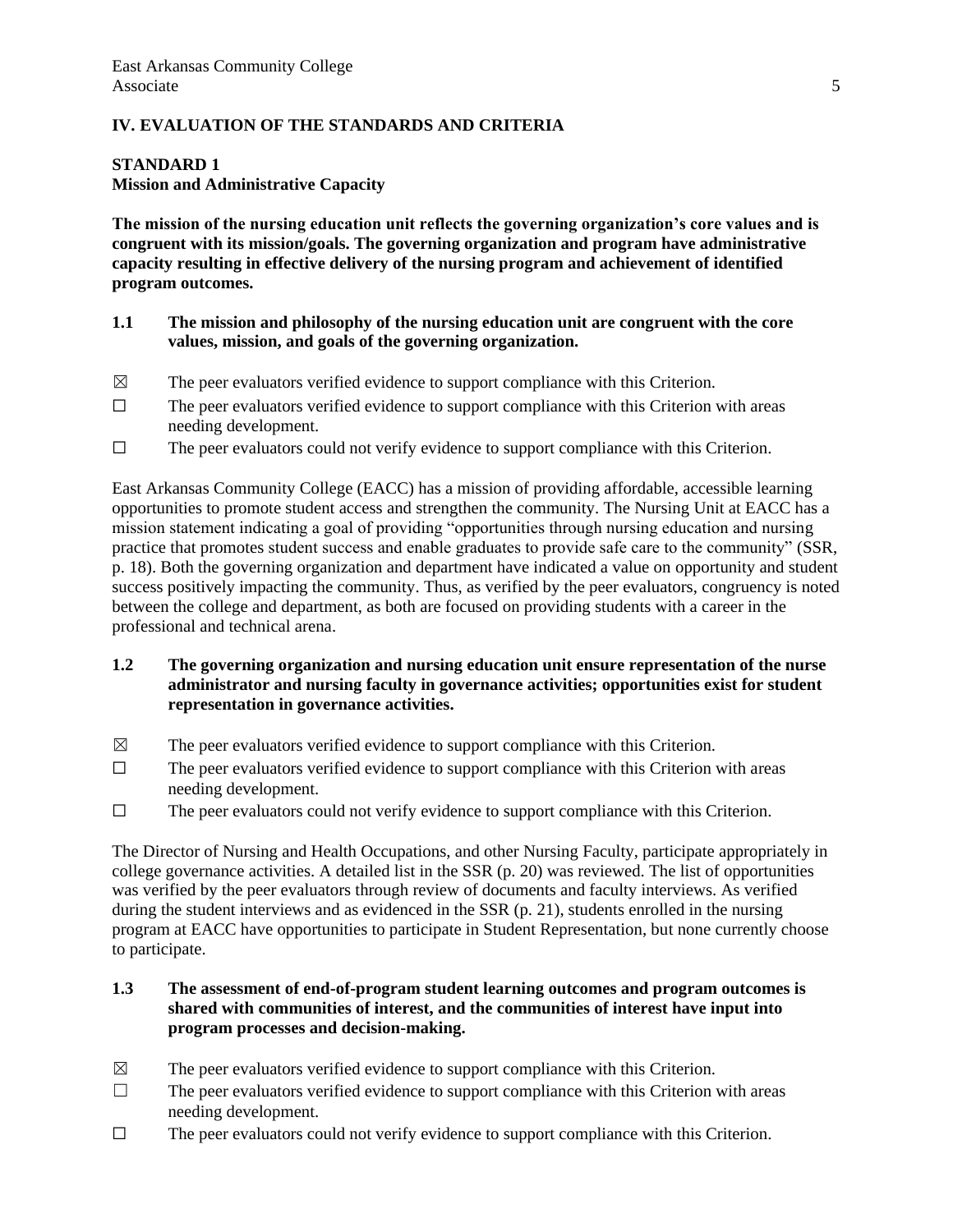End-of-program student learning outcomes (SLO) and program outcomes are communicated annually at the nursing program's Nursing Advisory meeting, and with clinical partners (Advisory Committee Meeting Minutes, 2019–2020) as verified through review of meeting minutes, the public meeting, and faculty interviews.

## **1.4 Partnerships that exist promote excellence in nursing education, enhance the profession, and benefit the community.**

- $\boxtimes$  The nursing program does not utilize partnerships.
- $\Box$  The peer evaluators verified evidence to support compliance with this Criterion.
- $\Box$  The peer evaluators verified evidence to support compliance with this Criterion with areas needing development.
- $\Box$  The peer evaluators could not verify evidence to support compliance with this Criterion.

Per the SSR, EACC does not currently have any organizational partnerships, but is working on a partnership with Forrest Center Medical Hospital.

## **1.5 The nursing education unit is administered by a nurse who holds a graduate degree with a major in nursing.**

- $\boxtimes$  The peer evaluators verified evidence to support compliance with this Criterion.
- $\Box$  The peer evaluators verified evidence to support compliance with this Criterion with areas needing development.
- $\Box$  The peer evaluators could not verify evidence to support compliance with this Criterion.

The nurse administrator holds an earned doctorate of nursing practice (DNP) and is qualified to serve as the administrator for the EACC nursing program.

## **1.6 The nurse administrator is experientially qualified, meets governing organization and state requirements, and is oriented and mentored to the role.**

- $\boxtimes$  The peer evaluators verified evidence to support compliance with this Criterion.
- $\Box$  The peer evaluators verified evidence to support compliance with this Criterion with areas needing development.
- $\Box$  The peer evaluators could not verify evidence to support compliance with this Criterion.

The current nursing program administrator has a DNP, clinical experience and expertise, and teaching experience. She meets the requirements of the Arkansas State Board of Nursing and was approved as meeting state qualifications (SSR, p. 23). Peer evaluators verified that the nurse administrator is qualified as reported in the SSR (p 23). As verified by the nurse administrator, the president, and the faculty, the nurse administrator was mentored by deans from three other colleges.

### **1.7 When present, nursing program coordinators and/or faculty who assist with program administration are academically and experientially qualified.**

- $\boxtimes$  The peer evaluators verified during interviews with the nurse administrator that the program does not utilize coordinators and/or faculty who assist with program administration.
- $\Box$  The peer evaluators verified evidence to support compliance with this Criterion.
- $\Box$  The peer evaluators verified evidence to support compliance with this Criterion with areas needing development.
- $\Box$  The peer evaluators could not verify evidence to support compliance with this Criterion.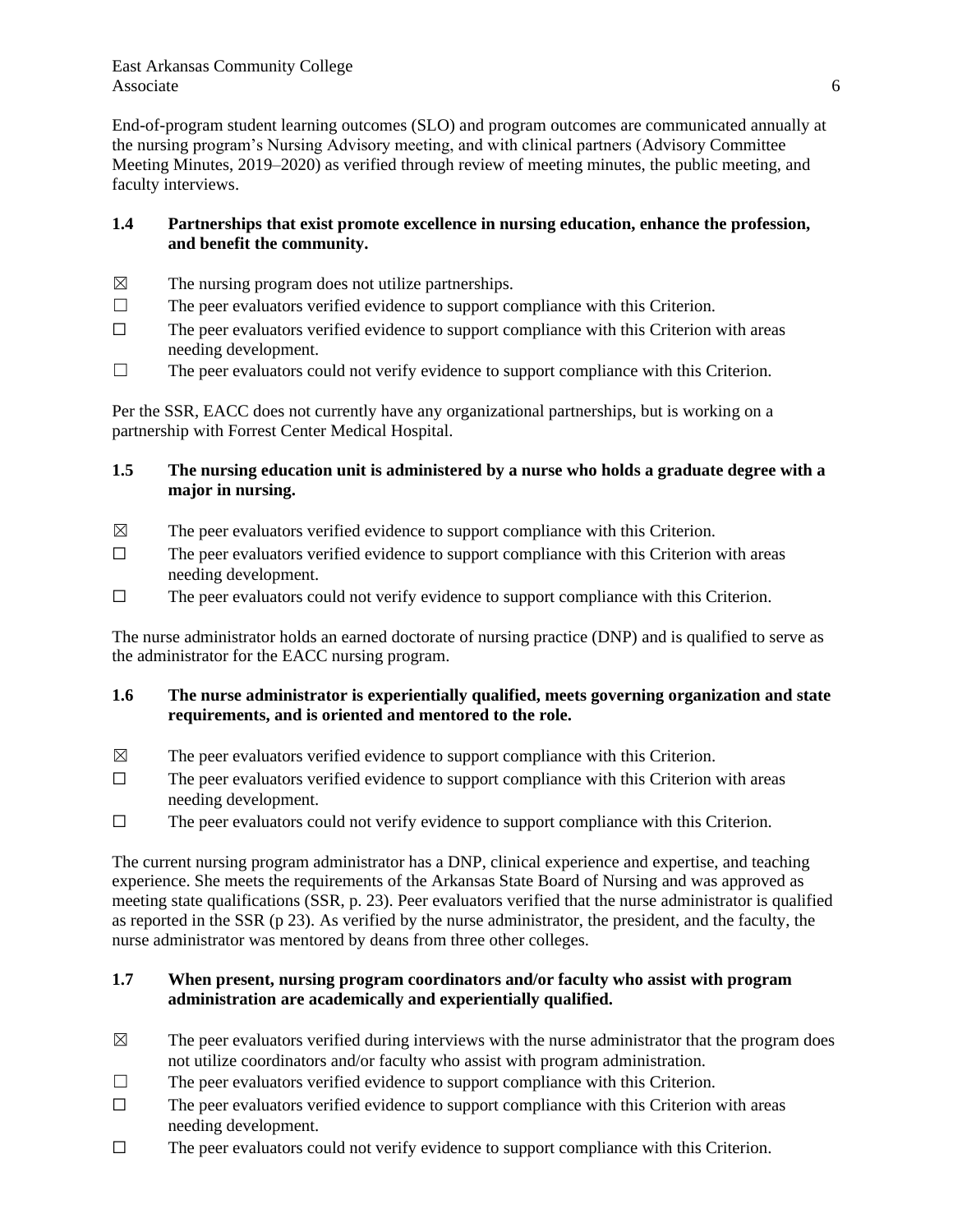- **1.8 The nurse administrator has authority and responsibility for the development and administration of the program and has sufficient time and resources to fulfill the role responsibilities.**
- $\boxtimes$  The peer evaluators verified evidence to support compliance with this Criterion.
- $\Box$  The peer evaluators verified evidence to support compliance with this Criterion with areas needing development.
- $\Box$  The peer evaluators could not verify evidence to support compliance with this Criterion.

The nurse administrator has full responsibility of management and development of the nursing program with a 12-month contract. This was verified through review of the Director of Nursing job description detailing these duties. In interviews, the nurse administrator and the faculty verified that the nurse administrator has sufficient time and resources to fulfill the role and responsibilities.

#### **1.9 The nurse administrator has the authority to prepare and administer the program budget with faculty input.**

- $\boxtimes$  The peer evaluators verified evidence to support compliance with this Criterion.
- $\Box$  The peer evaluators verified evidence to support compliance with this Criterion with areas needing development.
- ☐ The peer evaluators could not verify evidence to support compliance with this Criterion.

Every year a request list of needs and desired or necessary resources is developed by the nurse administrator with input from faculty and staff. The Director works with EACC administration to secure these requests as feasible. As verified during the site visit, documentation of such work is as indicated on pp. 18 and 19 of the SSR.

### **1.10 Policies for nursing faculty and staff are comprehensive, provide for the welfare of faculty and staff, and are consistent with those of the governing organization; differences are justified by the purpose and outcomes of the nursing program.**

- $\boxtimes$  The peer evaluators verified evidence to support compliance with this Criterion.
- ☐ The peer evaluators verified evidence to support compliance with this Criterion with areas needing development.
- ☐ The peer evaluators could not verify evidence to support compliance with this Criterion.

The SSR states that policies of the nursing program are in accordance with East Arkansas Community College. The nursing program does have higher standards than those of the governing body, as this is typically necessary for nursing faculty to ensure safe environments for patients and students. Examples include CPR, liability insurance, drug screens and background checks.

### **1.11 Distance education, when utilized, is congruent with the mission of the governing organization and the mission/philosophy of the nursing education unit.**

- $\boxtimes$  The peer evaluators verified during interviews with the nurse administrator that the program does not utilize distance education as defined by ACEN Policy #15.
- $\Box$  The peer evaluators verified evidence to support compliance with this Criterion.
- $\Box$  The peer evaluators verified evidence to support compliance with this Criterion with areas needing development.
- ☐ The peer evaluators could not verify evidence to support compliance with this Criterion.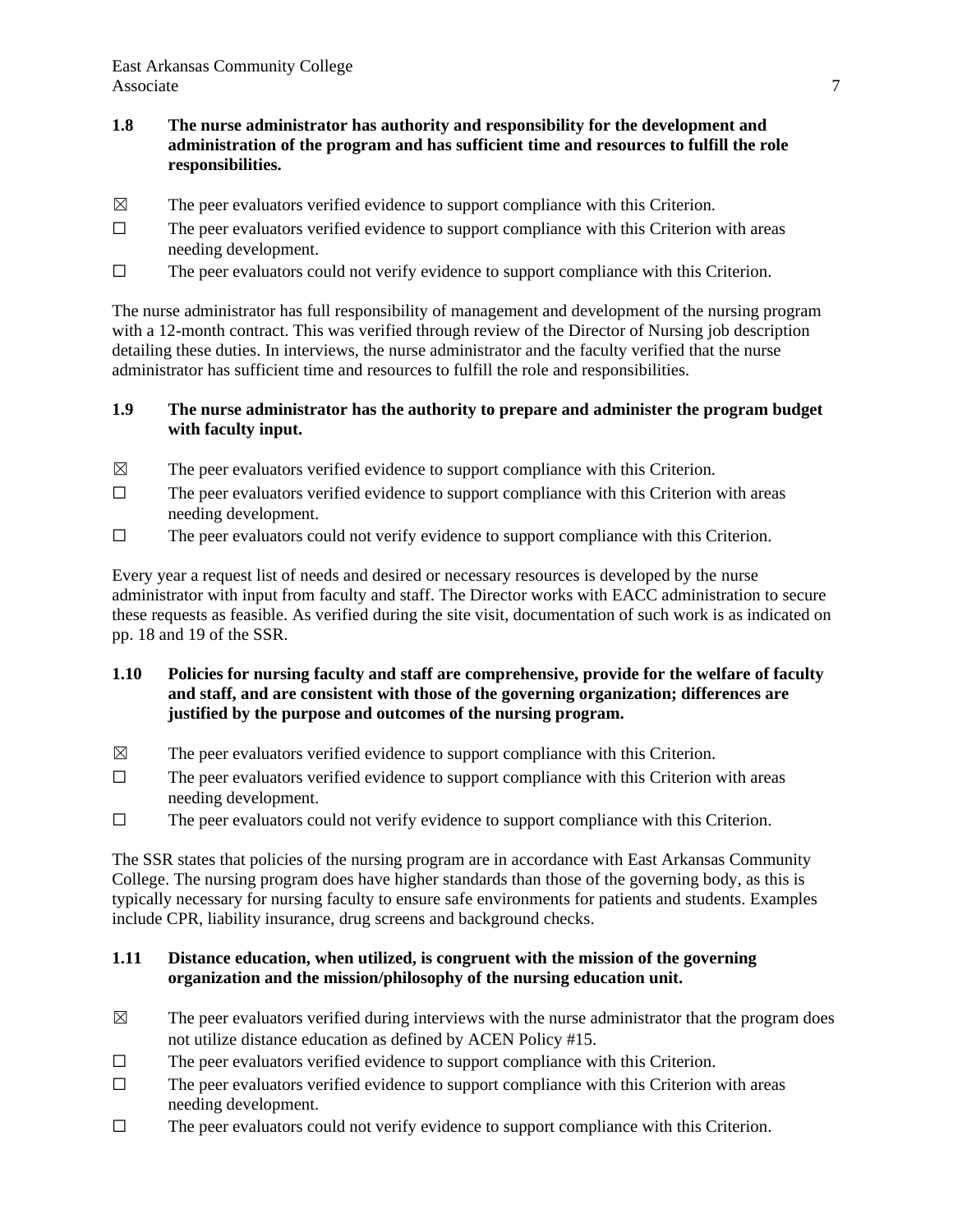East Arkansas Community College Associate 8

Distance education is not regularly utilized in the nursing program. During the visit, the students were physically present in the building, and in order to use social distancing the students were split in half. While one group was with the instructor live, the other half used Zoom in a second room. After a break, the instructor would switch rooms and the first group would switch to synchronous Zoom learning. These strategies are being used during the COVID-19 pandemic.

#### **Summary of Compliance:**

The associate program is in compliance with Standard 1.

The peer evaluators did not identify areas needing development for Standard 1.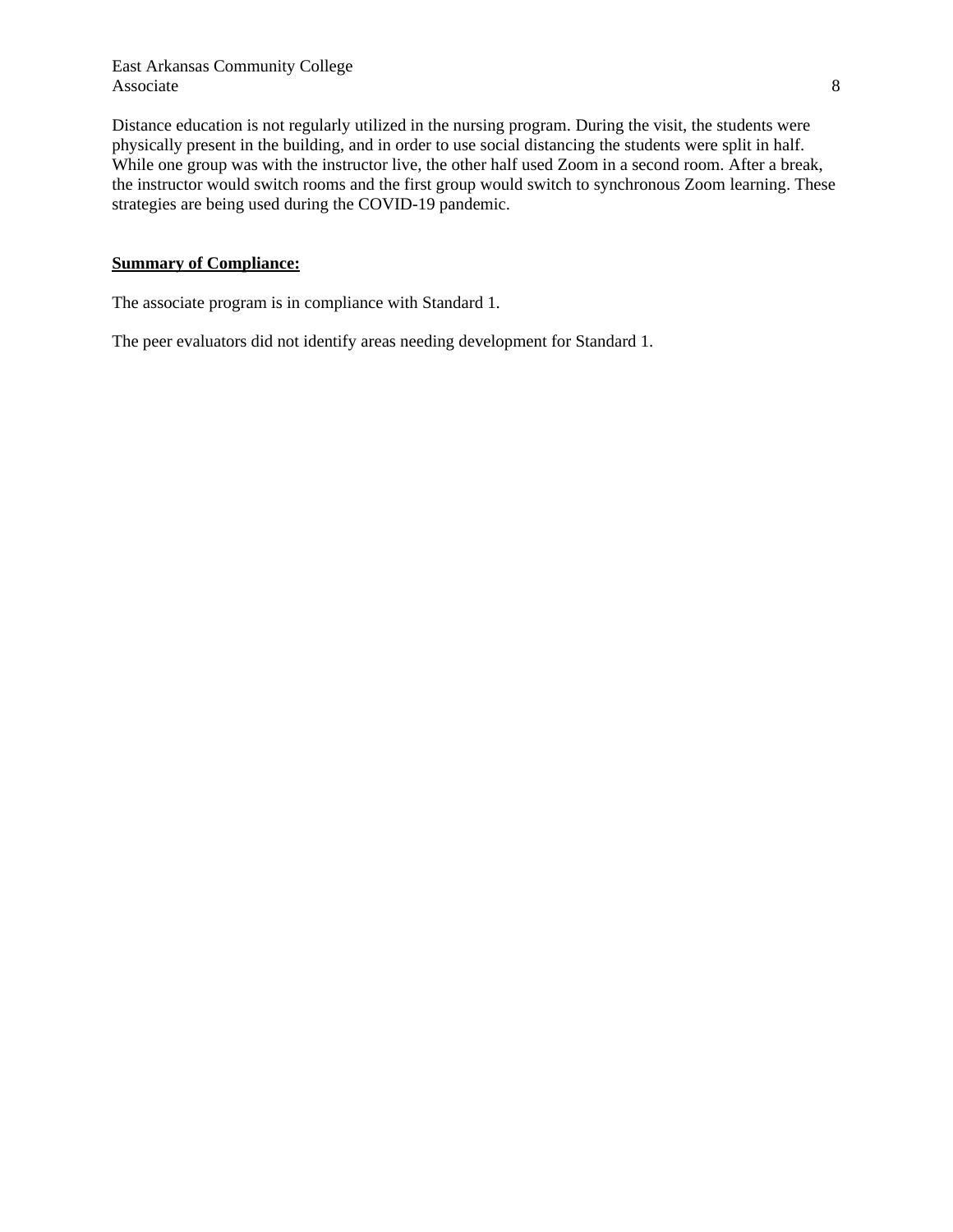## **STANDARD 2 Faculty and Staff**

**Qualified and credentialed faculty are sufficient in number to ensure the achievement of the end-ofprogram student learning outcomes and program outcomes. Sufficient and qualified staff are available to support the nursing program.**

**Full- and part-time faculty include those individuals teaching and/or evaluating students in didactic, clinical, and/or laboratory settings.**

- **2.1 Full-time nursing faculty hold educational qualifications and experience as required by the governing organization, the state, and the governing organization's accrediting agency, and are qualified to teach the assigned nursing courses.**
- $\boxtimes$  The peer evaluators verified evidence to support compliance with this Criterion.
- $\Box$  The peer evaluators verified evidence to support compliance with this Criterion with areas needing development.
- ☐ The peer evaluators could not verify evidence to support compliance with this Criterion.

| Nursing Faculty Academic Credentials – (Highest Degree Only) – Associate – <b>Full-time</b> |         |                 |         |                 |         |                 |         |                 |
|---------------------------------------------------------------------------------------------|---------|-----------------|---------|-----------------|---------|-----------------|---------|-----------------|
| Doctoral                                                                                    |         | Master's        |         | Baccalaureate   |         | Associate       |         |                 |
| Number of Faculty                                                                           | Nursing | Non-<br>nursing | Nursing | Non-<br>nursing | Nursing | Non-<br>nursing | Nursing | Non-<br>nursing |
| FT Exclusive                                                                                |         |                 |         |                 |         |                 |         |                 |

| <b>Faculty Name and Credentials:</b> | Donna Lynn Smith, MHSA, BSN, RN |
|--------------------------------------|---------------------------------|
| Graduate Program:                    | Master's Degree (MSNEd)         |
| <b>Faculty Workload Assignment:</b>  | Exclusive                       |
| Anticipated Date of Completion:      | 2021                            |

EACC employs faculty who are appropriately qualified and credentialed to accomplish the mission/philosophy, student outcomes, and program outcomes of the college's nursing educational unit. Peer evaluators verified that each faculty meets the governing organization requirement of special competence in the fields in which they teach, advanced study culminating in appropriate graduate degrees, or by work experience in the teaching fields or in a professional practice.

The SSR (p. 28) presents the requirements for full-time associate nursing faculty. Requirements were verified through interviews with the nurse administrator and the faculty.

The EACC Faculty Handbook for Associate Nursing (p. 2) lists the minimum qualifications for full-time faculty in the associate nursing program. Minimum qualifications include a baccalaureate degree in nursing with additional preparation and/or teaching experience in teaching, experience in clinical nursing practice, and a current license to practice in the state of Arkansas. The *Arkansas State Board of Nursing Rules, Nurse Practice Act, Chapter Six, Standards of Nursing Education Programs, Section II Program Requirements* were reviewed and were noted to read as in the SSR (p. 28). The faculty meet the listed requirements for Arkansas State Board of Nursing and the governing organization requirements.

As of Spring 2021, there are two full-time nursing faculty members. One holds a master's degree in nursing. The other faculty member has a baccalaureate in nursing, a master's in health service administration, and will have an MSN-ED in 2021.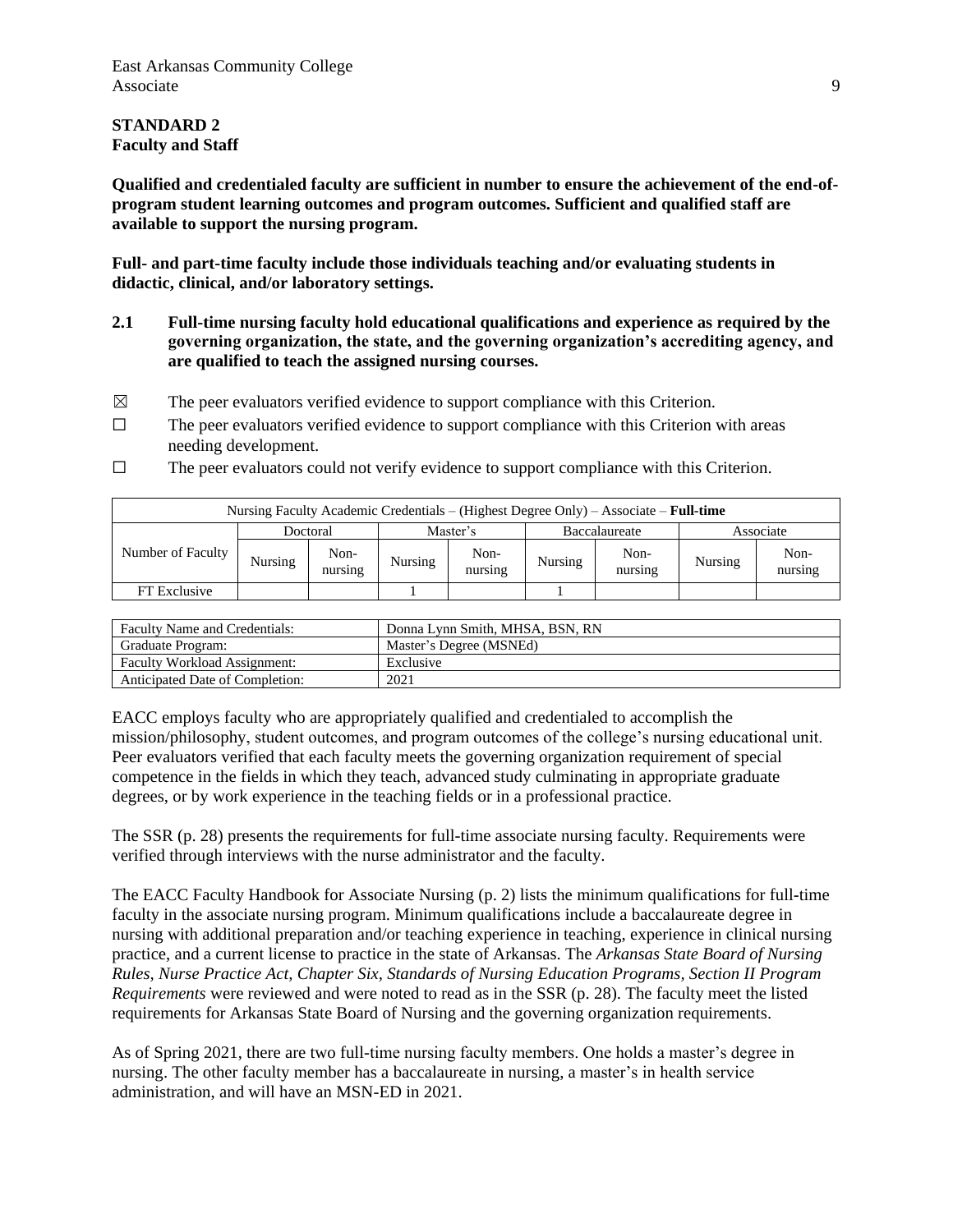Two faculty members files were reviewed. There was evidence to support the faculty members having sufficient education and work experience; they have held roles such as Interim Director of EACC, staff nurse in medical–surgical, nursery, clinical director of ED, and patient care coordinator of ED.

Awards such as EACC Outstanding Faculty Member Award for 2006 and Emergency Room Nurse of the Year in 2004 were listed in full-time faculty curricula vitae.

Full-time nursing faculty hold educational qualifications and experience as required by the governing organization, the state, and the governing organization's accrediting agency, and are qualified to teach the assigned nursing courses as verified in reviewing all full-time faculty files and in a meeting with faculty.

- **2.2 Part-time nursing faculty hold educational qualifications and experience as required by the governing organization, the state, and the governing organization's accrediting agency, and are qualified to teach the assigned nursing courses.**
- $\boxtimes$  The peer evaluators verified evidence to support compliance with this Criterion.
- $\Box$  The peer evaluators verified evidence to support compliance with this Criterion with areas needing development.
- ☐ The peer evaluators could not verify evidence to support compliance with this Criterion.

| Nursing Faculty Academic Credentials – (Highest Degree Only) – Associate – <b>Part-time</b> |         |                 |         |                 |         |                 |         |                 |
|---------------------------------------------------------------------------------------------|---------|-----------------|---------|-----------------|---------|-----------------|---------|-----------------|
| Doctoral                                                                                    |         | Master's        |         | Baccalaureate   |         | Associate       |         |                 |
| Number of Faculty                                                                           | Nursing | Non-<br>nursing | Nursing | Non-<br>nursing | Nursing | Non-<br>nursing | Nursing | Non-<br>nursing |
| <b>PT</b> Exclusive                                                                         |         |                 |         |                 |         |                 |         |                 |

The Arkansas State Board of Nursing Rules for assistant clinical instructors in an associate degree program are listed in the SSR (p. 30). As verified by the peer evaluators, the minimum qualifications for part-time assistant nursing faculty are listed in the EACC Associate Nursing Faculty Handbook (section V, p. 4), which state that a part-time faculty member must hold an associate or above degree in nursing with additional preparation and/or teaching experience in the area of teaching and hold a current license to practice as an RN in the State of Arkansas. In Spring 2021, EACC employs two part-time faculty. The SSR (pp. 30‒31) contains the Faculty Profile Table 2.2. Two faculty are listed with an associate degree in nursing. This was verified through review of heir faculty files.

A new faculty was hired part-time to teach theory; she has not taught any classes at this time although she was present during the visit.

- **2.3 Non-nurse faculty teaching nursing courses hold educational qualifications and experience as required by the governing organization, the state, and the governing organization's accrediting agency, and are qualified to teach the assigned nursing courses.**
- $\boxtimes$  The peer evaluators verified during interviews with the nurse administrator that the program does not utilize non-nurse faculty as defined by the ACEN.
- ☐ The peer evaluators verified evidence to support compliance with this Criterion.
- $\Box$  The peer evaluators verified evidence to support compliance with this Criterion with areas needing development.
- $\Box$  The peer evaluators could not verify evidence to support compliance with this Criterion.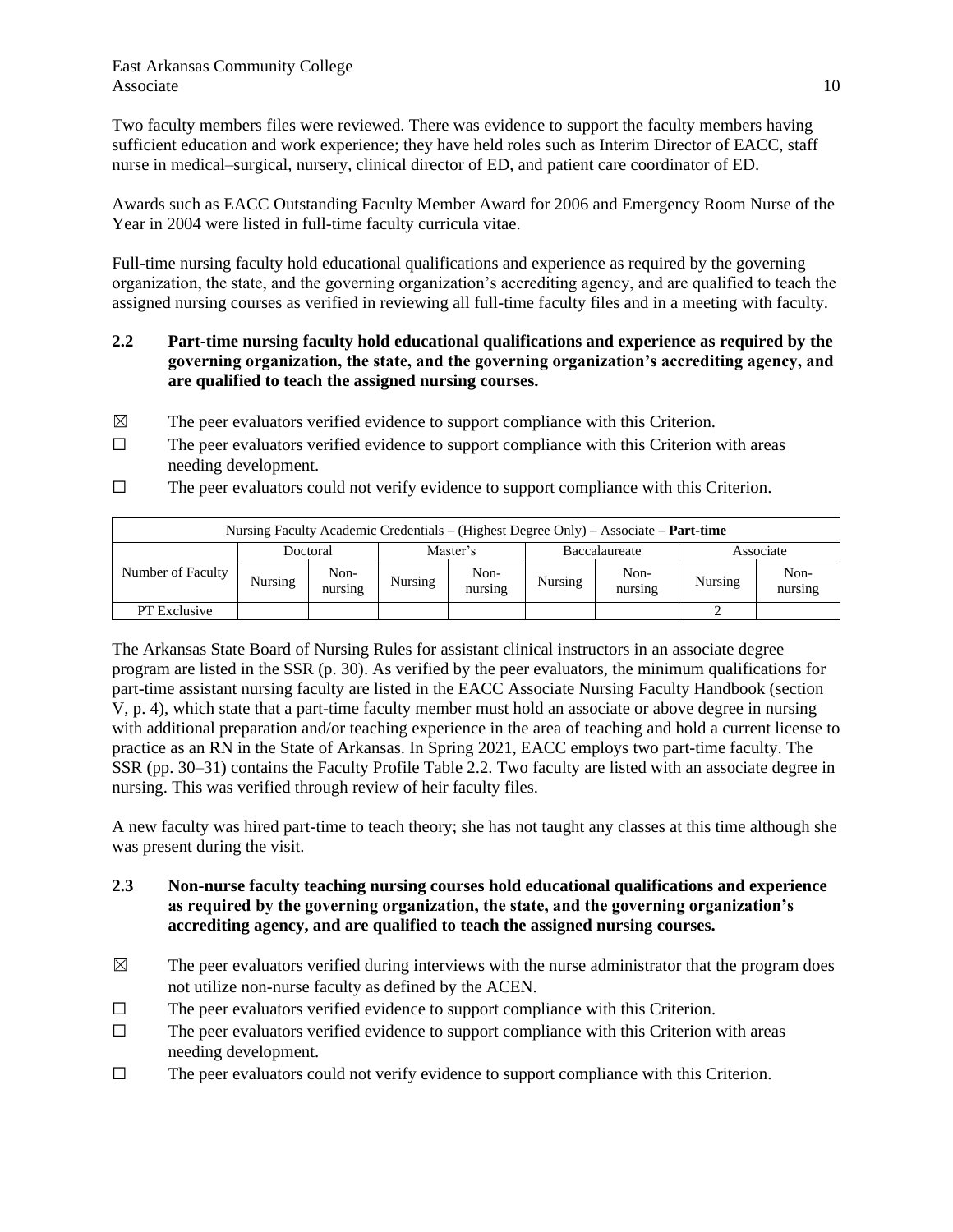## **2.4 Preceptors, when utilized, are academically and experientially qualified, oriented, mentored, and monitored, and have clearly documented roles and responsibilities.**

- $\boxtimes$  The peer evaluators verified evidence to support compliance with this Criterion.
- ☐ The peer evaluators verified evidence to support compliance with this Criterion with areas needing development.
- $\Box$  The peer evaluators could not verify evidence to support compliance with this Criterion.

The SSR (p. 32) lists guidelines for preceptors in the Arkansas Board of Nursing. As verified by the peer evaluators, the EACC Faculty handbook (p. 6) lists the Preceptor Job Description. Preceptors must have a minimum of one year's work experience as an RN and have RN licensure in good standing for the state and for the employee's agency. It is also stated that the student must work the same schedule as the preceptor. Precepting is a voluntary position, so no compensation is provided to the RN preceptor.

The SSR (pp. 32‒34) contains the Faculty Profile Table, which lists the qualifications of the preceptors for the academic year 2020. This table includes hours worked, number of students precepted at one time, hours precepted for each clinical experience, and number of times precepted each month. This information was verified by the peer evaluators through review of documents and in interviews with faculty and the nurse administrator.

As stated in the SSR (p. 32) and verified through faculty interview, the faculty orient the preceptors prior to the beginning of the preceptorship. An RN preceptor is given the EACC Preceptor Handbook. In the Faculty Handbook, it is mentioned that prior to preceptor experience, the instructor will meet with the students to review time schedule, course objectives, and instructor/preceptor expectations. In a meeting with the Director of Nursing, she stated the instructor meets with the preceptor, gives them the Preceptor Handbook, and goes over expectations with the preceptor. The Preceptor Agreement is also included, which states that the preceptor will facilitate learning experiences to meet clinical expected outcomes, supervise student in the clinical area and comment on performance, confer with faculty regarding student's performance, and participate in the evaluation of the student. The role of the student is explained under daily activities guidelines, course objectives, student responsibilities, and daily log guidelines.

The Preceptor Handbook lists daily activity guidelines, preceptor and student responsibilities course objectives, faculty role, and clinical performance evaluation tool.

As stated in the SSR (p. 32) and verified by the peer evaluators, preceptors are mentored and monitored by EACC nursing faculty. This was verified in a meeting with faculty. The course instructor stated she will visit once during the experience with the preceptor and student and is available as needed, even during night shift hours. The student evaluates the preceptor and facility, but the preceptor is not evaluated by the course leader.

### **2.5 The number of full-time faculty is sufficient to ensure that the end-of-program student learning outcomes and program outcomes are achieved.**

- $\boxtimes$  The peer evaluators verified evidence to support compliance with this Criterion.
- $\Box$  The peer evaluators verified evidence to support compliance with this Criterion with areas needing development.
- $\Box$  The peer evaluators could not verify evidence to support compliance with this Criterion.

The SSR (p. 34) lists the Arkansas State Board of Nursing rules for faculty-to-student ratio in clinical experiences. It states in the acute care setting where students are providing direct care, the ratio is one faculty to eight students. In a non-acute setting where students are providing direct care, the ratio is one faculty to 10 students. In a community setting where students may be providing direct or indirect care, the ratio is one faculty member to 15 students.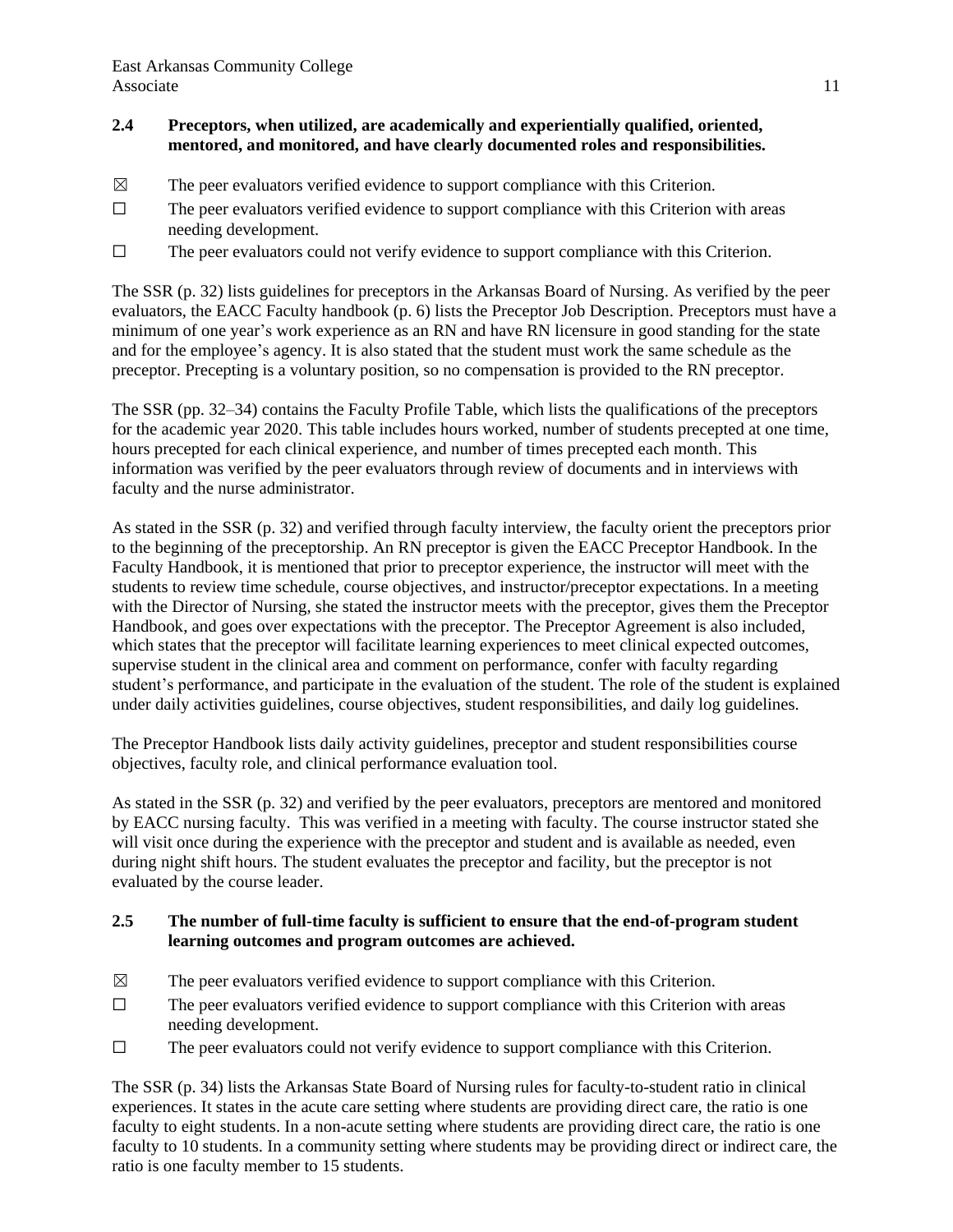East Arkansas Community College Associate 12

The SSR (pp. 35–36) contains a table titled Faculty to Student Ratio. If the ratio to faculty was exceeded in a setting, SSR (p. 36) explains students are given an alternative assignment to correct ratio. It is stated during COVID-19 restrictions, clinical experiences were virtual activities.

The SSR (p. 36) states that full-time faculty maintain a 35-hour work week, which includes instruction and advising. Faculty devote 20 hours to instruction and the rest to preparation and advising. The Associate Nursing Faculty Handbook (p. 1) lists an example of office hours posted outside of faculty offices with the appropriate 20 hours of teaching and clinical. This was verified in a meeting with faculty. Also included in the EACC Nursing Faculty Handbook are examples of how to calculate faculty load. The faculty is instructed to indicate overload. The SSR (p. 36) states faculty are compensated if 30 contact hours are exceeded. In a meeting with faculty, one stated she was in overload voluntary. She stated she teaches medical terminology with an overload of three hours. She stated for overload, the instructor is compensated for up to nine hours. In order to continue with sufficient faculty, the faculty stated another faculty has been hired part-time for lecture.

In the faculty handbook under duties of the nursing faculty, it states that faculty are expected to participate in curriculum planning, EACC committees, recruitment process, and class sponsorship. Under the job description for faculty members, it is also stated that they may act as a student advisor and a course coordinator when appropriate. This was verified in a meeting with faculty.

#### **2.6 Faculty (full- and part-time) maintain expertise in their areas of responsibility, and their performance reflects scholarship and evidence-based teaching and clinical practices.**

- $\boxtimes$  The peer evaluators verified evidence to support compliance with this Criterion.
- $\Box$  The peer evaluators verified evidence to support compliance with this Criterion with areas needing development.
- $\Box$  The peer evaluators could not verify evidence to support compliance with this Criterion.

Continuing education (CE) requirements for registered nurses are listed on the Arkansas Board of Nursing website, which include 15 contact hours every two years or certification or recertification during the renewal period by a national certifying body. CE requirements may also be met by the completion of a recognized academic course. Faculty stated they maintain expertise in their area of teaching by reading current journal articles, utilizing NurseTim educational sessions, attending webinars, conferences, and by attending College Shared Day at EACC where they hear talks concerning special nursing areas. There is a policy titled "Faculty Professional Development Travel Request Criteria" (EACC Faculty Development Travel Request Process; Core Component; 3.C.4), which states that the academic year's allocation for all faculty Professional Development Travel is \$12,000. Considerations for attending a national conference are limited to every other year.

As verified by the peer evaluators and review of faculty files, there is evidence of continuing education in their curriculum vitae; faculty members maintain expertise by participating in events such as attending an AWHONN convention in 2017, an ADN Council of NANEP in 2017, the Children's Hospital Association Annual Conference in Missouri and Illinois, and Society of Pediatric Nurses Conference. NurseTim also helps faculty supplement continuing education and expertise.

One faculty maintains her maternal-child expertise through participation in obstetrics in a hospital parttime. Another faculty member states students completing their nursing care plans must have their rationale backed up by evidenced-based resources. Another instructor stated that on the topic of leadership, students are expected to review current journal articles that help expand their understanding of leadership. The instructors stated this was another way for them to have evidenced-based teaching and for them to keep current in their subjects. Faculty also stated they had attended in-services on simulation done by Laerdal. They visited other simulation labs to learn how to create an efficient simulation lab.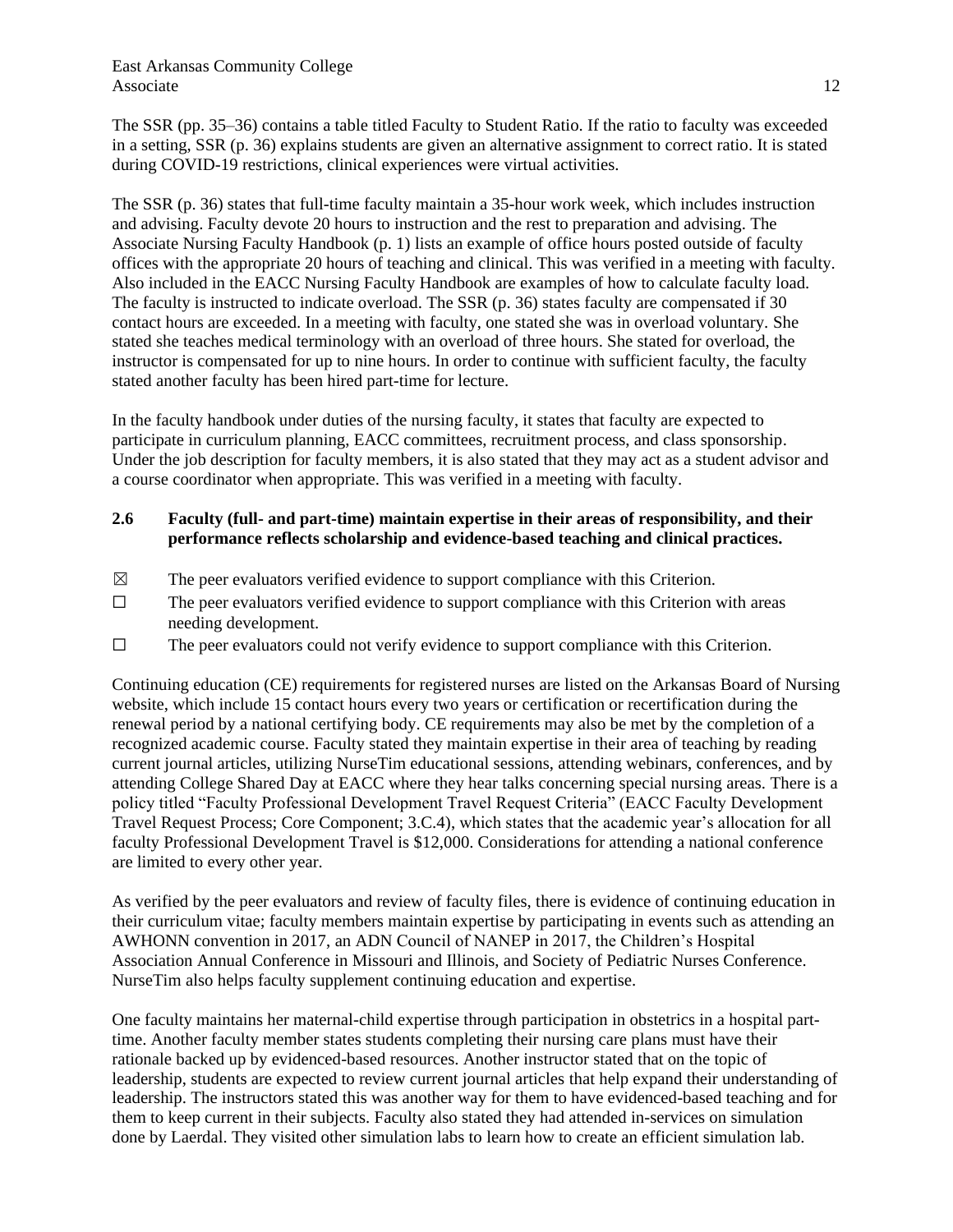Some certifications held by faculty members include an ACLS, BLS, Neonatal Resuscitation Program, and RNC-MNN (maternal-newborn certification).

Faculty members also participate in professional organizations, including the American Nurses Association, Arkansas Nurses Association, Emergency Room Nurses, Organization for Associate Degree Nursing, Association of Women's Health Obstetrics, and Neonatal Nurses.

Faculty members had teaching experience in a variety of areas, including maternal-child, mental health, and leadership content areas.

The SSR (pp. 36‒39) contains a table that displays the qualifications and professional development of full and part-time faculty. This was verified in reviewing all full-time and part-time faculty files and in a meeting with faculty. Four files were reviewed.

## **2.7 The number and qualifications of staff within the nursing education unit are sufficient to support the nursing program.**

- $\boxtimes$  The peer evaluators verified evidence to support compliance with this Criterion.
- $\Box$  The peer evaluators verified evidence to support compliance with this Criterion with areas needing development.
- $\Box$  The peer evaluators could not verify evidence to support compliance with this Criterion.

The SSR (p. 39) states that Allied Heath has a full-time administrative assistant. Included in the supporting evidence was the job description for an administrative specialist. This was verified by the peer evaluators.

The administrative assistant is required to hold a high school diploma and two years of experience in a specialized or related area applicable to work performed. Her duties are described in the SSR (p. 39). The job description states she is responsible for examining and verifying documents, preparing routine correspondence, and maintaining files.

The administrative assistant has an Associate of Applied Science and has been in her job two years.

## **2.8 Faculty (full- and part-time) are oriented and mentored in their areas of responsibility.**

- $\boxtimes$  The peer evaluators verified evidence to support compliance with this Criterion.
- $\Box$  The peer evaluators verified evidence to support compliance with this Criterion with areas needing development.
- ☐ The peer evaluators could not verify evidence to support compliance with this Criterion.

As stated in the SSR (p. 39) and verified through faculty interviews and review of faculty files, new nursing faculty (full- and part-time) are oriented to the college through a New Employee Orientation and are given a college-faculty handbook. After the New Employee Orientation, a two-day nursing faculty orientation is held. The orientation agenda is also included in the EACC Nursing Faculty Handbook. This includes introduction to resources such as student services, the library, and financial services. Day two of nursing faculty orientation consists of an overview of the nursing program, such as the philosophy and systematic evaluation plan. Orientees also learn about the nursing curriculum, such as syllabi and test blueprints. They also receive the Nursing Faculty Handbook.

The newest full-time faculty confirmed she attended a college orientation followed by a nursing program orientation. She stated the other faculty member was her mentor, and she still went to her mentor as needed. The nursing program has hired a new instructor to teach in clinical. Her orientation is instructor led. She stated the Director of Nursing has discussed her duties as a clinical instructor. The newest faculty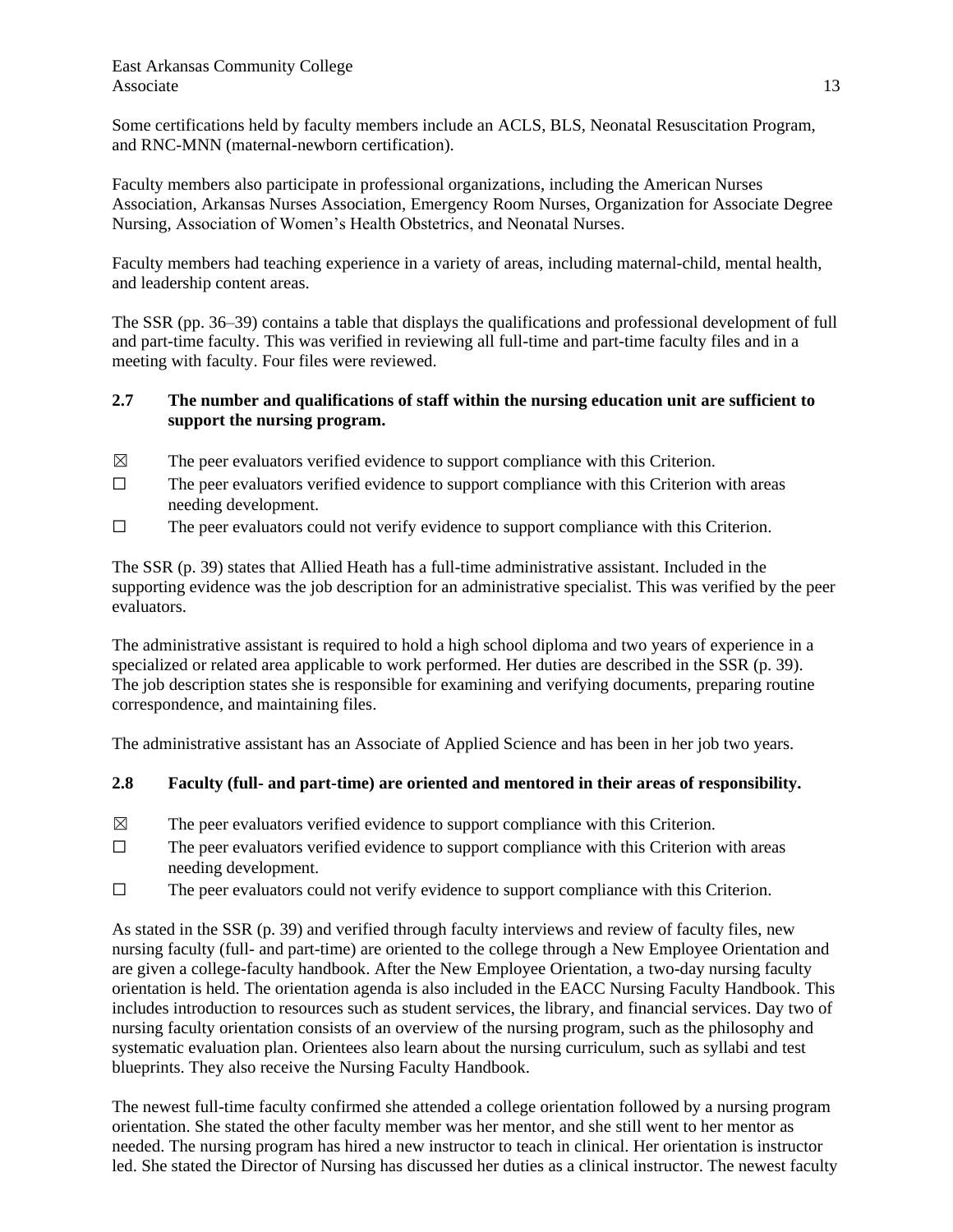member has also instructed her on responsibilities with the students during clinical. She has not been in a clinical rotation yet but will be oriented by the hospital to the floor, its equipment, and policies and procedures.

- **2.9 Faculty (full- and part-time) performance is regularly evaluated in accordance with governing organization's policy/procedures, and demonstrates effectiveness in assigned area(s) of responsibility.**
- $\boxtimes$  The peer evaluators verified evidence to support compliance with this Criterion.
- $\Box$  The peer evaluators verified evidence to support compliance with this Criterion with areas needing development.
- ☐ The peer evaluators could not verify evidence to support compliance with this Criterion.

As reviewed during the site visit, EACC administrative policies describe the evaluation of full-time faculty. There are four components of faculty evaluation: student evaluation, self-evaluation, peer evaluation, and summary of evaluation. Each faculty member is evaluated annually and the evaluation is discussed with a designated supervisor. Recommendations for a contract renewal may be based on this annual review. During full-length fall terms, students evaluate full-time faculty who have more than two years of employment and a satisfactory rating on their Summary of Evaluation. During full-length spring and fall semesters, students evaluate faculty with less than two years of employment or ones who received Needs Improvement or Unsatisfactory rating on their Summary of Evaluation.

As verified by the peer evaluators, EACC's Annual Review of Faculty Performance (AY 2018–2019) states that new faculty members are evaluated by their peers within the academic department during the first two years of employment. This process can include classroom observation, mentoring exchange, shared committee service, or participation in a community or recruitment event.

Under supporting evidence EACC Administrative Policy 3-25b, it is stated that student evaluations of courses taught by adjunct faculty will be conducted during full-length fall and spring semesters. The results are reviewed by the lead faculty member and designated administrator. During the fall semester, a minimum of one course for each adjunct faculty will be evaluated by students. For the spring semester, all courses taught by adjunct faculty members with less than four years of experience will be evaluated by students. The faculty also stated the adjunct is reviewed informally by faculty.

Student evaluations of faculty for December 2020 were reviewed, which included the instructors for NUR 2130, 2160, 2134, and 2164. The students stated they enjoyed clinical and the sites chosen.

## **2.10 Faculty (full- and part-time) engage in ongoing development and receive support for instructional and distance technologies.**

- $\boxtimes$  The peer evaluators verified evidence to support compliance with this Criterion.
- $\Box$  The peer evaluators verified evidence to support compliance with this Criterion with areas needing development.
- $\Box$  The peer evaluators could not verify evidence to support compliance with this Criterion.

The EACC Associate Nursing Program does not normally have distance learning, but due to COVID-19 restrictions, distance learning was adopted via Zoom when physical classroom sessions were not an option. Faculty also stated some classes were held in a physical classroom but in adherence with social distancing; one setup described involved students in one room and others in another room while the teacher taught on Zoom. The SSR (p. 106) states that the Computer Education Center (CEC) lab supervisor is available to assist students and faculty. In a meeting, faculty stated they had assistance from this CEC lab supervisor. Blackboard is also accessed through CEC for course information. Blackboard provides assistance and updates to students and faculty.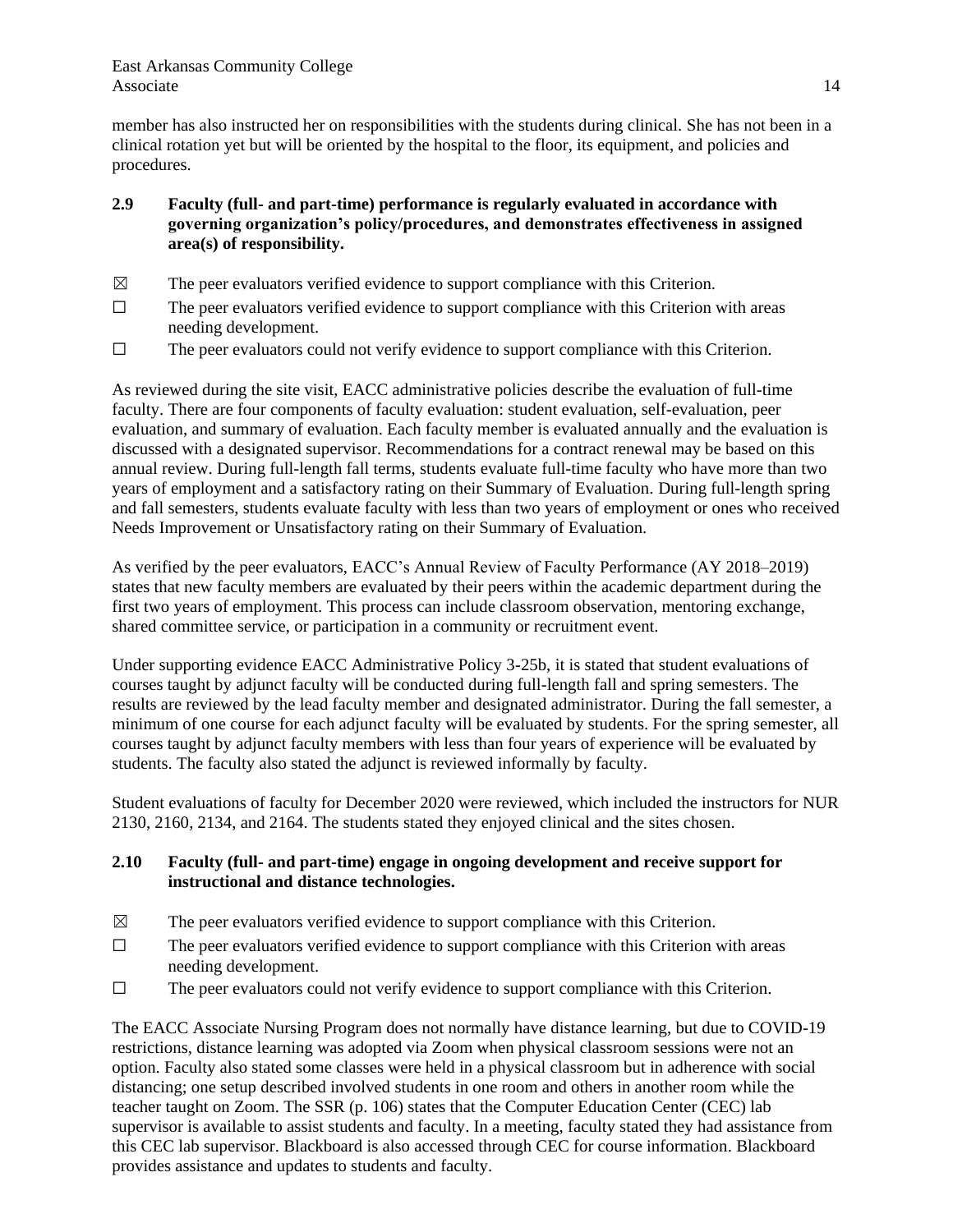# **Summary of Compliance:**

The associate program is in compliance with Standard 2.

The peer evaluators did not identify areas needing development for Standard 2.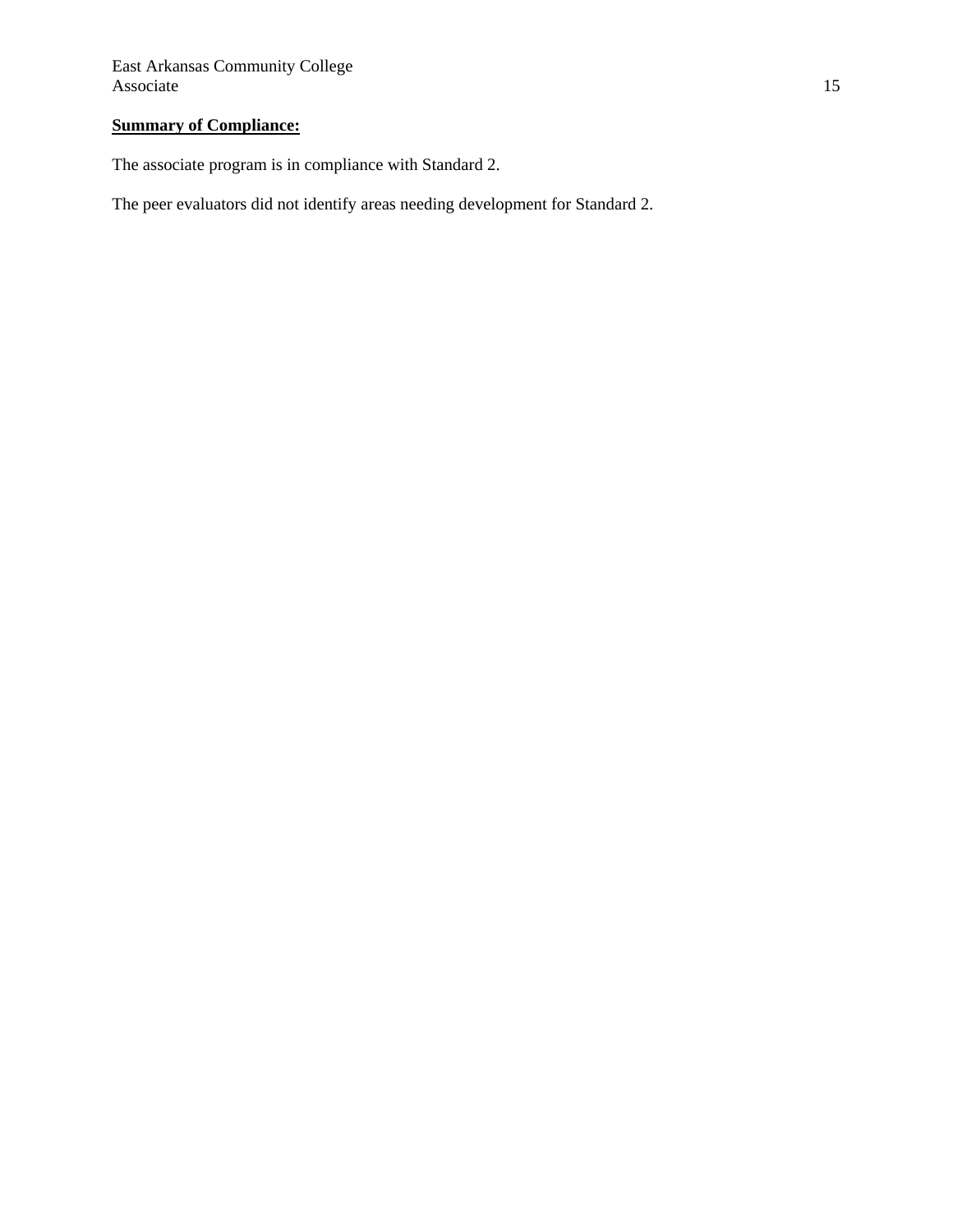## **STANDARD 3 Students**

**Student policies and services support the achievement of the end-of-program student learning outcomes and program outcomes of the nursing program.**

- **3.1 Policies for nursing students are congruent with those of the governing organization as well as the state, when applicable, and are publicly accessible, non-discriminatory, and consistently applied; differences are justified by the end-of-program student learning outcomes and program outcomes.**
- $\boxtimes$  The peer evaluators verified evidence to support compliance with this Criterion.
- $\Box$  The peer evaluators verified evidence to support compliance with this Criterion with areas needing development.
- ☐ The peer evaluators could not verify evidence to support compliance with this Criterion.

Policies for EACC students are accessible in the Course Catalogue and on the EACC website (SSR, p. 48), while policies specific to nursing students are also located in the college catalogue (pp. 129– 138). The nursing student policies are also provided in the Student Nurse Handbook to all nursing students at the start of each quarter (SSR, p. 48). These policies are congruent with each other, are publicly accessible, non-discriminatory, and consistent in application. This was verified by review of the college catalogue and the college website.

#### **3.2 Public information is accurate, clear, consistent, and accessible, including the program's accreditation status and the ACEN contact information.**

- $\boxtimes$  The peer evaluators verified evidence to support compliance with this Criterion.
- $\Box$  The peer evaluators verified evidence to support compliance with this Criterion with areas needing development.
- $\Box$  The peer evaluators could not verify evidence to support compliance with this Criterion.

| $\boxtimes$ Yes | The institution has a transfer of credit policy that is publicly disclosed and includes a                                                       |
|-----------------|-------------------------------------------------------------------------------------------------------------------------------------------------|
| $\square$ No    | statement of the criteria established by the institution regarding the transfer of credit earned<br>at another institution of higher education. |
|                 |                                                                                                                                                 |
| $\boxtimes$ Yes | The institution/nursing program makes available to students and the public current academic                                                     |
| $\square$ No    | calendar, grading policies, and refund policies.                                                                                                |
|                 |                                                                                                                                                 |
| $\boxtimes$ Yes | The institution/nursing program makes available to students and the public current outcomes                                                     |
| $\square$ No    | data – licensure/certification pass rate, completion rate and job placement rate.                                                               |
|                 |                                                                                                                                                 |

| $\boxtimes$ Yes Recruitment materials for the nursing program accurately represent the institution's/nursing |
|--------------------------------------------------------------------------------------------------------------|
| $\boxed{\Box N_0}$ program's practices and policies.                                                         |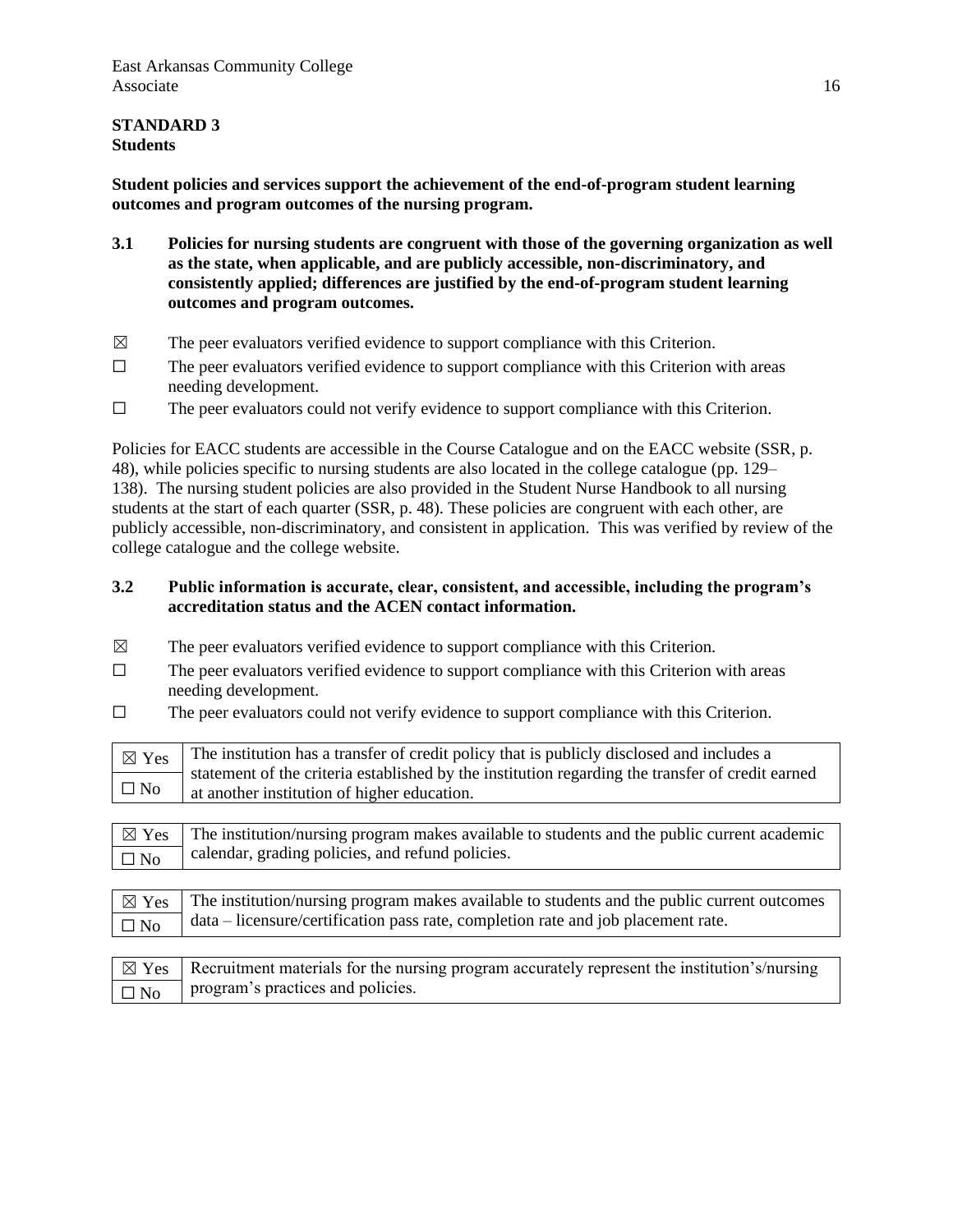|                 | The institution avoids the following recruitment practices in order to comply with U.S. |
|-----------------|-----------------------------------------------------------------------------------------|
|                 | Department of Education regulations:                                                    |
| $\boxtimes$ Yes | Assuring employment unless employment arrangements have been made and<br>a.             |
|                 | can be verified,                                                                        |
|                 | Misrepresenting job placement and employment opportunities for graduates,<br>b.         |
|                 | Misrepresenting program costs,<br>$\mathbf{c}$ .                                        |
|                 | Disparaging comparisons of secondary or postsecondary institutions,<br>d.               |
|                 | Misrepresenting abilities required to complete intended program, and<br>e.              |
| $\Box$ No       | Offering money or inducements other than educational services of the                    |
|                 | institution in exchange for student enrollment. (Except for awards of privately         |
|                 | endowed restricted funds, grants, or scholarships are to be offered only on the         |
|                 | basis of specific criteria related to merit or financial need.)                         |

Public information is accurate, clear, consistent, and accessible, including the program's accreditation status/candidacy and the ACEN contact information. This was verified on the website for EACC. The institution's academic calendar was verified in the EACC catalogue. Grading policies were verified to be on each syllabus and are in the Nursing Student Handbook. All information was verified through document review and in interviews with student services personnel.

## **3.3 Changes in policies, procedures, and program information are clearly and consistently communicated to students in a timely manner.**

- $\boxtimes$  The peer evaluators verified evidence to support compliance with this Criterion.
- $\Box$  The peer evaluators verified evidence to support compliance with this Criterion with areas needing development.
- $\Box$  The peer evaluators could not verify evidence to support compliance with this Criterion.

Changes in policies, procedures, and program information are clearly and consistently communicated to students in a timely manner. This was verified during student interviews and students confirmed statements in the SSR (p. 57). Faculty confirmed that changes are also posted in the Blackboard course shell, as stated in the SSR (p. 57), "students are informed of the importance of checking their student email and their Blackboard accounts on a daily basis."

## **3.4 Student services are commensurate with the needs of nursing students, including those receiving instruction using alternative methods of delivery.**

- $\boxtimes$  The peer evaluators verified evidence to support compliance with this Criterion.
- $\Box$  The peer evaluators verified evidence to support compliance with this Criterion with areas needing development.
- $\Box$  The peer evaluators could not verify evidence to support compliance with this Criterion.

Student services were verified as commensurate with student needs, as outlined in the SSR (p. 57), and verified during faculty and student interviews including but not limited to academic counseling, scholarships, library and learning resources, and nursing faculty. The college does not utilize alternative methods of delivery. During interviews with EACC personnel the language from the SSR (p. 57) was verified.

Peer evaluators reviewed information about student support services through the EACC website and the *College Catalog 2020‒2021*. Peer evaluators also interviewed student support services personnel.

The Financial Aid Director stated that the online process for obtaining financial aid is easily completed. The EACC College Catalog lists loans, grants, and employment; progress policy; timeframe for degree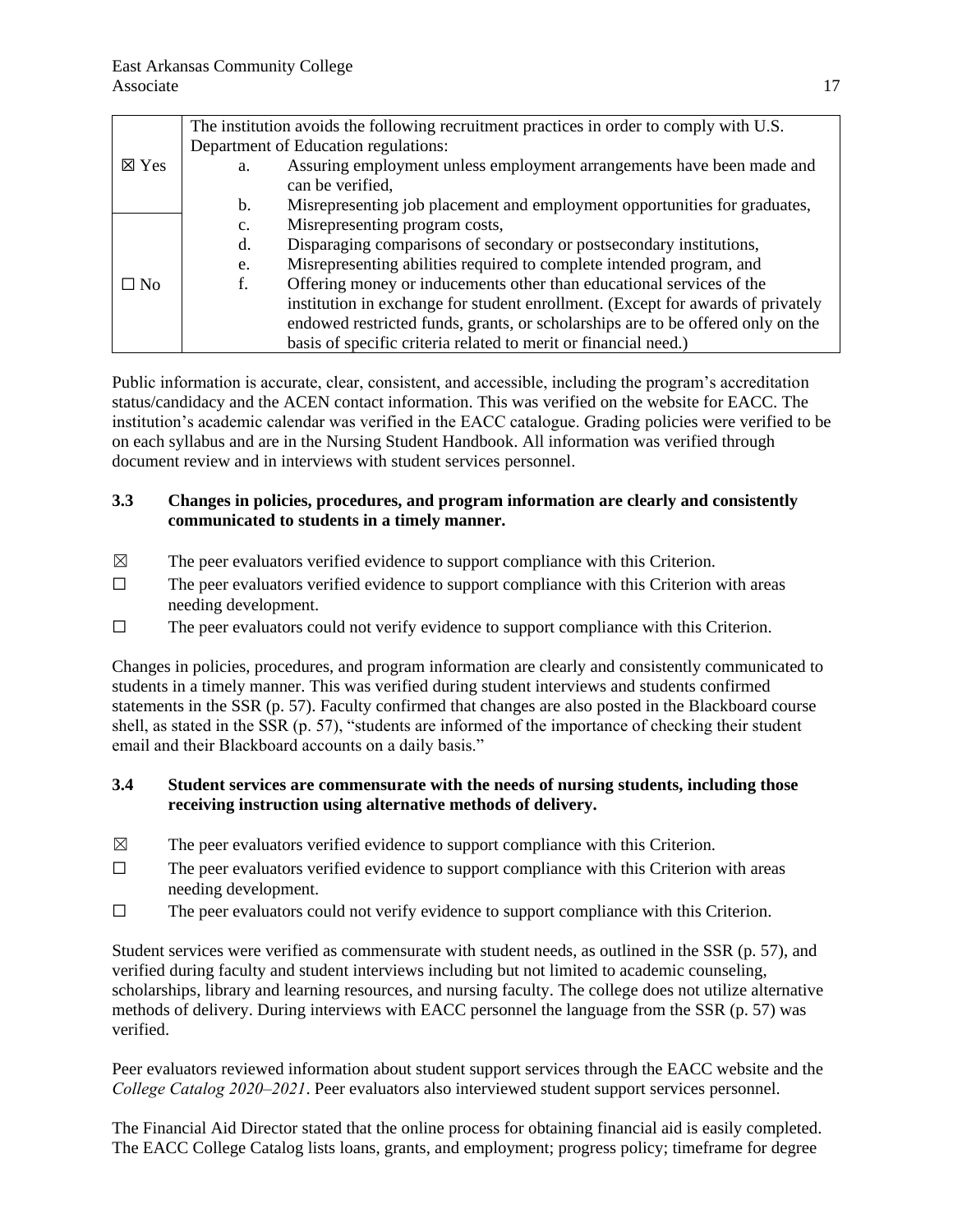#### East Arkansas Community College Associate 18

completion; financial aid probation; and return of Title IV funds (pp. 29-35). He also stated that students are discouraged from getting loans, but if they choose to do so, counseling is available regarding the repayment of these loans. The director stated that 70–90% of the students have financial aid. The students stated in interviews that that they were pleased with financial aid resources. One student was pleased to have gotten a scholarship due to ACT scores.

Peer evaluators also interviewed the Director of Student Support Services. She stated that her program receives state and federal funding, and the objective of the program is to assist first-generation, lowincome, and/or disabled students in graduating from EACC and transferring to a four-year college. She has tutors work with students concerning study skills and stress management. She also has tutors, recommended by faculty, to assist students in nursing, anatomy and physiology, and biology. The Director of Student Support Services acts as a liaison to faculty for the students. She meets monthly with students to monitor their progress.

The Registrar stated that admission to the EACC is online. He assists students with the program they are interested in and what is required to be admitted into the program. Peer evaluators verified that the Registrar follows the FERPA guidelines as to who has access to student records; he also stated a student's advisor has access to their record.

The Director of Career Pathways Initiative stated her program focuses on educational and financial goals and that they offer students assistance with career training. This federally and state-funded program offers classes to parents who meet eligibility guidelines. Benefits of the program include educational assistance, transportation assistance, childcare assistance, tuition assistance, and academic and career counseling. She stated this program also helps with textbooks, computer access, and paying for NCLEX testing. The director stated that she meets with students monthly. In a meeting with students, one stated she was very pleased with this program; she stated this assistance was the only reason she was able to enroll in the LPN-to-RN program.

The SSR (p. 105) contains a description of the Hodges Student Service Center. The building houses admissions, student services, academic advising, tutoring services, and financial aid. The building is designed to facilitate student access.

## **3.5 Student educational records are in compliance with the policies of the governing organization and state and federal guidelines.**

- $\boxtimes$  The peer evaluators verified evidence to support compliance with this Criterion.
- ☐ The peer evaluators verified evidence to support compliance with this Criterion with areas needing development.
- ☐ The peer evaluators could not verify evidence to support compliance with this Criterion.

Education records are maintained in a locked file cabinet in the Allied Health Department. Further, educational records are accessible through the institution's data management system, which is passwordprotected and FERPA compliant. Student clinical compliance information is provided by the individual students to the allied health administrative assistant. Both educational records and clinical compliance information are only accessible to the student, the allied health office staff, and the Director of Allied Health and Nursing.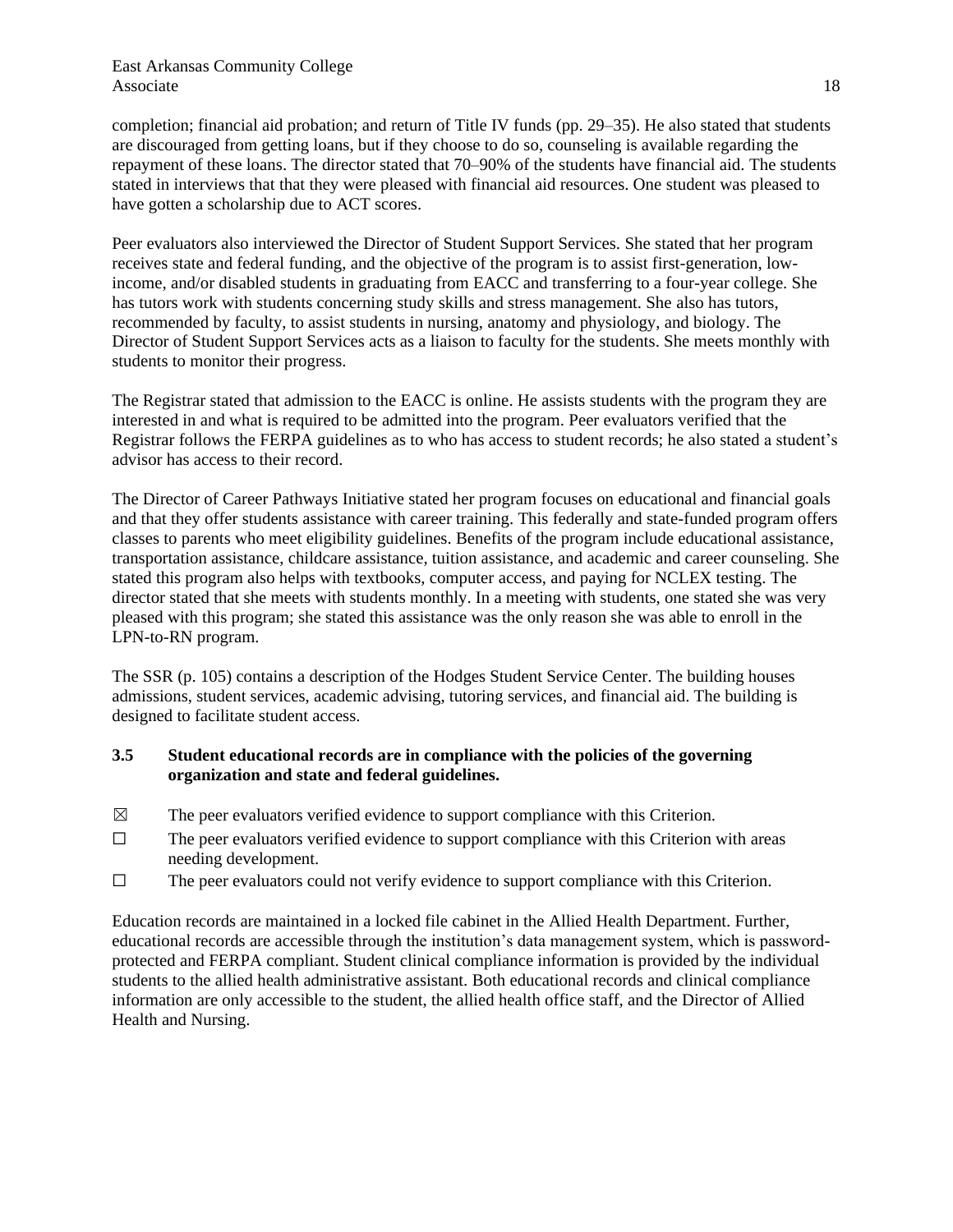- **3.6 Compliance with the Higher Education Reauthorization Act Title IV eligibility and certification requirements is maintained, including default rates and the results of financial or compliance audits.**
- $\Box$  The peer evaluators verified evidence to support compliance with this Criterion.
- $\boxtimes$  The peer evaluators verified evidence to support compliance with this Criterion with areas needing development.
- ☐ The peer evaluators could not verify evidence to support compliance with this Criterion.

| Year | Three-Year Default Rate |  |  |
|------|-------------------------|--|--|
| 2017 | 19%                     |  |  |
| 2016 | 9.5%                    |  |  |
| 2015 | 28%                     |  |  |

The data from the SSR (p. 60) were verified during interviews with EACC Student Service personnel from the Financial Aid Department. The college is in compliance with HEA Title IV eligibility and certification requirements.

As reported by the financial aid personnel, strategies to address the default rate include all government required Title IV eligibility and certification requirements in addition to a second set of activities specific to EACC. Included is a meeting prior to admission and then a series of meetings with financial aid personnel at the end of each academic semester to discuss payment amounts and job potentials. At graduation or leaving the college, there is a required exit interview to discuss ethical responsibilities for repayment of the loan. Transcripts are not released until the exit interview has occurred.

### **3.6.1 A written, comprehensive student loan repayment program addressing student loan information, counseling, monitoring, and cooperation with lenders is available.**

- $\boxtimes$  The peer evaluators verified evidence to support compliance with this Criterion.
- $\Box$  The peer evaluators verified evidence to support compliance with this Criterion with areas needing development.
- ☐ The peer evaluators could not verify evidence to support compliance with this Criterion.

The EACC Student Service personnel from the Financial Aid Department verified the language in the SSR (pp. 60–62).

### **3.6.2 Students are informed of their ethical responsibilities regarding financial assistance.**

- $\boxtimes$  The peer evaluators verified evidence to support compliance with this Criterion.
- $\Box$  The peer evaluators verified evidence to support compliance with this Criterion with areas needing development.
- $\Box$  The peer evaluators could not verify evidence to support compliance with this Criterion.

In interviews, the Financial Aid Officer confirmed that students are informed of their ethical responsibilities regarding receipt of financial assistance. Students are prompted to complete loan counseling before completing the FAFSA forms. Additionally, when students receive an electronic award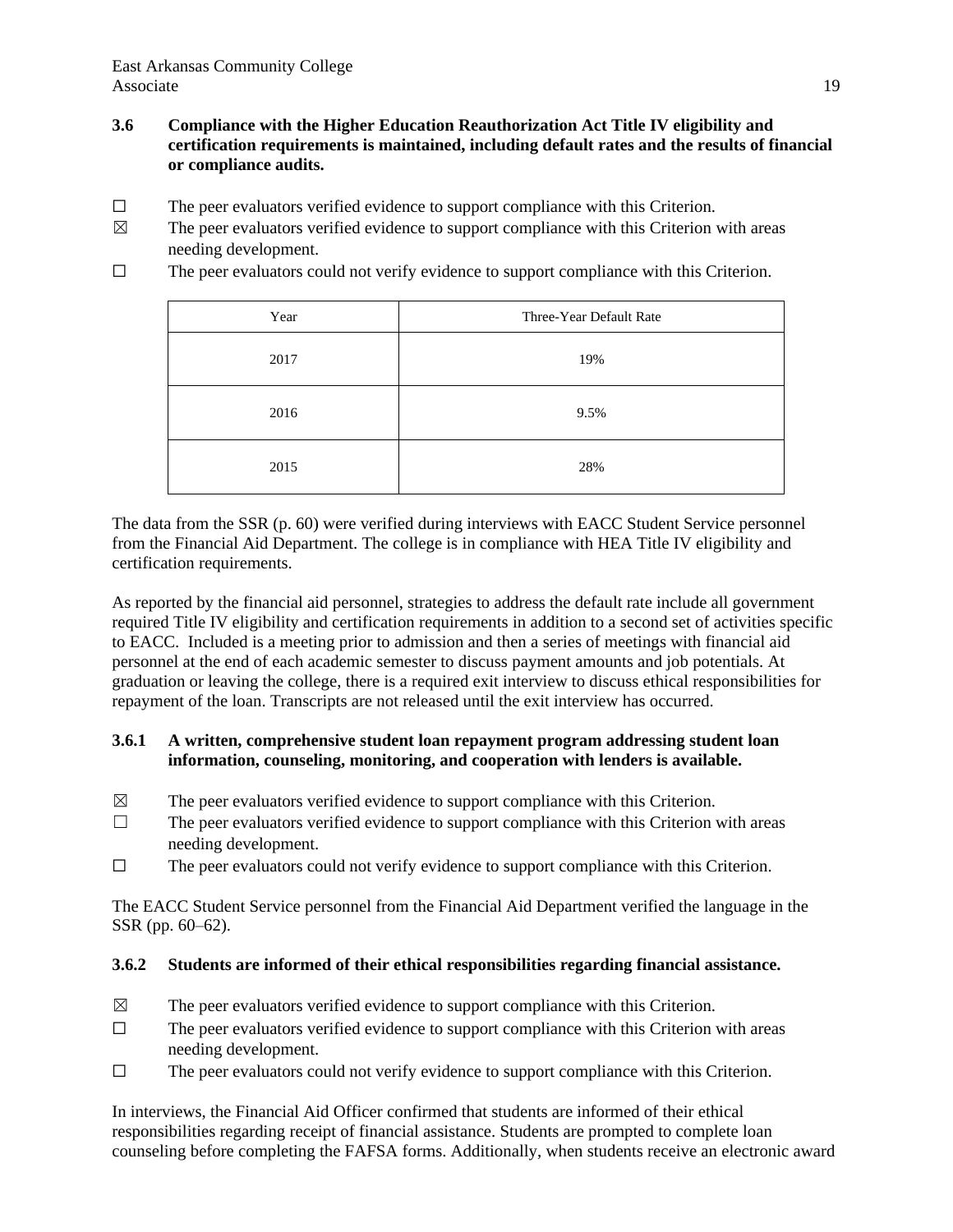letter, they are prompted to read a short informational document and then check that they read the document.

## **3.6.3 Financial aid records are in compliance with the policies of the governing organization, state, and federal guidelines.**

- $\boxtimes$  The peer evaluators verified evidence to support compliance with this Criterion.
- $\Box$  The peer evaluators verified evidence to support compliance with this Criterion with areas needing development.
- $\Box$  The peer evaluators could not verify evidence to support compliance with this Criterion.

All financial aid records comply with the policies of the governing organization, the state, and federal guidelines, as reported by the Financial Aid Officer during interviews. Student information is electronically archived in a FERPA-protected institutional database.

## **3.7 Records reflect that program complaints and grievances receive due process and include evidence of resolution.**

- $\boxtimes$  The peer evaluators verified evidence to support compliance with this Criterion.
- $\Box$  The peer evaluators verified evidence to support compliance with this Criterion with areas needing development.
- ☐ The peer evaluators could not verify evidence to support compliance with this Criterion.

Students were asked about grievance policies and what they would do if they had a problem with the curriculum or the program. Students noted that they would follow the chain of command. Students said that their concerns are usually addressed after a discussion with their faculty member. If a student has an issue that is not resolved in the department, they can file a Student Complaint Form, which is sent to the Associate Vice President of Student Success. During the site visit, it was verified that the EACC nursing program did not have any formal grievances in the past three years.

# **3.8 Orientation to technology is provided, and technological support is available to students.**

- $\boxtimes$  The peer evaluators verified evidence to support compliance with this Criterion.
- $\Box$  The peer evaluators verified evidence to support compliance with this Criterion with areas needing development.
- $\Box$  The peer evaluators could not verify evidence to support compliance with this Criterion.

Students are primarily oriented to technology through New Student Orientation, which includes instruction on how to operate and navigate the Blackboard LMS. Faculty and students confirmed the orientation and support processes during interviews. For the clinical setting, students are introduced to the Electronic Health Record platforms and electronic medication administration technology in their specific nursing courses. Further, they are oriented to these systems at the beginning of each clinical experience for each facility.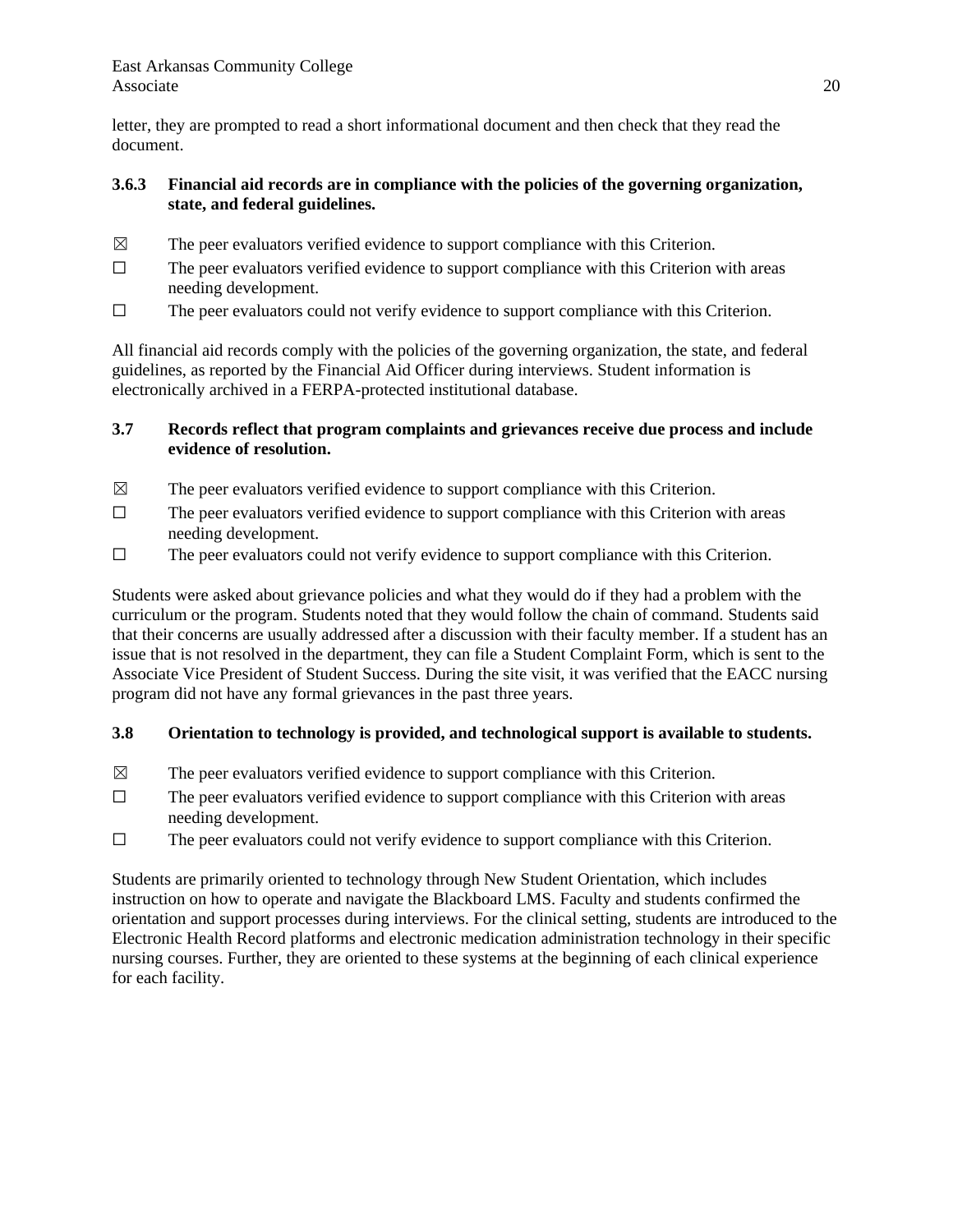## **3.9 Information related to technology requirements and policies specific to distance education are accurate, clear, consistent, and accessible.**

- $\boxtimes$  The peer evaluators verified during interviews with the nurse administrator that the program does not utilize distance education as defined by ACEN Policy #15.
- $\Box$  The peer evaluators verified evidence to support compliance with this Criterion.
- $\Box$  The peer evaluators verified evidence to support compliance with this Criterion with areas needing development.
- $\Box$  The peer evaluators could not verify evidence to support compliance with this Criterion.

| $\Box$ Yes | Processes are in place (e.g., login name/password, use of technology such as cameras/video<br>stream) through which the institution can establish that the student who registers in a distance |
|------------|------------------------------------------------------------------------------------------------------------------------------------------------------------------------------------------------|
|            | education course or program is the same student who participates in and completes the                                                                                                          |
| $\Box$ No  | course or program and receives the academic credit.                                                                                                                                            |
|            |                                                                                                                                                                                                |

| $\Box$ Yes   | The institution has written procedures in place notifying students at the time of registration or |
|--------------|---------------------------------------------------------------------------------------------------|
|              | enrollment in distance education courses or programs of any projected additional charges          |
|              | students will incur for the verification of their identity (e.g., proctoring center fee, required |
| $\square$ No | purchase of specific technology such as a camera).                                                |
| $\Box$ N/A   | There is no additional charge to verify student identity.                                         |

As verified by the peer evaluators, policies and technology were appropriate for the use of Zoom as a mechanism for social distancing and synchronous lectures.

### **Summary of Compliance:**

The associate program is in compliance with Standard 3.

The peer evaluators identified the following areas needing development for Standard 3:

Criterion 3.6 Ensure institutional strategies are in place to address the default rate.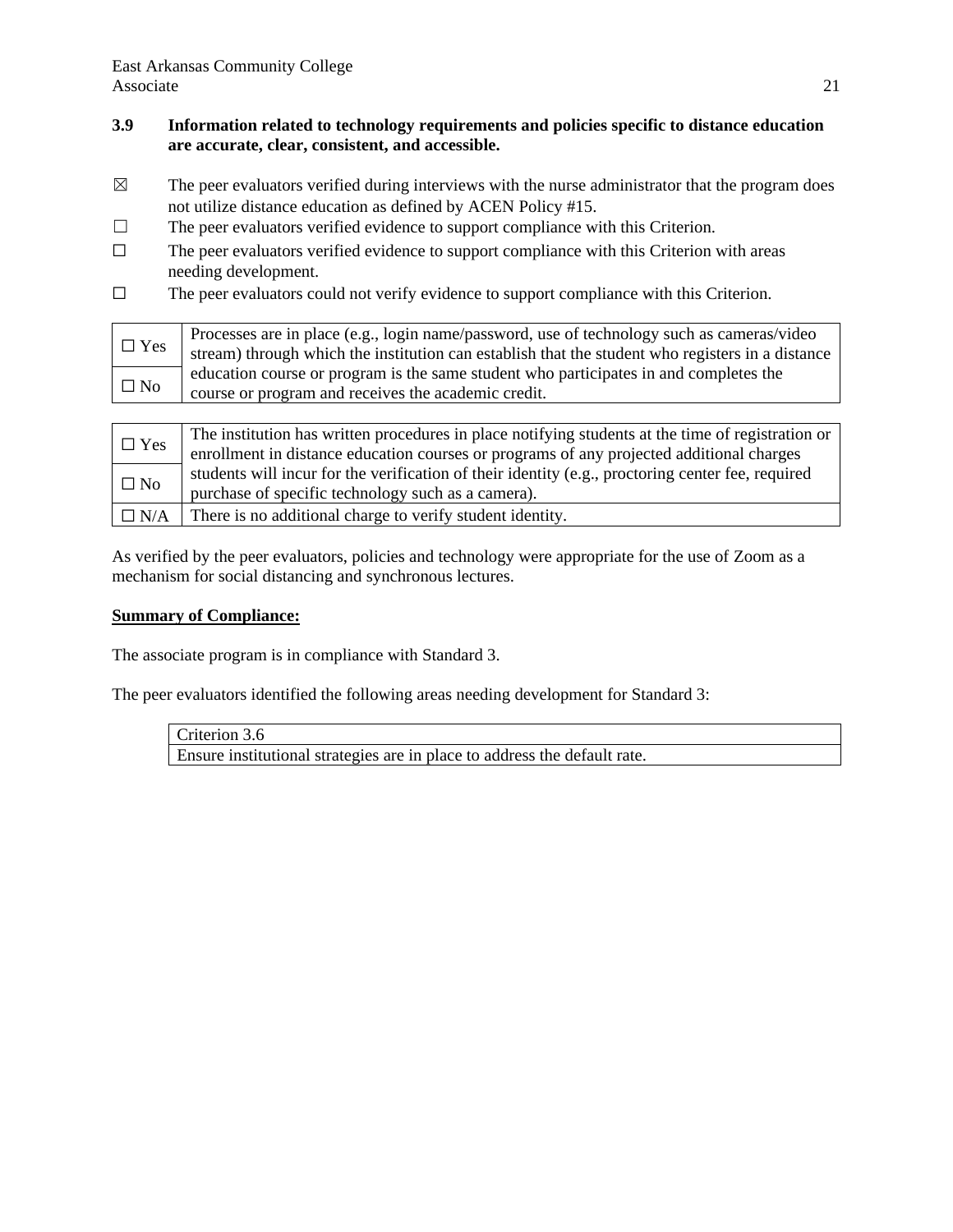## **STANDARD 4 Curriculum**

**The curriculum supports the achievement of the end-of-program student learning outcomes and program outcomes and is consistent with safe practice in contemporary healthcare environments.**

- **4.1 Consistent with contemporary practice, the curriculum incorporates established professional nursing standards, guidelines, and competencies and has clearly articulated end-of-program student learning outcomes.**
- $\boxtimes$  The peer evaluators verified evidence to support compliance with this Criterion.
- $\Box$  The peer evaluators verified evidence to support compliance with this Criterion with areas needing development.
- $\Box$  The peer evaluators could not verify evidence to support compliance with this Criterion.

In meetings with the faculty and nurse administrator it was found that the National League for Nursing (NLN) Education Competencies Model, Human Flourishing, Nursing Judgement, Professional Identity, and Spirit of Inquiry were adopted by the program as the end-of-program student learning outcomes (endof-program SLOs) with faculty and advisory committee input (Advisory Committee Meeting Minutes, 2020). The four end-of-program SLOs are incorporated in the program using established professional nursing standards and guidelines from Quality and Safety Education for Nurses (QSEN), NLN competencies for Associate Degree Programs, and the National Council of State Boards of Nursing (NCSBN) safe and effective care environment (SSR, pp. 66–67). The end-of-program SLOs are further integrated into the program with each course aligning the end-of-program SLOs with course outcomes that progress across the curriculum using Blooms Taxonomy to demonstrate the increasing difficulty. For example, in NUR 1014 Fundamentals of Nursing, the students are expected to describe (NUR 2014 Course Syllabi, Fall 2020) whereas the students in NUR 2134 Medical Surgical Nursing II (NUR 2134 Course Syllabi, Fall 2020) are expected to prioritize. Course outcomes are linked to the end-of-program SLOs and are found in each course syllabus for both program options. This was verified by the peer evaluators through faculty interviews, the nurse administrator interviews, and reviews of syllabi.

#### **4.2 The end-of-program student learning outcomes are used to organize the curriculum, guide the delivery of instruction, and direct learning activities.**

- $\boxtimes$  The peer evaluators verified evidence to support compliance with this Criterion.
- $\Box$  The peer evaluators verified evidence to support compliance with this Criterion with areas needing development.
- $\Box$  The peer evaluators could not verify evidence to support compliance with this Criterion.

In meetings with faculty and the nurse administrator, it was found that each of the four end-of-program SLO is aligned with course outcomes and then associated with instructional methods, learning activities, and evaluation methodology as stated in the SSR (SSR, pp. 71–72). Faculty meeting minutes confirmed that course outcomes are closely linked to the end-of-program SLOs.

For example, end-of-program SLO Human Flourishing is linked to the course outcome that aims to discuss key components of verbal and non-verbal communication when providing care to lower acuity adult medical-surgical client, which is also linked to the teaching method of role play and group discussion, and then evaluated in the Clinical Evaluation Tool that serves to utilize therapeutic communication skills when implementing plan of care.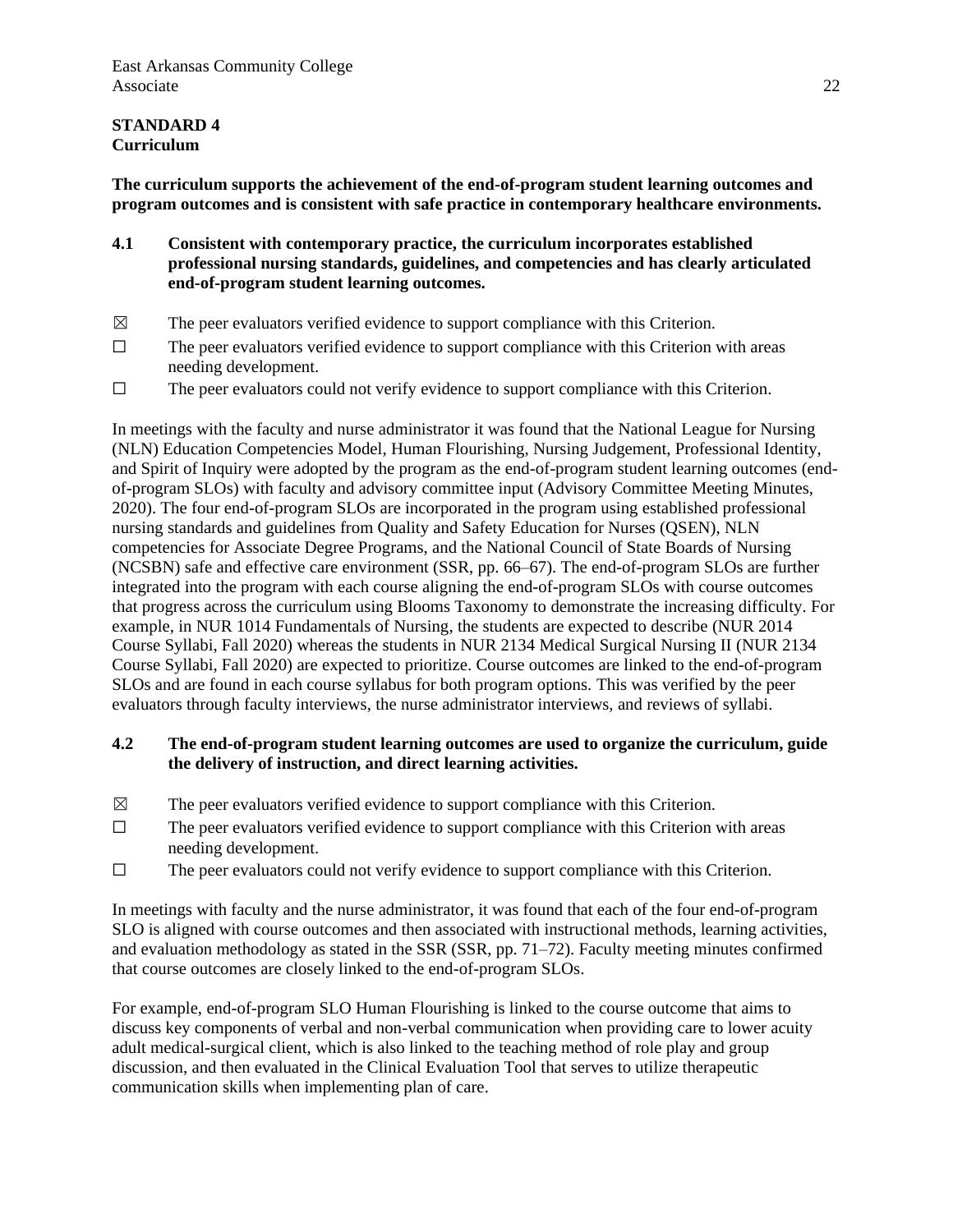## **4.3 The curriculum is developed by the faculty and regularly reviewed to ensure integrity, rigor, and currency.**

- $\boxtimes$  The peer evaluators verified evidence to support compliance with this Criterion.
- $\Box$  The peer evaluators verified evidence to support compliance with this Criterion with areas needing development.
- ☐ The peer evaluators could not verify evidence to support compliance with this Criterion.

In meetings with faculty and the nurse administrator, it was stated that curriculum review occurs at the end of the Spring semester utilizing the Assessment of Student Learning form and the Systematic Plan of Evaluation. Faculty stated that in the last curriculum review, the fluid and electrolyte content was one of the areas addressed. Faculty found that students were not scoring well on tests and on nationally standardized tests, so the placement of the content was studied and the level of difficulty of the content and the course in which it was taught was assessed. After close review, the content areas were grouped according to difficulty and moved to courses in the order that the content increased in difficulty throughout the program. Prior to this change, this sequential ordering did not exist. This change has resulted in an increase in scores on tests; the national standardized test administration point has not yet occurred. Faculty stated one other content area, shock, was moved to the last medical surgical class as prior student performance on tests in this area was poor. At the time of the visit, no students have reached the introduction of shock since this change was made. Faculty stated in meetings that rigor is maintained with the required attainment of 78 as the final course average, along with satisfactory grades in laboratory and simulations as requirements to pass each course. Currency in the curriculum is maintained through study of the current literature, attendance at workshops, and participation in the Organization for Associate Degree Nursing (OADN).

## **4.4 The curriculum includes general education courses that enhance professional nursing knowledge and practice.**

- $\boxtimes$  The peer evaluators verified evidence to support compliance with this Criterion.
- $\Box$  The peer evaluators verified evidence to support compliance with this Criterion with areas needing development.
- ☐ The peer evaluators could not verify evidence to support compliance with this Criterion.

Meetings with faculty and students confirm that general education courses enhance nursing knowledge. Faculty stated that they meet with general education faculty to discuss any nursing program needs. For example, English courses include information on creating APA references and Microbiology courses include references to COVID-19.

### **4.5 The curriculum includes cultural, ethnic, and socially diverse concepts and may also include experiences from regional, national, or global perspectives.**

- $\boxtimes$  The peer evaluators verified evidence to support compliance with this Criterion.
- ☐ The peer evaluators verified evidence to support compliance with this Criterion with areas needing development.
- ☐ The peer evaluators could not verify evidence to support compliance with this Criterion.

A review of course syllabi found a course objective for cultural, ethnic, and socially diverse concepts in every course. In meetings with faculty and students, it was reported that there are simulations for cultural content. One example given was for a simulation where students must use therapeutic communication with patients from different cultures. Faculty stated that content was recently added for LBGTQ after the prior curriculum review; this addition was as noted in the SSR (p. 75). Students stated that they must take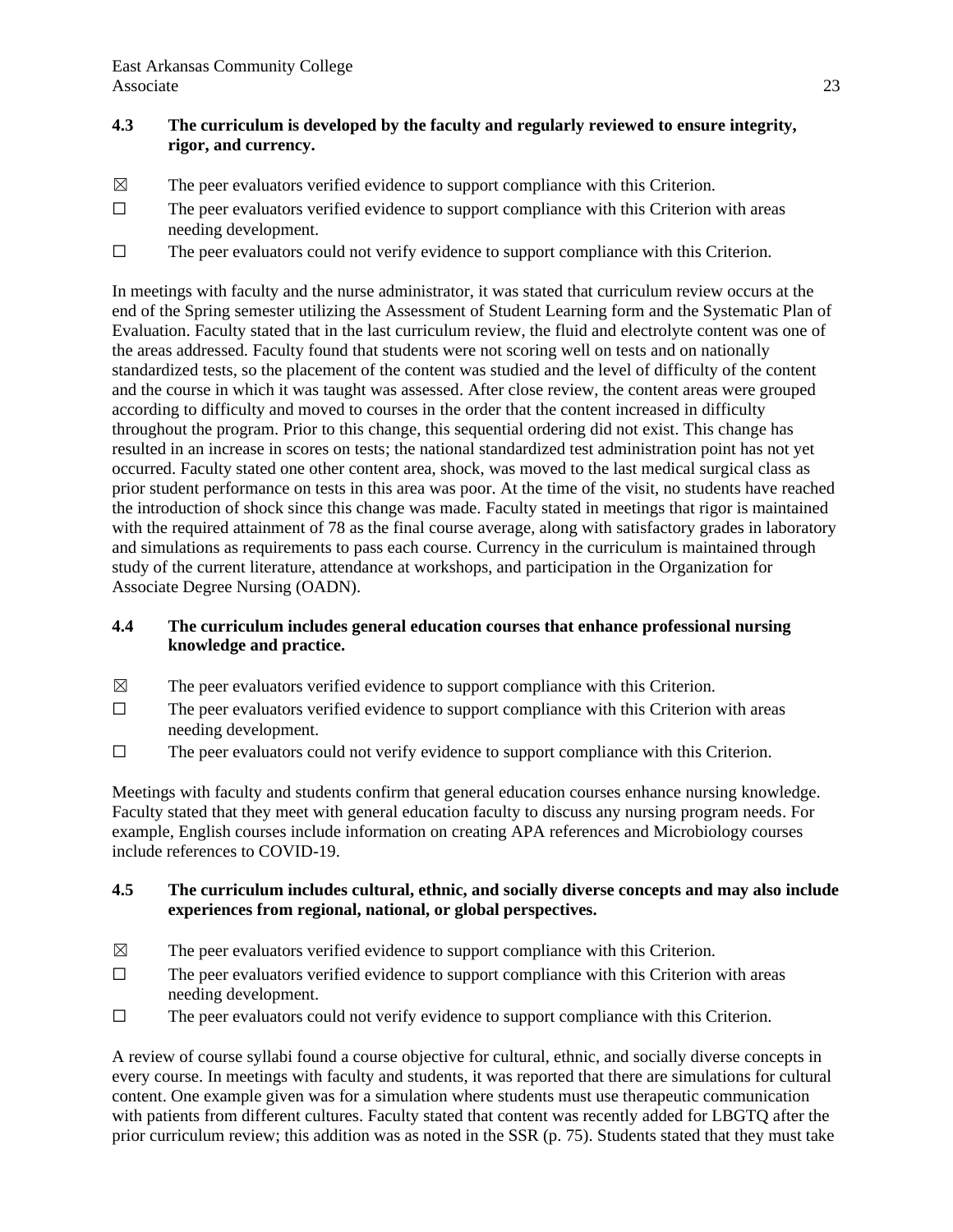a Culturally Competent Nursing Care course in Fundamentals that addresses care of culturally diverse patients, this was also as stated in the SSR (p. 80).

## **4.6 The curriculum and instructional processes reflect educational theory, interprofessional collaboration, research, and current standards of practice.**

- $\boxtimes$  The peer evaluators verified evidence to support compliance with this Criterion.
- $\Box$  The peer evaluators verified evidence to support compliance with this Criterion with areas needing development.
- $\Box$  The peer evaluators could not verify evidence to support compliance with this Criterion.

In meetings with faculty, it was stated that the Knowles Adult Learning Theory is used to guide the curriculum as the majority of the students are adult learners. Faculty stated methods from the Knowles theory that are implemented are respecting prior learning and providing rationales for readings and assignments.

The nursing program uses an annual crime scene simulation as one method to facilitate interprofessional collaboration between students Nursing, Emergency Medical Technology, Respiratory Therapy, and Radiologic Technology programs. Other examples of interprofessional collaboration are as found in the SSR (p. 81). Faculty state that all students participate in interdisciplinary care meetings while in the clinical setting. Through interviews with faculty and a review of clinical meetings, peer evaluators verified that current standards are addressed in the clinical, which addresses National Patient Safety Goals, and hospital settings, which are Joint Commission certified. In meetings with students, they were able to verify that National Patient Safety Goals were addressed and when questioned to cite one example, the use of two identifiers to administer medications was mentioned. Multiple examples of the use of evidence-based practice were provided. Students stated that care plans must provide a reference for interventions and that any case studies used as assignments must use evidence-based practice that is referenced for the treatments implemented. Faculty provide evidence-based literature for content presented in lectures which was verified during faculty lecture videos.

## **4.7 Evaluation methodologies are varied, reflect established professional and practice competencies, and measure the achievement of the end-of-program student learning outcomes.**

- $\boxtimes$  The peer evaluators verified evidence to support compliance with this Criterion.
- $\Box$  The peer evaluators verified evidence to support compliance with this Criterion with areas needing development.
- ☐ The peer evaluators could not verify evidence to support compliance with this Criterion.

In meetings with the faculty and nurse administrator, as well as through reviews of course syllabi, peer evaluators found multiple evaluation methodologies used by the program such as tests, quizzes, care plans, nationally standardized focused test, module exams, clinical evaluation tools, simulation, and laboratory skills demonstration. As verified, the  $SSR$  (pp. 71–72) links the end-of-program  $SLOs$  with the evaluation methodology and this was reiterated in meetings with faculty and the nurse administrator. For example, the end-of-program SLO Nursing Judgement is linked to the clinical evaluation tool which aims to reference clinical-related activities with evidence-based practice (NUR 2250 Clinical Evaluation Tool).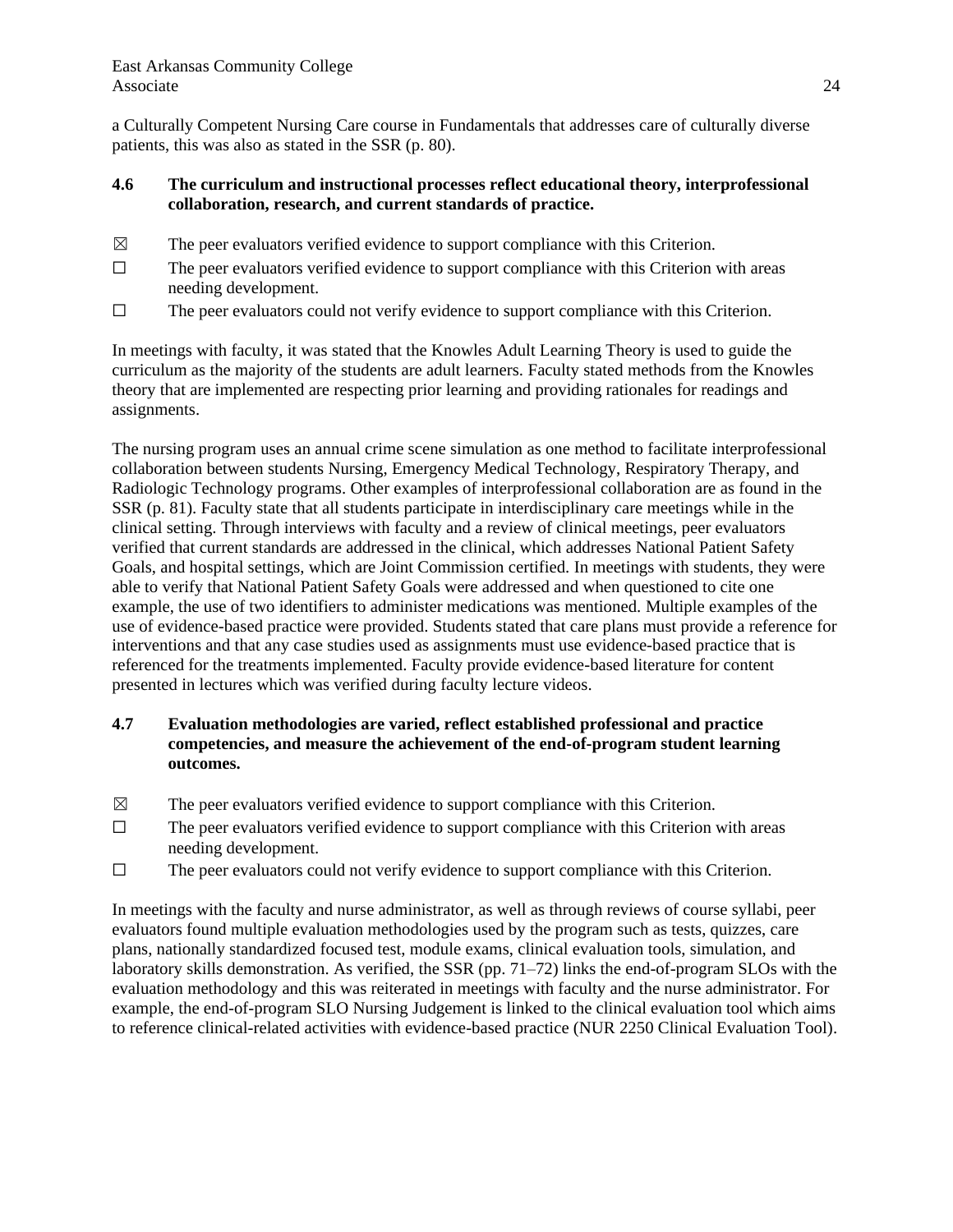- **4.8 The total number of credit/quarter hours required to complete the defined nursing program of study is congruent with the attainment of the identified end-of-program student learning outcomes and program outcomes, and is consistent with the policies of the governing organization, the state, and the governing organization's accrediting agency.**
- $\boxtimes$  The peer evaluators verified evidence to support compliance with this Criterion.
- ☐ The peer evaluators verified evidence to support compliance with this Criterion with areas needing development.
- ☐ The peer evaluators could not verify evidence to support compliance with this Criterion.

| $\boxtimes$ Yes | The governing organization/nursing program has policies and procedures for determining the                                           |
|-----------------|--------------------------------------------------------------------------------------------------------------------------------------|
| $\Box$ No       | credit hours awarded for nursing courses, and policies and procedures conform to commonly<br>accepted practices in higher education. |
|                 |                                                                                                                                      |

| $\gamma_{\text{ex}}$ The governing organization/nursing program policies and procedures for awarding credit |
|-------------------------------------------------------------------------------------------------------------|
| $\leftarrow$ hours are consistently applied to all courses required in the official published nursing       |
| $\Box$ No $\Box$ program of study.                                                                          |

| <b>Academic Setting</b> | <b>Credit-to-Contact-Hour Ratios</b> |  |
|-------------------------|--------------------------------------|--|
| Didactic:               | 1:1                                  |  |
| Laboratory:             | 1:3                                  |  |
| Simulation:             | 1:3                                  |  |
| Clinical:               | 1:3                                  |  |

| <b>Program Option/Track:</b> | Length of<br><b>Time/Required Number</b><br>of Academic Terms<br>(including any)<br>prerequisite terms prior to<br>entry into the program): | <b>Total Number of</b><br><b>Credits for Entire</b><br><b>Program Option:</b> | <b>Total Nursing</b><br><b>Credits</b> | <b>Credits for Prior</b><br>Learning, if<br>applicable |
|------------------------------|---------------------------------------------------------------------------------------------------------------------------------------------|-------------------------------------------------------------------------------|----------------------------------------|--------------------------------------------------------|
| <b>Traditional Track</b>     |                                                                                                                                             | 62                                                                            | 29                                     |                                                        |
| <b>Accelerated Track</b>     |                                                                                                                                             | 62                                                                            |                                        |                                                        |

Two options are available, the traditional track and the LPN/LPTN accelerated track. Both options require 62 credits for completion. The nursing program has been awarded full approval by the Arkansas State Board of Nursing (ASBN). The ASBN does not delineate a credit requirement for associate degree programs (ASBN, Section  $6:1 - 8$ ), it does however require that the governing organization be accredited by the Arkansas Department of Higher Education (ASBN, Section  $6:1 - 8$ ). The governing agency meets these criteria. The Arkansas Department of Higher Education provides a credit limit of 66 credits for an Associate of Applied Science in Nursing (AHECB website). East Arkansas Community College requires a minimum of 60 credits for completion of an associate degree but does not define a maximum (EACC Catalog,  $2021-2021$ ). The nursing program meets all accrediting body requirements as described above and as outlined in ACEN Standard 6. As verified by the peer evaluators, 62 credits are sufficient to achieve the end-of-program SLOs and the program outcomes. This length is congruent with the policies of the governing organization, the state, and the accrediting agency.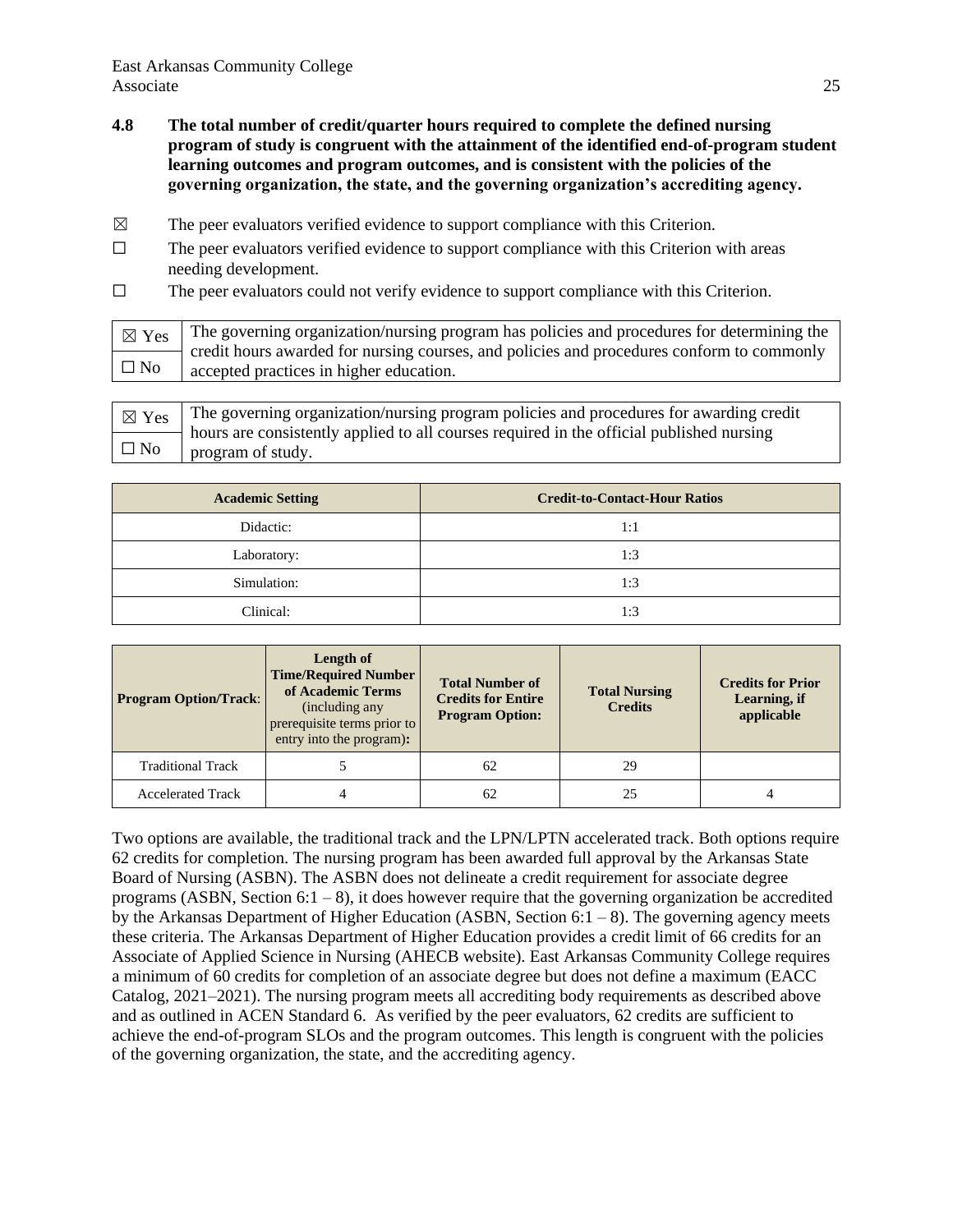- **4.9 Student clinical experiences and practice learning environments are evidence-based; reflect contemporary practice and nationally established patient health and safety goals; and support the achievement of the end-of-program student learning outcomes.**
- $\boxtimes$  The peer evaluators verified evidence to support compliance with this Criterion.
- $\Box$  The peer evaluators verified evidence to support compliance with this Criterion with areas needing development.
- $\Box$  The peer evaluators could not verify evidence to support compliance with this Criterion.

| <b>Option/Track</b> | <b>Total Number of</b><br>Direct/Hands-On<br><b>Clinical Hours</b> | <b>Total Number of</b><br><b>Skills Laboratory</b><br><b>Hours</b> | <b>Total Number of</b><br><b>Simulation</b><br><b>Laboratory Hours,</b><br>as applicable |
|---------------------|--------------------------------------------------------------------|--------------------------------------------------------------------|------------------------------------------------------------------------------------------|
| Traditional         | 306                                                                | 183                                                                | 30                                                                                       |
| Accelerated         | 246                                                                | 69                                                                 | 45                                                                                       |

The clinical, laboratory, and simulation hours listed above were provided by the nurse administrator who stated that some laboratory and didactic hours may be used for simulation if deemed appropriate by the course instructor; however, the hours used for simulation do not exceed 50% of the clinical hours as mandated by the ASBN (ABSBN, 6-1 – 6-8). As described by faculty and the nurse administrator, laboratory hours and simulation hours are used to prepare and augment the clinical experiences. Students must demonstrate competency in certain areas prior to beginning the clinical experience. For example, in NUR 2160 Maternal Child Nursing, students must complete a Dosage Calculation test prior to starting clinical. In meetings with students, it was explained to peer evaluators that simulation helps prepare them for clinical and decreases nervousness in caring for patients. Students stated that each clinical day they have a clinical huddle before the start of clinical and they are given a clinical objective that relates to the course objectives to accomplish that day. The clinical huddle is held again at the end of the day for students to demonstrate how the clinical objective was met. Students stated that clinical instructors are available to help if they have difficulty finding an opportunity to meet the clinical objective. In the meeting with the clinical facility representatives, it was stated by both that contemporary practice is maintained, and that National Patient Safety Goals are followed and reinforced with the students. The representative from one of the acute care hospitals stated that the hospital maintains evidence-based practice. This was verified through a review of individual notebooks with articles from the literature that support practices on the unit.

### **4.10 Written agreements for clinical practice agencies are current, specify expectations for all parties, and ensure the protection of students.**

- $\boxtimes$  The peer evaluators verified evidence to support compliance with this Criterion.
- $\Box$  The peer evaluators verified evidence to support compliance with this Criterion with areas needing development.
- $\Box$  The peer evaluators could not verify evidence to support compliance with this Criterion.

The peer evaluators reviewed 10 individual clinical affiliation files, verifying that all contracts are current, specify expectations for all parties, and ensure the protection of the students.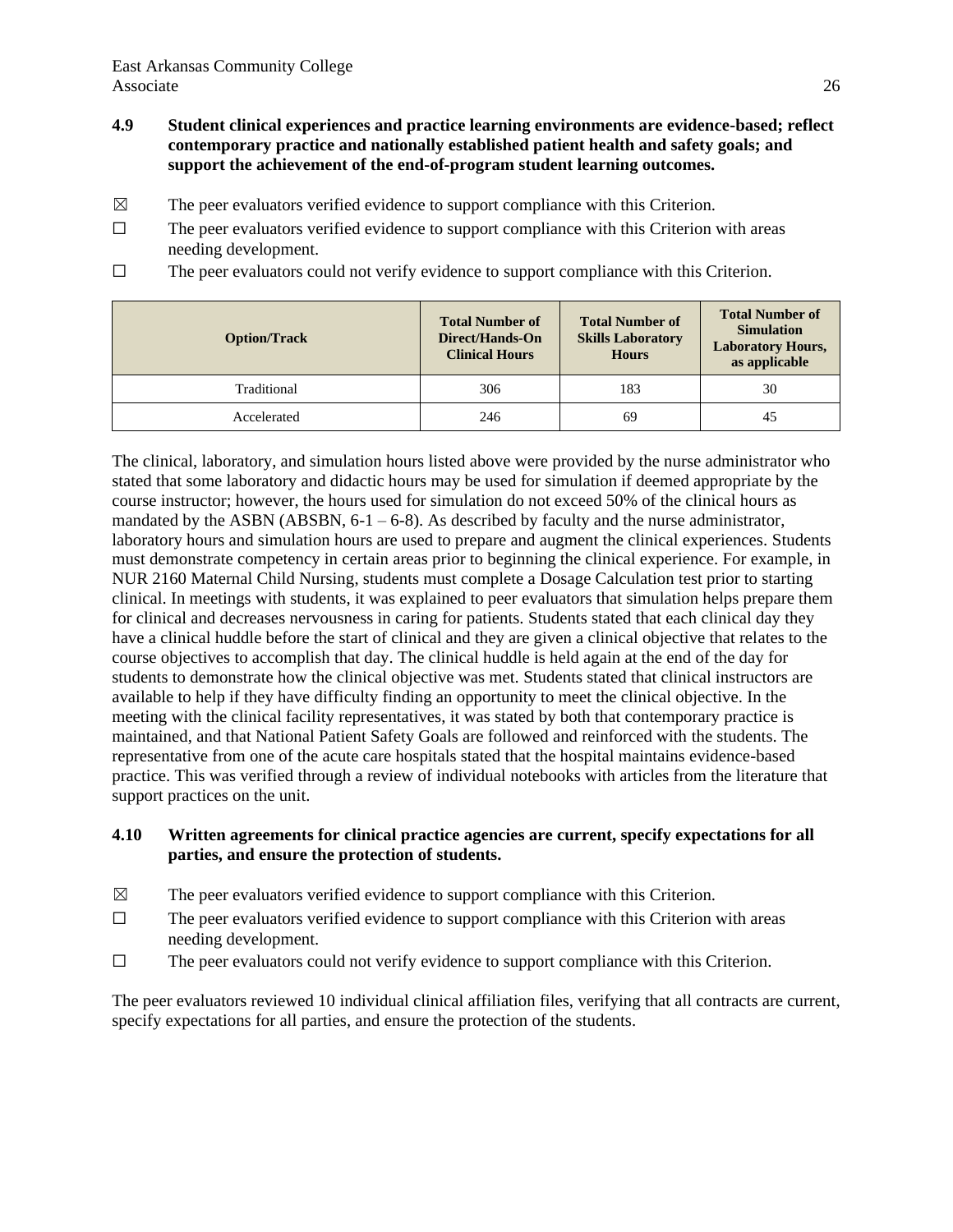## **4.11 Learning activities, instructional materials, and evaluation methods are appropriate for all delivery formats and consistent with the end-of-program student learning outcomes.**

- $\boxtimes$  The peer evaluators verified evidence to support compliance with this Criterion.
- $\Box$  The peer evaluators verified evidence to support compliance with this Criterion with areas needing development.
- ☐ The peer evaluators could not verify evidence to support compliance with this Criterion.

Learning activities, instructional materials, and evaluation methods are aligned with the end-of-program SLOs and are appropriate for face-to-face delivery. During the COVID-19 pandemic, some distance learning was implemented, and instead of providing didactic content in one classroom, two classrooms were used; the instructor was face-to-face in one classroom and virtual in the second classroom. Students were permitted to view the video link at a distance. The next didactic presentation, the instructor provided face-to-face instruction to the second classroom. Some clinical facilities were not available during some months due to COVID-19 restrictions, so simulation hours were increased to meet clinical hours. Laboratory hours were maintained, students were divided into smaller groups to allow for distancing. Clinical facilities are again allowing students to return except for the mental health clinical facilities which have increased simulation hours.

#### **Summary of Compliance:**

The associate program is in compliance with Standard 4.

The peer evaluators did not identify areas needing development for Standard 4.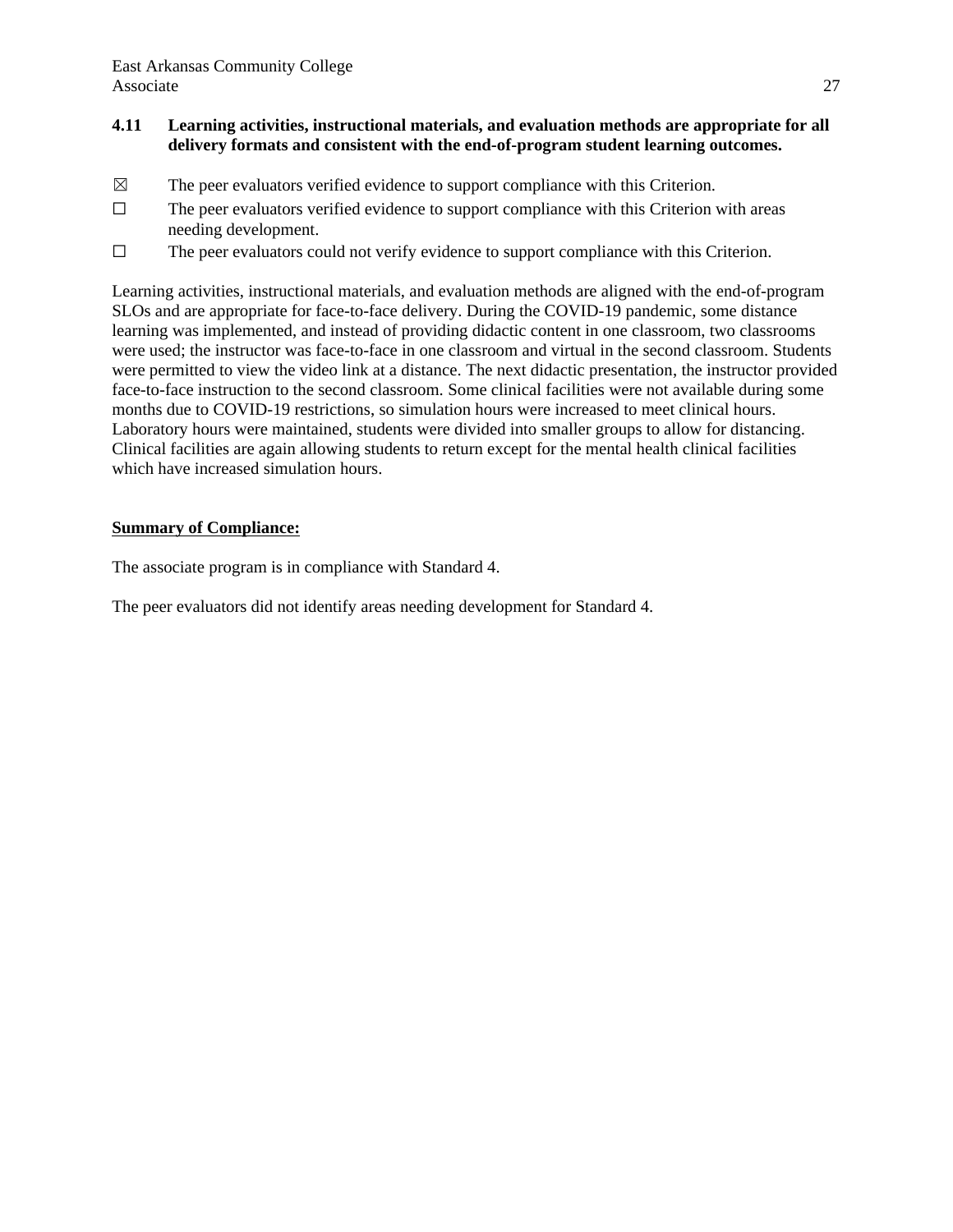#### **STANDARD 5 Resources**

**Fiscal, physical, and learning resources are sustainable and sufficient to ensure the achievement of the end-of-program student learning outcomes and program outcomes of the nursing program.**

- **5.1 Fiscal resources are sustainable, sufficient to ensure the achievement of the end-of-program student learning outcomes and program outcomes, and commensurate with the resources of the governing organization.**
- $\boxtimes$  The peer evaluators verified evidence to support compliance with this Criterion.
- $\Box$  The peer evaluators verified evidence to support compliance with this Criterion with areas needing development.
- $\Box$  The peer evaluators could not verify evidence to support compliance with this Criterion.

In a meeting with the President; the Vice President of Vocational, Occupational, and Technical Education; The Vice President for Transfer and Student Success; and the Associate Vice President of Finance/CFO, peer evaluators verified that fiscal resources are sustainable and sufficient to meet the endof-program SLOs and program outcomes.

In the SSR (p. 98) table 5.1.1 is the Allied Health Registered Nursing Budget from 2018 to 2021. In a meeting with faculty, peer evaluators verified that faculty are involved in planning the budget for the following year. They also stated the nursing usually obtained requested resources. Table 5.1.1 in SSR (p. 99) outlines budget process as stated by faculty and Director of Nursing.

In the meeting with the CFO, he stated revenue comes from the state (50%) and from tuition and fees (50%). He also stated enrollment was down due to the COVID-19 pandemic. The CARES Act funding gave to EACC \$820,000. The school was able to give students half of the money. Some of the money was used to buy PPE (personal protective equipment) for students.

The President said EACC has 10 million dollars on hand to assist departments as needed. She said the budget is 12 million, and the operating budget is 1.2 million. She also stated the college received more money from the state. The CFO stated there were no major budget cuts.

The Vice President for Vocational, Occupational, and Technical Education said through a regional Workforce Grant, nursing received a Pyxis MedStation and a baby mannequin for simulation lab.

The SSR (p. 99) states the Associate of Applied Science Nursing Program is the largest program at the college. Their budget accounts for 4.5 percent of the 2019–2020 total operating budget. A table is shown in the SSR (p. 100) comparing the registered nursing budget to the English and Speech budgets.

Peer evaluators reviewed the budget for EACC from 2018 to 2020. Salaries were listed by department. In a meeting with the Director of Nursing and a faculty member, they stated salaries were competitive with the local hospital, but the hospital in Memphis offers higher salaries to nurses. They also stated that nursing salaries were raised by 3%.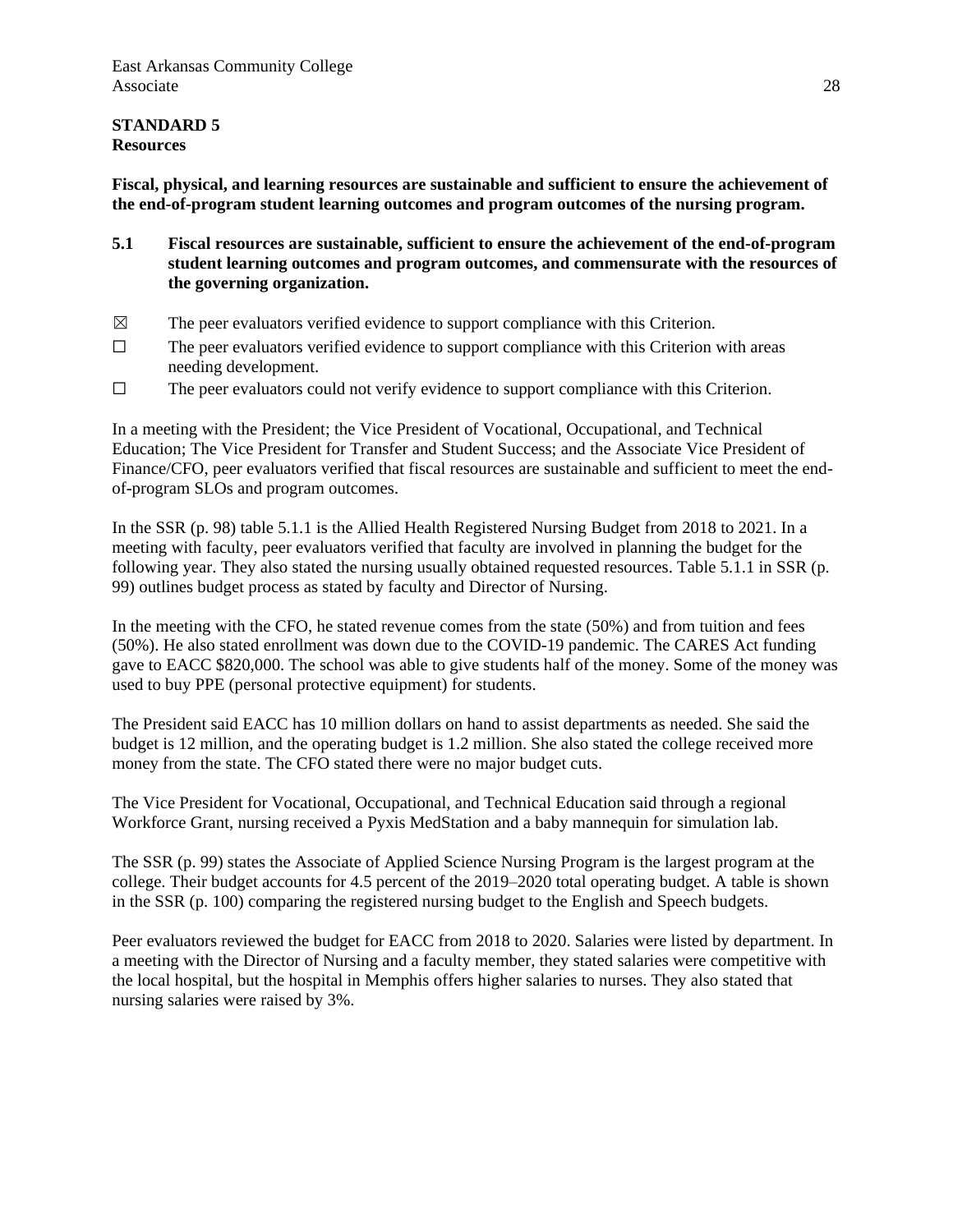- **5.2 Physical resources are sufficient to ensure the achievement of the end-of-program student learning outcomes and program outcomes, and meet the needs of the faculty, staff, and students.**
- $\boxtimes$  The peer evaluators verified evidence to support compliance with this Criterion.
- $\Box$  The peer evaluators verified evidence to support compliance with this Criterion with areas needing development.
- $\Box$  The peer evaluators could not verify evidence to support compliance with this Criterion.

Peer evaluators virtually toured the main campus of EACC located in Forest City, Arkansas. The main campus has 24 buildings. The Allied Health building houses the nursing and Allied Health classrooms and labs. The classrooms and skill labs for nursing were equipped as described in the SSR (pp. 94‒95). The building is ADA compliant as evidenced by the ramp entrance, automatic doors, and bathroom facilities to accommodate disabled persons.

Building 6 houses the nursing faculty and staff offices and a conference room, which also functions as a break room for faculty and staff. The SSR (pp 101–102) states faculty have private offices, and one office is set aside for adjunct faculty. The conference room will house up to eight people. This was verified on a virtual tour presented by the nurse administrator.

The departmental administrative assistant also has an office described in SSR (p. 102). There is a locked cabinet for students' files, and the door to this room can be locked and unlocked by a key held only by the departmental administrative assistant.

In a meeting with faculty, they stated they are pleased with their new equipment and their offices, but the labs are smaller than they would like. They are planning on switching some rooms to accommodate the new equipment.

In an interview with students, they were pleased with the labs, including the opportunity to practice their skills as needed. They also were pleased with simulation labs and commented on being recorded during simulation and how seeing their mistakes during scenarios was helpful.

Faculty and students stated the physical resources did meet their needs and enable them to achieve end-ofprogram SLOs and program outcomes.

### **5.3 Learning resources and technology are selected with faculty input and are comprehensive, current, and accessible to faculty and students.**

- $\Box$  The peer evaluators verified evidence to support compliance with this Criterion.
- $\boxtimes$  The peer evaluators verified evidence to support compliance with this Criterion with areas needing development.
- ☐ The peer evaluators could not verify evidence to support compliance with this Criterion.

The SSR (p. 102) states EACC provides learning resources such as clinical learning sites, library services, a practice and performance center, and a variety of student support services.

The Learning Resource Center includes the library, services related to continuing education, and help with workforce development. The SSR (pp.  $102-104$ ) contains an illustration of the library space and lists hours open, staff, and holdings, such as print and electronic books and journals, videos, and computer programs. Interlibrary loans, which the librarian stated takes about 10 days to obtain material, are available for students and faculty. There are also 10 online databases, including EBSCO, which provide web-based access to nursing materials.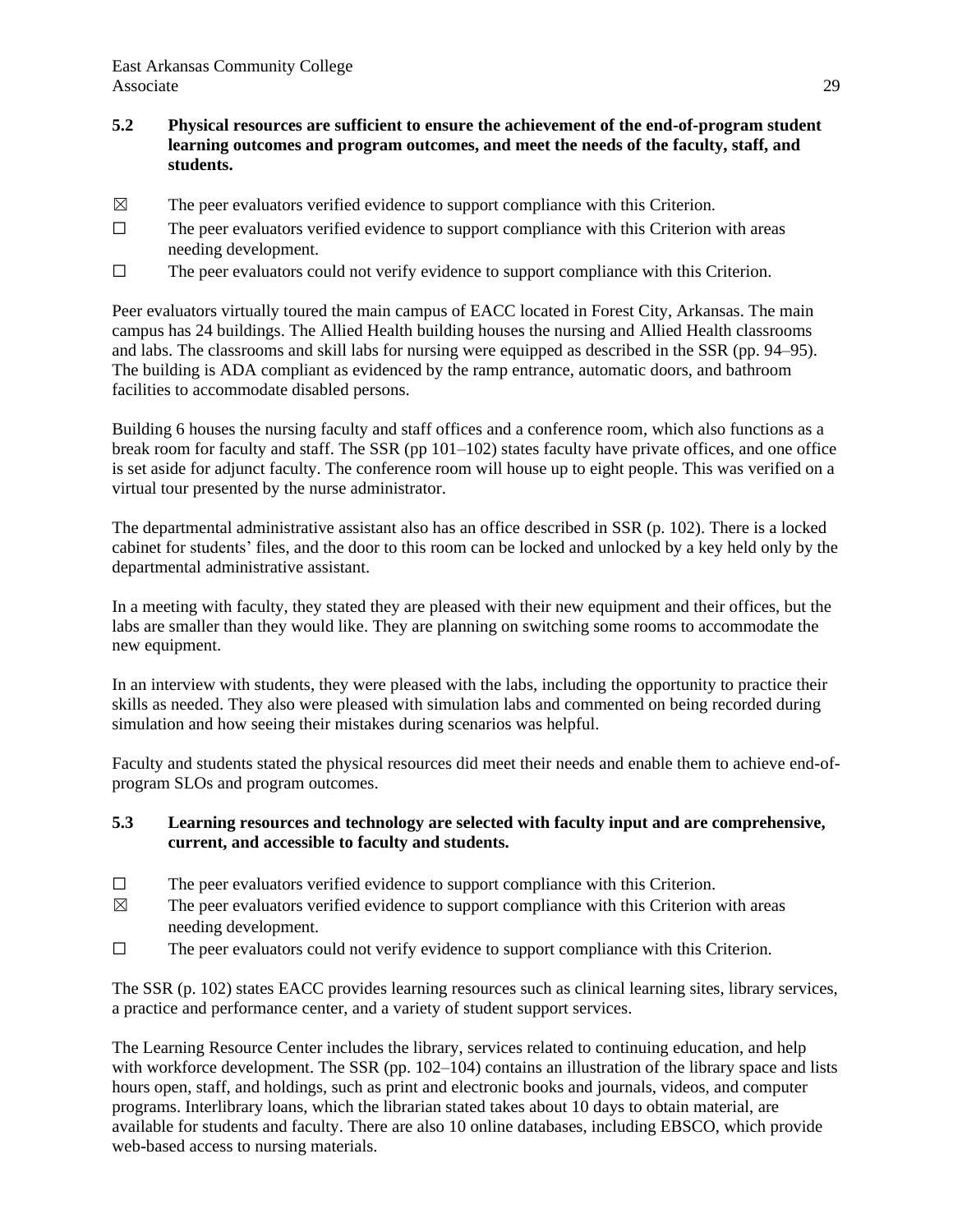In a meeting with the librarian, she stated that library orientation is available each semester for students and staff, and that staff are always available to answer questions by phone or email. The EACC College Catalog 2020 stated library resources can be accessed and researched using one designated terminal in the library or from any electronic source through the college website.

The librarian confirmed that study rooms, a reference section set up by faculty for nursing, 15 computers, and two printers (students receive 200 free printed pages each semester) are available for students.

The librarian stated nursing materials for the library, such as books and DVDS, is a collaborative effort between the faculty and library staff. Each faculty is responsible for evaluating and requesting material in her area of teaching so material is current and meets the demand of students.

The SSR (pp. 104–105) describes the deletion process of nursing resources. As verified with faculty and the librarian, it is a collaborative effort between nursing faculty and library staff; this takes place annually in March. The librarian stated that the deletion of nursing books older than five years is a challenge.

Peer evaluators noted that many books older than five years were found. Examples included Nursing Fundamentals 2004, Community Health Nursing 2004, Clinical Drug Therapy 2004, Teaching in Nursing; Guide for Faculty 1998, Fundamentals of Nursing 1985, Nursing in Today's World 2004, Nursing Process and Critical Thinking 2007, Nursing Drugbook 2015, Pharmacology in Nursing Care 2007, Mosby's Drug Guide for Nurses 1996, and Fundamentals for Nursing Review Module 2005. The librarian was asked about removing these books in the search section on the library website, and the librarian stated she was working on deleting them before COVID-19 interrupted the task. She and faculty stated that students are reminded to use only books less than five years old unless they specifically need literature in the historical section of the library for references.

The librarian stated nursing books in the library are divided into three sections on the shelves: current, historical, and older books. As verified by the peer evaluators during faculty interview and with the librarian, the SSR states that a historical policy was written in 2003 to maintain classical/historical nursing materials (p. 104).

## **5.4 Fiscal, physical, technological, and learning resources are sufficient to meet the needs of the faculty and students engaged in alternative methods of delivery.**

- $\boxtimes$  The peer evaluators verified evidence to support compliance with this Criterion.
- $\Box$  The peer evaluators verified evidence to support compliance with this Criterion with areas needing development.
- $\Box$  The peer evaluators could not verify evidence to support compliance with this Criterion.

The peer evaluators verified during interviews with the nurse administrator that the program does not offer courses using alternative methods of delivery. Due to COVID-19 restrictions, faculty have used Zoom for classes. They stated the Computer Education Center assisted them as needed. The SSR (p. 105) has a description of the services of the Computer Service Department and Computer Education Center. In a meeting with faculty, they stated computers were updated on an annual rotation basis.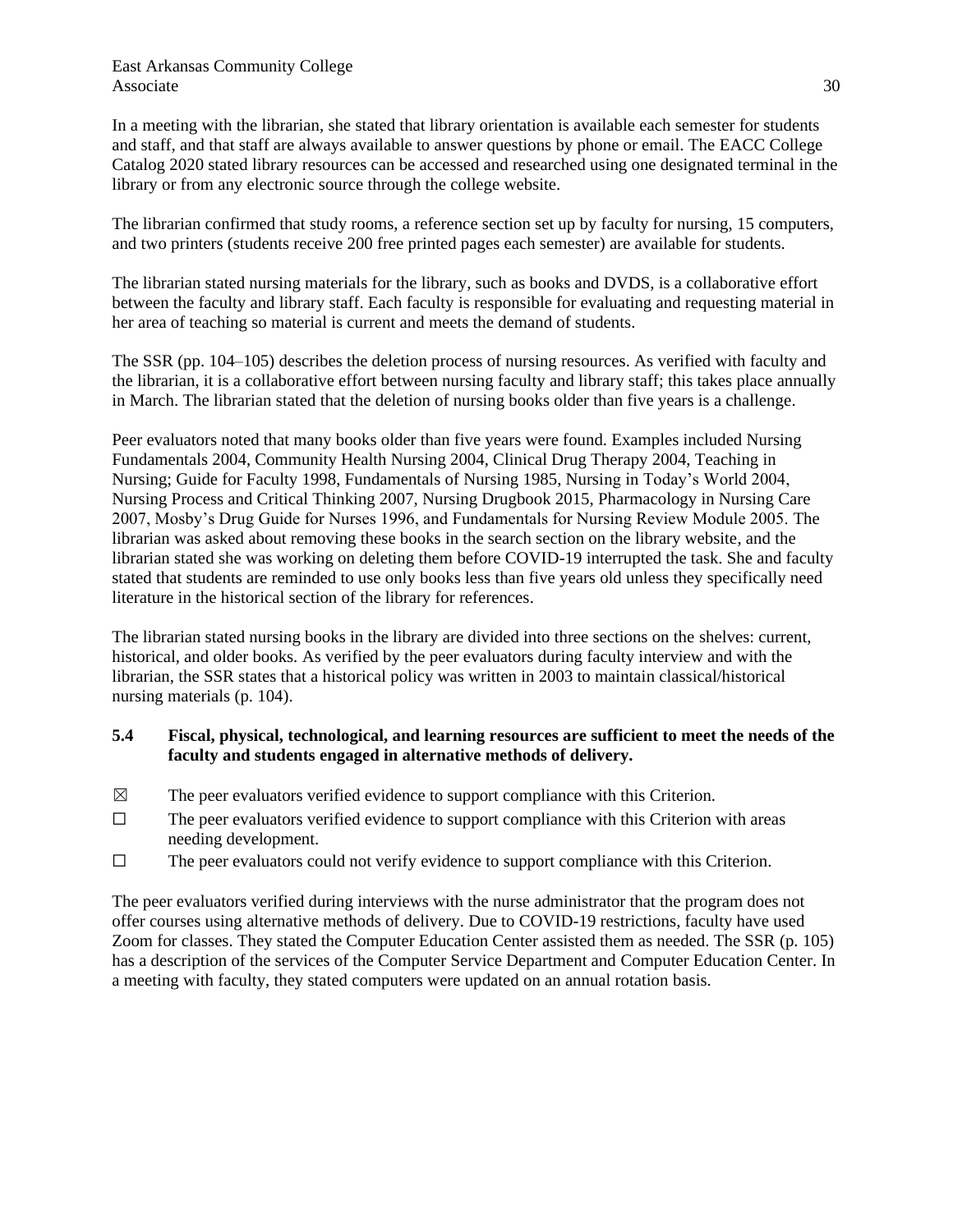# **Summary of Compliance:**

The associate program is in compliance with Standard 5.

The peer evaluators identified the following areas needing development for Standard 5:

Criterion 5.3 Ensure learning resources are current.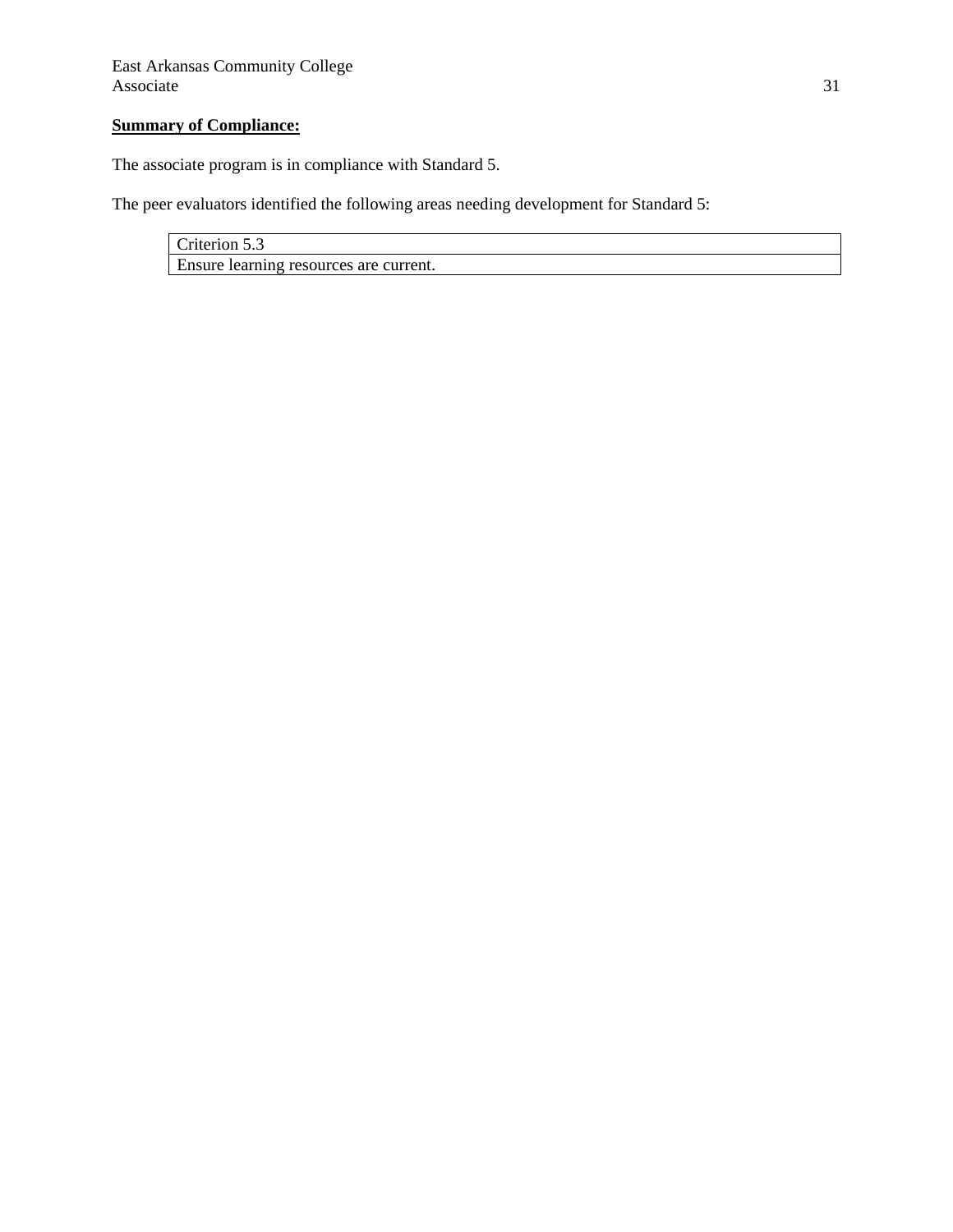#### **STANDARD 6 Outcomes**

**Program evaluation demonstrates that students have achieved each end-of-program student learning outcome and each program outcome.**

**The nursing program has a current systematic plan of evaluation. The systematic plan of evaluation contains:**

- **a. Specific, measurable expected levels of achievement for each end-of-program student learning outcome and each program outcome.**
- **b. Appropriate assessment method(s) for each end-of-program student learning outcome and each program outcome.**
- **c. Regular intervals for the assessment of each end-of-program student learning outcome and each program outcome.**
- **d. Sufficient data to inform program decision-making for the maintenance and improvement of each end-of-program student learning outcome and each program outcome.\***
- **e. Analysis of assessment data to inform program decision-making for the maintenance and improvement of each end-of-program student learning outcome and each program outcome.**
- **f. Documentation demonstrating the use of assessment data in program decisionmaking for the maintenance and improvement of each end-of-program student learning outcome and each program outcome.**

### *\*Programs seeking initial accreditation are required to have data from the time that the program achieves Candidacy with the ACEN.*

**6.1 The program demonstrates evidence of students' achievement of each end-of-program student learning outcome.**

**There is ongoing assessment of the extent to which students attain each end-of-program student learning outcome.**

**There is analysis of assessment data and documentation that the analysis of assessment data is used in program decision-making for the maintenance and improvement of students' attainment of each end-of-program student learning outcome.**

- $\boxtimes$  The peer evaluators verified evidence to support compliance with this Criterion.
- $\Box$  The peer evaluators verified evidence to support compliance with this Criterion with areas needing development.
- ☐ The peer evaluators could not verify evidence to support compliance with this Criterion.

A systematic plan of evaluation (SPE) is in place and contains the end-of-program SLOs along with the assessment methods and the expected levels of achievement (ELA), as well the data collection points and analysis of the data collected. There are four end-of-program SLOs, and each has three to four assessment measures, one of which is a measure collected from the clinical evaluation tool, and the remaining are categories from the nationally standardized nursing assessment test which address each end-of-program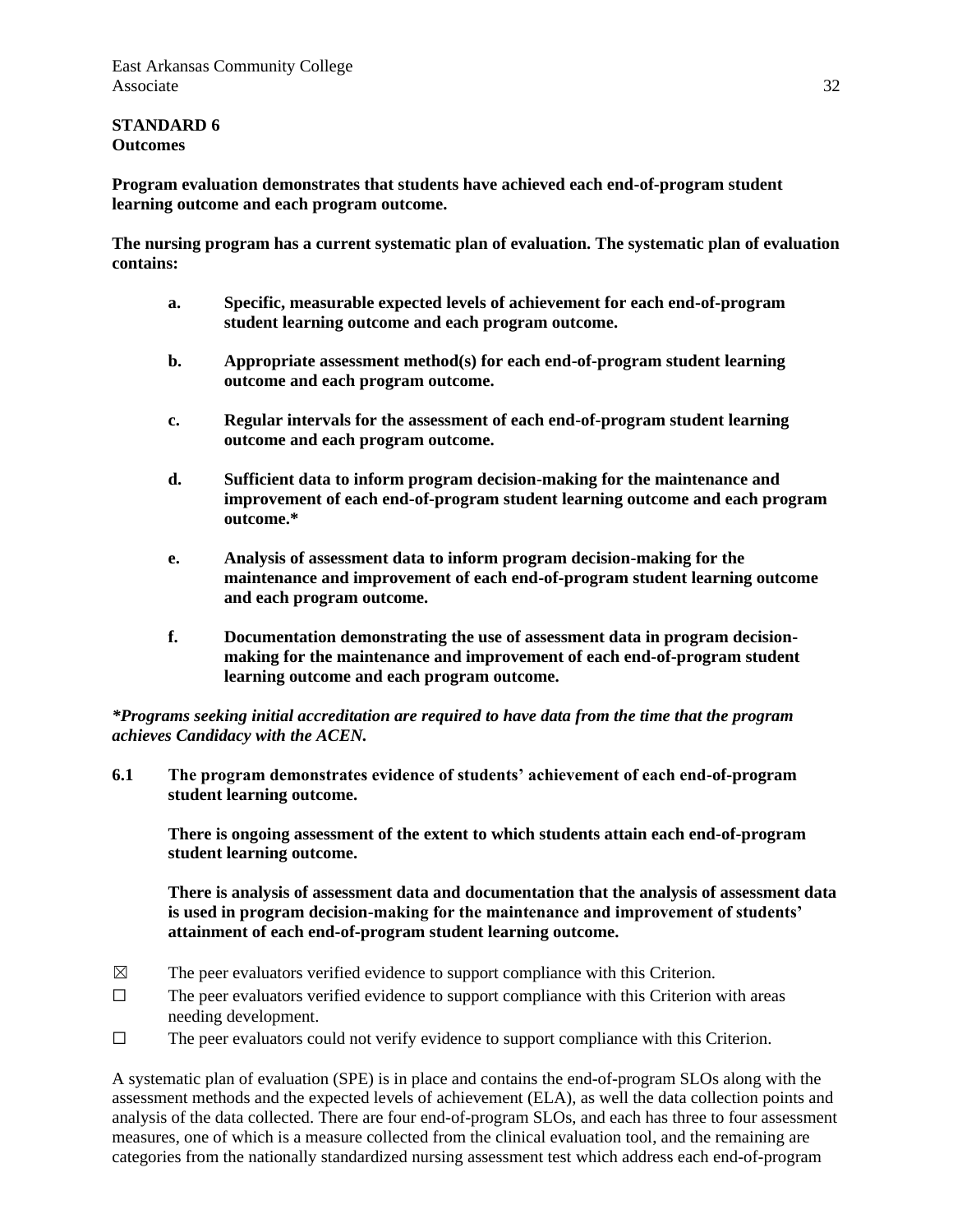SLO. For example, the achievement of the end-of-program SLO Human Flourishing is assessed through the identification of questions that address human flourishing, and a score is provided demonstrating at what level students were able to correctly respond to these questions. An expected level of achievement is set for each end-of-program SLO. Data is collected each May and analyzed. In meetings with faculty, the ELAs were set at 90% for the clinical evaluation tool as faculty agreed that 90% was an appropriate achievement level. The ELAs for the nationally standardized tests were set at 68.9% as the test provider reported to faculty that 68.9% is equivalent to a level two, which is predictive of passing the licensure examination. All ELAs were met at the last data collection point except those that assessed the end-ofprogram SLOs for Nursing Judgement and Spirit of Inquiry. In meetings with faculty and the nurse administrator, this was the second time the two ELAs were not met, and the test provider was unable to provide data that addressed in which area(s) students were struggling. Faculty attempted to determine the area of need and provided solutions to help students meet these ELAs, including simulation, case studies, and quizzes; however, the ELA was again not met at the next data collection point for both end-ofprogram SLOs and again the test provider was not able to identify the areas in which students were struggling. Faculty stated at this point they decided to change test vendors as they had found one that was able to provide data collection that addressed the end-of-program SLOs for Nursing Judgement and Spirit of Inquiry as well the other two end-of-program SLOs. After the initial test administration, data was provided to faculty that identified weak areas and faculty were able to design simulations, case studies, and quizzes that focused on the weak areas in order to improve student achievement of the end-ofprogram SLOs of Nursing Judgement and Spirit of Inquiry. The first data collection has not been reached since the interventions were initiated.

### **6.2 The program demonstrates evidence of graduates' achievement on the licensure examination.**

**The program's most recent annual licensure examination pass rate will be at least 80% for all first-time test-takers during the same 12-month period.**

**There is ongoing assessment of the extent to which graduates succeed on the licensure examination.**

**There is analysis of assessment data and documentation that the analysis of assessment data is used in program decision-making for the maintenance and improvement of graduates' success on the licensure examination.**

**There is a minimum of the three (3) most recent years of available licensure examination pass rate data, and data are aggregated for the nursing program as a whole as well as disaggregated by program option, location, and date of program completion.**

- $\boxtimes$  The peer evaluators verified evidence to support compliance with this Criterion.
- $\Box$  The peer evaluators verified evidence to support compliance with this Criterion with areas needing development.
- $\Box$  The peer evaluators could not verify evidence to support compliance with this Criterion.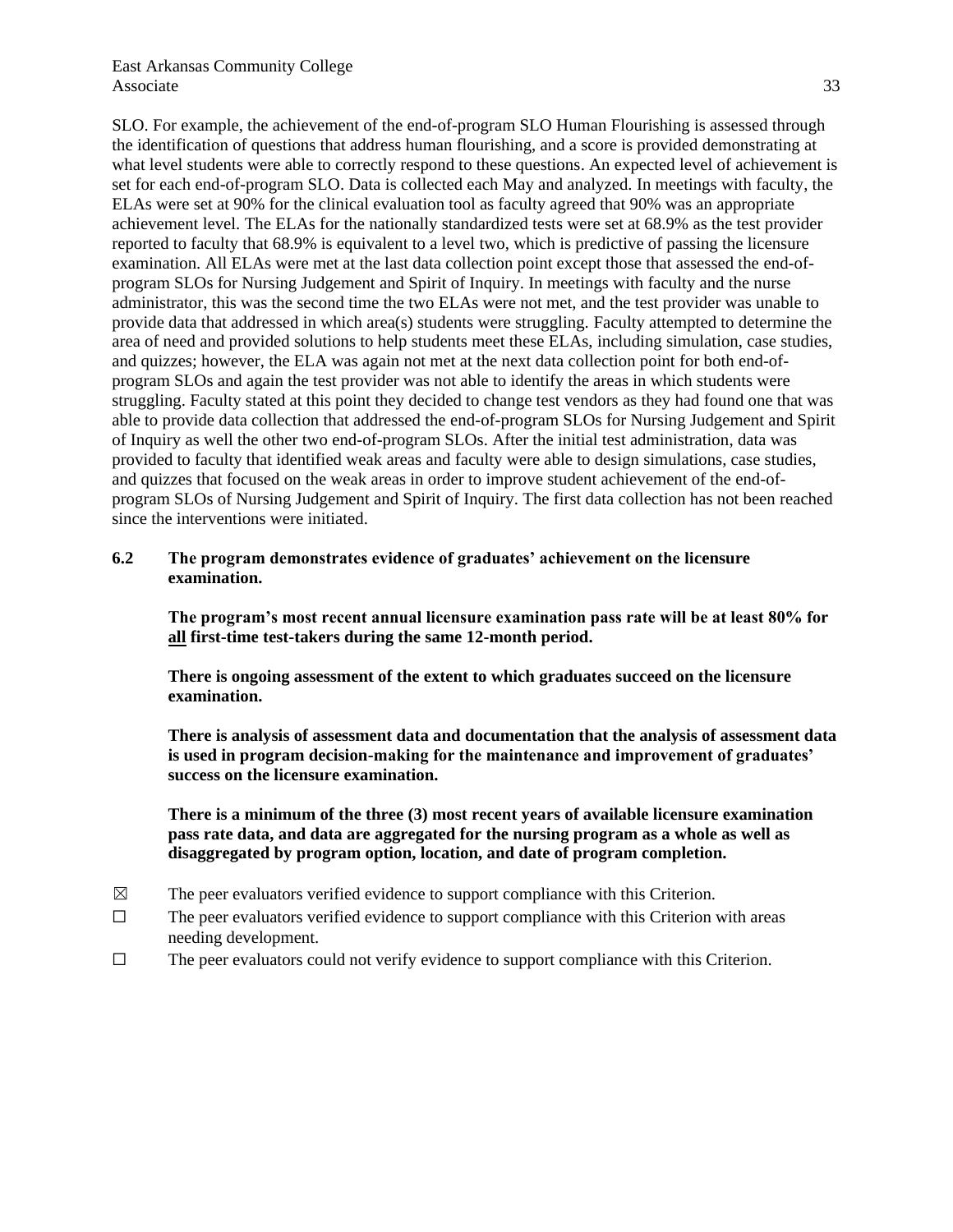| <b>Performance on Licensure Examination – Aggregated for Entire Program</b>                                                   |      |                                        |  |  |
|-------------------------------------------------------------------------------------------------------------------------------|------|----------------------------------------|--|--|
| <b>Expected Level of</b><br><b>Achievement</b>                                                                                | Year | <b>Licensure Examination Pass Rate</b> |  |  |
| The most recent annual pass rate will be at least<br>80% for all first-time test-takers during May 2019<br>through April 2020 | 2020 | $81.3\%$ (=26/33)                      |  |  |
| Same as above                                                                                                                 | 2019 | $55.7\%$ (=16/29)                      |  |  |
| Same as above                                                                                                                 | 2018 | $94.7\%$ (=36/38)                      |  |  |

| <b>Performance on Licensure Examination – Disaggregated by Program Option</b>                                                 |      |                                        |                   |  |
|-------------------------------------------------------------------------------------------------------------------------------|------|----------------------------------------|-------------------|--|
| <b>Expected Level of</b><br><b>Achievement</b>                                                                                | Year | <b>Licensure Examination Pass Rate</b> |                   |  |
|                                                                                                                               |      | Traditional                            | Accelerated       |  |
| The most recent annual pass rate will be at least<br>80% for all first-time test-takers during May 2019<br>through April 2020 | 2020 | $80.0\% (=16/20)$                      | $84.6\%$ (=11/13) |  |
| Same as above                                                                                                                 | 2019 | $76.9\%$ (=20/26)                      | $50.0\%$ (=3/6)   |  |
| Same as above                                                                                                                 | 2018 | $94.1\%$ (=32/34)                      | $100\% (=4/4)$    |  |

The SPE contains the ELA for the licensure examination pass rate, the data collected for the last three years, the analysis of the data, and any interventions undertaken during that time. In meetings with faculty and the nurse administrator, it was confirmed that the nursing program decided to use the ELAs designated by the Accreditation Commission for Education in Nursing (ACEN) as this is the agency from which they seek accreditation. The ASBN provides a quarterly report to the educational institutions within the state which reports all test takers and their results to the institution (ASBN Quarterly Reports 2018‒2020). These reports are used to calculate licensure examination pass rates, and first-time test takers are identified by the report and the list of program graduates. In meetings with the faculty and the nurse administrator, it was reported that beginning with the first quarterly report for the class that graduated May 2018, the licensure examination pass rates were low. Faculty and the nurse administrator reviewed the data and began to initiate changes. The end-of-program SLOs were revised and changes were made to the curriculum. For example, more evidence-based practice was added, such as the requirement to provide the rationale for interventions on the care plans to reflect current practice. Additionally, a requirement to achieve a 90% score on the licensure predictor test was instituted. Students who did not achieve a 90% on the first test were required to remediate and take the second version of the test. Any students who did not achieve a 90% on the second version were required to again remediate and take the third version of the test. Any student that did not pass the third version was referred to the test provider for virtual remediation. The licensure examination pass rate improved for the following 12-month period.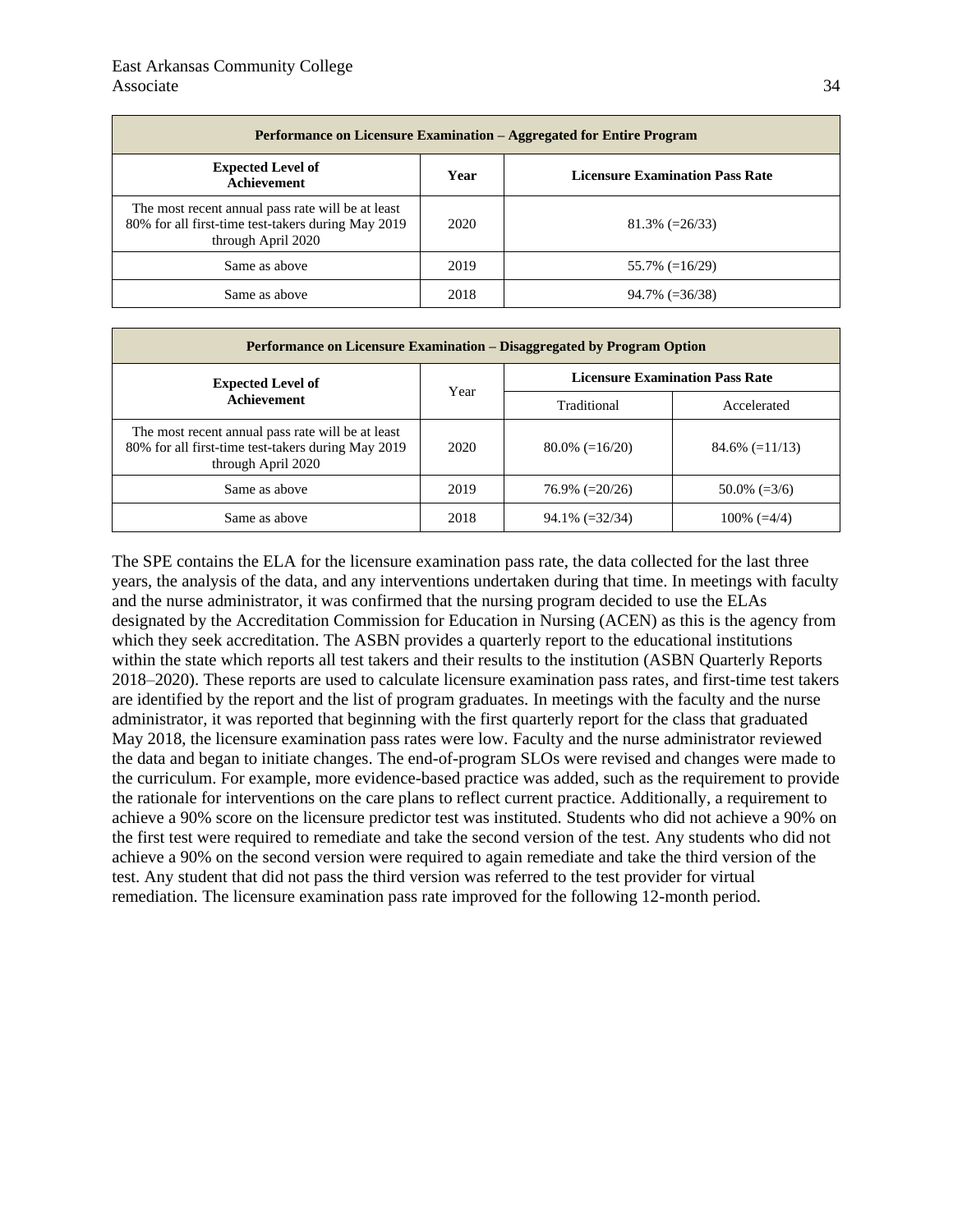**6.3 The program demonstrates evidence of students' achievement in completing the nursing program.**

**The expected level of achievement for program completion is determined by the faculty and reflects student demographics.**

**There is ongoing assessment of the extent to which students complete the nursing program.**

**There is analysis of assessment data and documentation that the analysis of assessment data is used in program decision-making for the maintenance and improvement of students' completion of the nursing program.**

**There is a minimum of the three (3) most recent years of annual program completion data, and data are aggregated for the nursing program as a whole as well as disaggregated by program option, location, and date of program completion or entering cohort.**

- $\boxtimes$  The peer evaluators verified evidence to support compliance with this Criterion.
- $\Box$  The peer evaluators verified evidence to support compliance with this Criterion with areas needing development.
- $\Box$  The peer evaluators could not verify evidence to support compliance with this Criterion.

| Program Completion – Aggregated for the Entire Program                                                                                                                                                   |                                         |                                |  |  |
|----------------------------------------------------------------------------------------------------------------------------------------------------------------------------------------------------------|-----------------------------------------|--------------------------------|--|--|
| <b>Expected Level of</b><br><b>Achievement</b>                                                                                                                                                           | <b>Year (Date)</b><br>оť<br>Completion) | <b>Program Completion Rate</b> |  |  |
| 55% of all students who begin in NUR 1014 will<br>complete the program within 7 (seven)/4 (four)<br>academic terms which is 150% of the usual<br>timeframe for the Traditional and Accelerated<br>tracks | 2020                                    | $72.5\%$ (=26/40)              |  |  |
| Same as above                                                                                                                                                                                            | 2019                                    | $54.75\%$ (=20/42)             |  |  |

| Program Completion – Disaggregated by Program Option                                                                                                                                                     |                                                                  |                                |                   |  |
|----------------------------------------------------------------------------------------------------------------------------------------------------------------------------------------------------------|------------------------------------------------------------------|--------------------------------|-------------------|--|
| <b>Expected Level of</b><br>Achievement                                                                                                                                                                  | <b>Year (Date)</b><br>оf<br>Completion<br>or Entering<br>Cohort) | <b>Program Completion Rate</b> |                   |  |
|                                                                                                                                                                                                          |                                                                  | <b>Traditional</b>             | Accelerated       |  |
| 55% of all students who begin in NUR 1014 will<br>complete the program within 7 (seven)/4 (four)<br>academic terms which is 150% of the usual<br>timeframe for the Traditional and Accelerated<br>tracks | 2019                                                             | $62.96\%$ (=17/27)             | $92.3\%$ (=12/13) |  |
| Same as above                                                                                                                                                                                            | 2018                                                             | $55.26\%$ (=21/38)             | $50\% (=2/4)$     |  |

The SPE addresses the program completion rate reporting the data collected at the 100% and 150% calculated data collection points. Program completion is calculated by a student's first day of NUR 1014 until each student either completes the program or has stopped progression for any reason. The traditional track is five semesters in length and program completion is calculated at completion of five semesters (100% of program length) and again at completion of seven semesters (150% of program length). The accelerated track is three semesters of nursing courses. It can be up to four semesters in length dependent on the number of general education credits obtained at entry point. Program completion is calculated at completion of three semesters (100%) of nursing courses and again at completion of four semesters of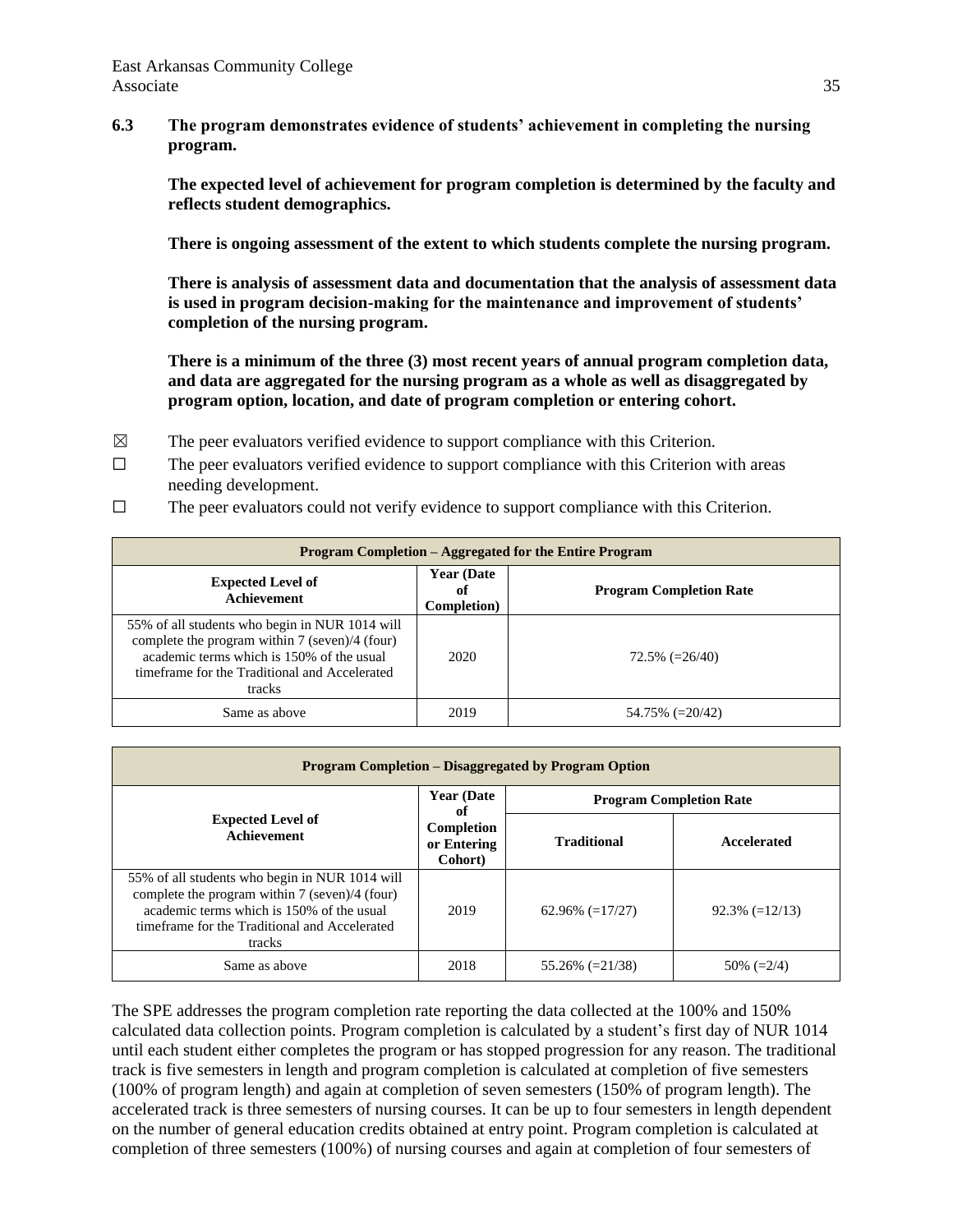nursing courses (150%). The ELA is set at 55% of students will complete the nursing program within 150% of program length. In meetings with faculty and the nurse administrator, it was stated that they reviewed historical data regarding program completions rates for the nursing program and determined 55% a realistic goal to strive to meet. The ELA has been met for the two traditional track classes which reached 150% since the program established candidacy. The accelerated track did not meet the ELA for 2018 but did meet the ELA for 2019. In discussions with faculty and the nurse administrator, it was stated that the new end-of-program SLOs and the changes to the curriculum were also directed at improving program completion. The class which graduated in May 2020 has not reached 150%, at the 100% point the program completion rate was 5l.5% for the Traditional Track and 71.4% for the Accelerated Track for an aggregated rate of 55.0%.

#### **6.4 The program demonstrates evidence of graduates' achievement in job placement.**

**The expected level of achievement for job placement is determined by the faculty and reflects program demographics.**

**There is ongoing assessment of the extent to which graduates are employed.**

**There is analysis of assessment data and documentation that the analysis of assessment data is used in program decision-making for the maintenance and improvement of graduates being employed.**

**There is a minimum of the three (3) most recent years of available job placement data, and data are aggregated for the nursing program as a whole.**

- $\boxtimes$  The peer evaluators verified evidence to support compliance with this Criterion.
- ☐ The peer evaluators verified evidence to support compliance with this Criterion with areas needing development.
- $\Box$  The peer evaluators could not verify evidence to support compliance with this Criterion.

| <b>Job Placement Rates – Aggregated for the Entire Program</b>                         |      |                                               |                                                                  |                                 |                                         |
|----------------------------------------------------------------------------------------|------|-----------------------------------------------|------------------------------------------------------------------|---------------------------------|-----------------------------------------|
| <b>Expected Level of</b><br><b>Achievement</b>                                         | Year | <b>Total</b><br>Number of<br><b>Graduates</b> | <b>Total</b><br>Number of<br><b>Graduate</b><br><b>Responses</b> | <b>Response</b><br>Rate $(\% )$ | Job<br><b>Placement</b><br>Rate $(\% )$ |
| 90% of graduates will report employment as RN<br>within $6$ (six) months of graduation | 2020 | 29                                            | 18                                                               | 62.1%                           | 84.0%                                   |
| Same as above                                                                          | 2019 | 23                                            | 19                                                               | 82.6%                           | 92.0%                                   |
| Same as above                                                                          | 2018 | 36                                            | 32                                                               | 88.9%                           | 96.0%                                   |

The SPE addresses job placement rate with the ELA set at 90% of graduates will be employed within six months of graduation. In discussion with faculty and the nurse administrator, it was stated that the ELA was established by review of job placement rates for prior classes. Currently, a survey is sent to students but has had a poor return rate. To augment this low return rate, the program has also used social media to track job placement. Additionally, the area where the college is located is small and graduates are often seen by faculty and self-report job placement. In meetings with members of the public and the clinical agencies, both stated that not only were there sufficient jobs to hire all graduates from the program at the next graduation date, but for several years into the future. The clinical agencies both stated that program graduates are preferentially hired and that students in the clinical setting are often recruited for positions. The mayor of the town also stated that the goal was to keep the graduates local so that services provided to the community could be expanded which would also increase the need for nurses.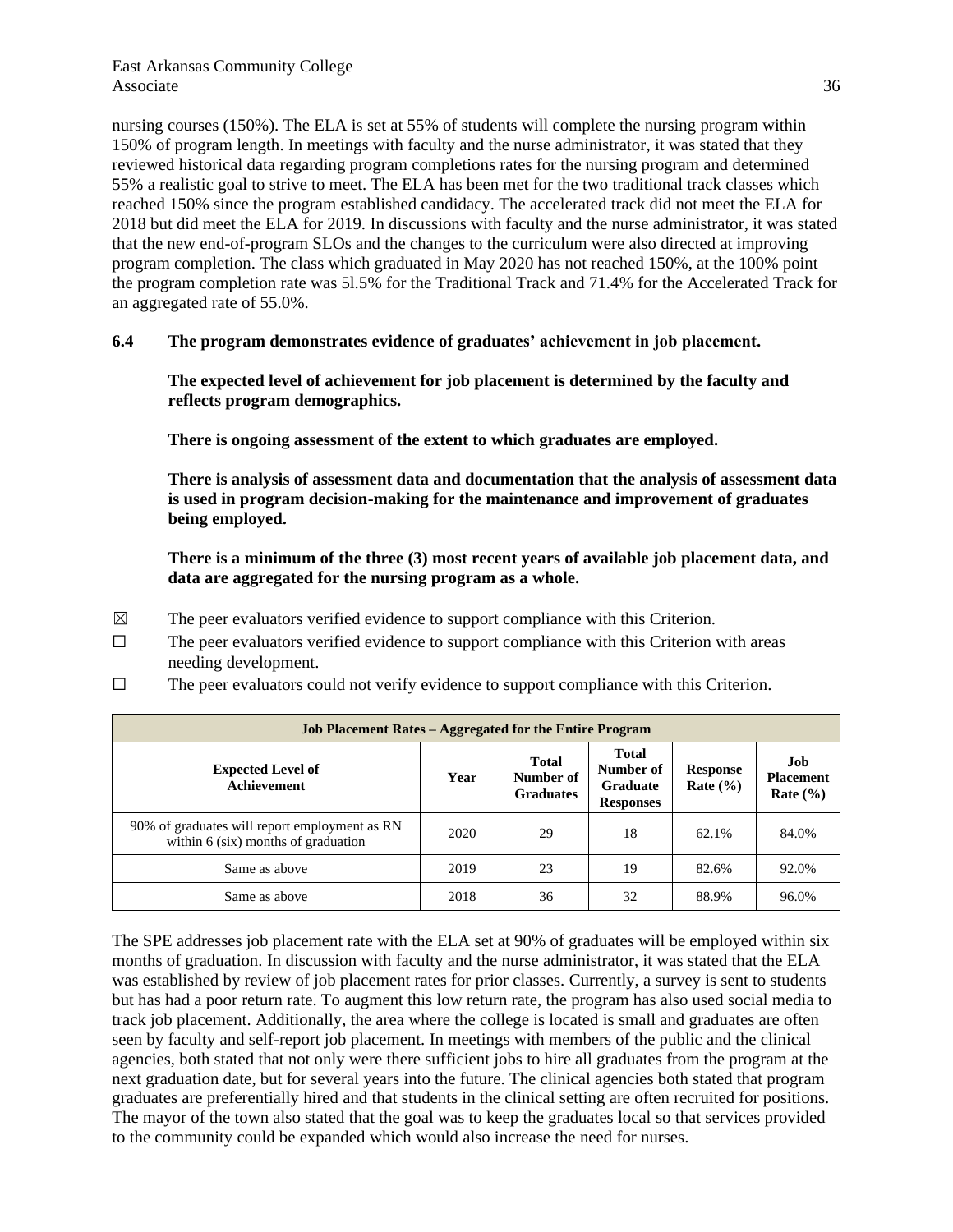# **Summary of Compliance:**

The associate program is in compliance with Standard 6.

The peer evaluators did not identify areas needing development for Standard 6.